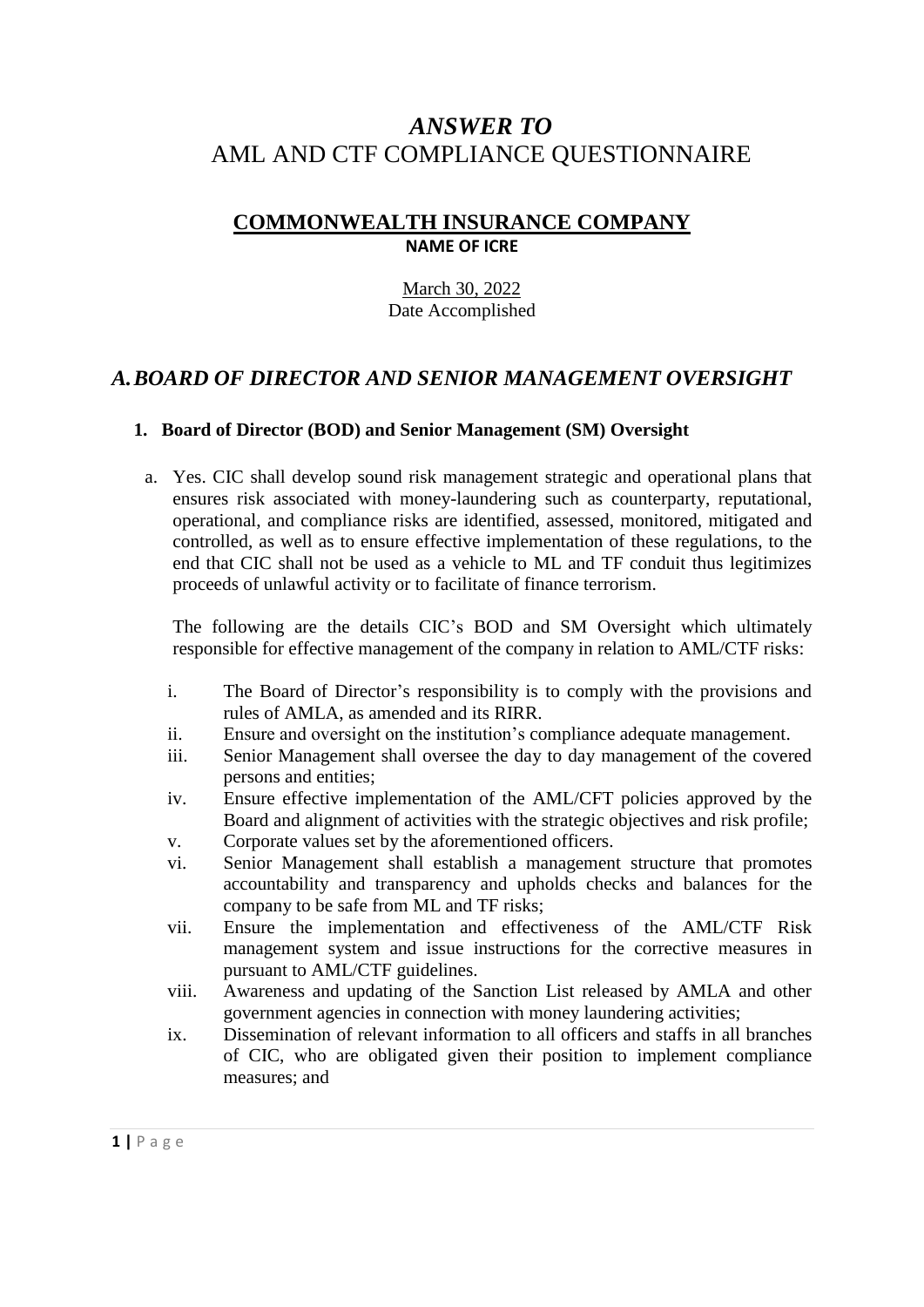- x. Compliance by all senior management, responsible officers, and employees with the Guidelines the AML and CFT laws, their respective implementing rules and regulations, other directives, guidance and issuances from the IC and AMLC and its own MLTFPP.
- b. The policies and objectives of CIC are attained and done though periodic conduct of compliance checking which covers, among others, evaluation of existing processes, policies and procedures including on-going monitoring of performance by staff and officers involved in ML and TF prevention, reporting channels, effectiveness of AML and CFT transaction monitoring system and record retention system through sample testing and review of audit or checking reports. Under CIC's policy on KYC guidelines, client dealings shall be in accordance thereof, CDD and risk management is are also highly observed.
- c. CIC shall promote high ethical and professional standards in the prevention of and not be used as a vehicle to Money Laundering and Terrorist Financing conduit thus legitimizes proceeds of unlawful activity or to facilitate of finance terrorism intentionally or unintentionally. Moreover, CIC regularly submits its compliances to Insurance Commission, particularly its STR and CTR, which is one of the monitoring tools that identifies if there is any suspicious and covered transactions in the company's clientele, which as todate, no such kind of transactions being encountered.

**Board of Director (BOD)** – shall approve a comprehensive, risk based ML/TFPP geared towards the promotion of high ethical and professional standards and the prevention of ML and TF. It receives plans and policies for their approval.

**Senior Management (SM)** – shall be responsible for compliance, as well as accountable for installing and maintaining systems and controls that ensure compliance with all relevant laws and regulations of the CIC.

**Compliance Office** – shall be responsible for the management of the implementation of CIC's Money Laundering and Terrorist Financing Prevention Program (MLTFPP) whose primary task of the Compliance and Administrative Division and the designated Compliance Officer/Coordinator.

**Internal Audit** – shall perform a periodic review of the implementation of the policies and procedures indicated on the Anti-Money Laundering Manual to determine compliance with existing laws and regulations, evaluate adequacy and measure effectiveness.

d. **Risk Management System** is a specific obligation that adequately addresses the money laundering risks which take into account any vulnerability of its products, services, and customers. It is established to limit the institution's exposure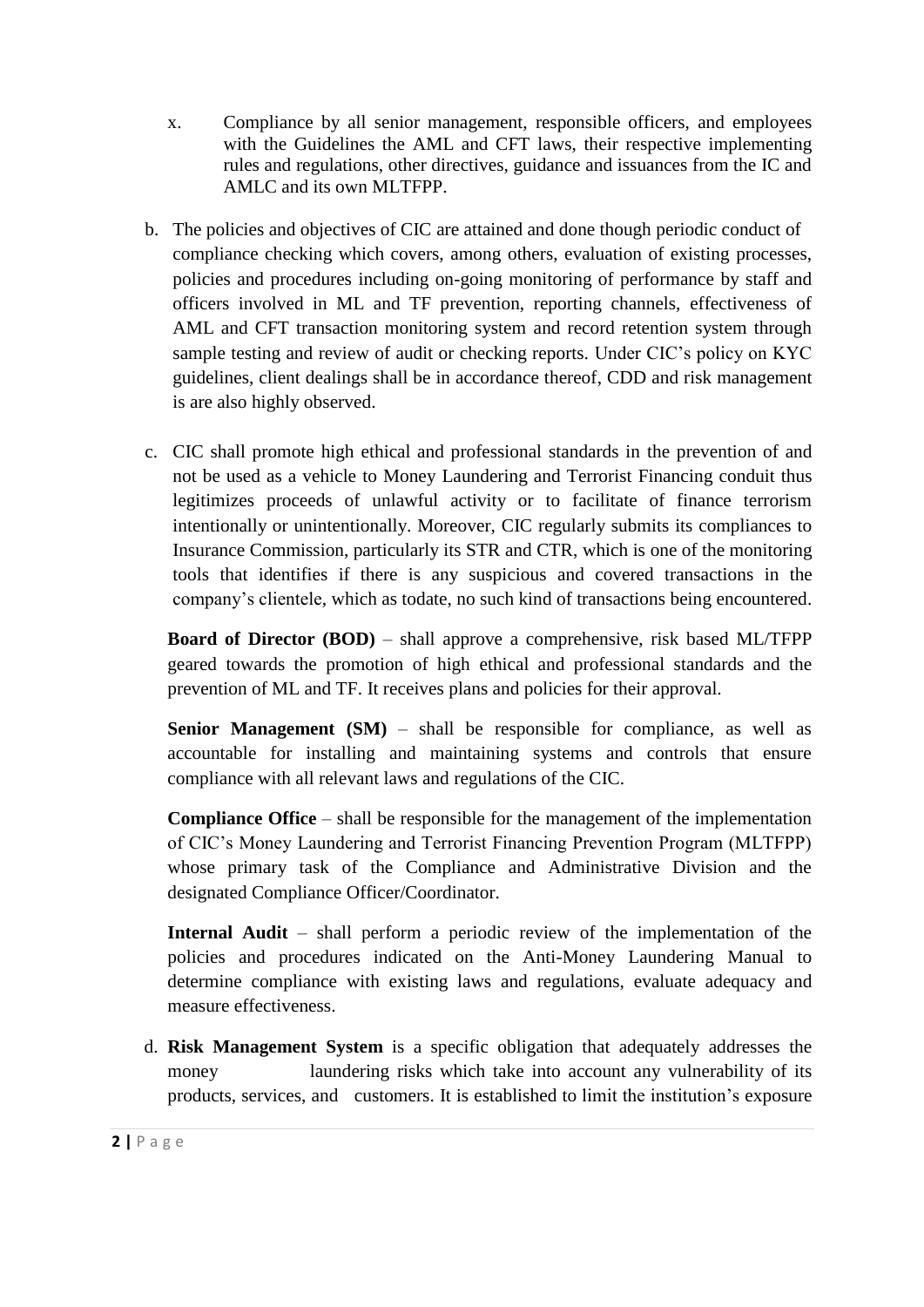for ML/TF risk. An effective counter on the ML/TF risks arising from exposure to customers, products and services, delivery channels and other activities related thereto and other incidents which include mechanisms that must be reported when company's rules and guidelines have been breached.

- e. Yes. The Compliance Office/Officer shall report directly to the BOD through the AMLC Committee on all matters related to AML and Terrorist Financing compliance and their insurance risk management. However, compliance office need not to act independently and to report to senior management above the compliance officer's next reporting level or the board of directors. Thus, the Compliance Office/Officer must first report to the BOD before the senior management.
- f. The following are the authorities delegated by the BOD to the Compliance Office and the

AML and CTF Compliance Officer in relation to ML and TF prevention:

- 1. Ensures compliance by the officers and employees with the provisions of the antimoney laundering law as amended, implementing rules and regulations thereto; conduct periodic compliance checking which covers, among others, evaluation of existing processes, policies and procedures including on-going monitoring of performance by staff and officers involved in ML and TF prevention, reporting channels, effectiveness of the electronic money laundering transaction monitoring system through sample testing and review of audit or examination reports; and report to the AMLCC any compliance findings;
- 2. Alerts senior management, the BOD or CIC AMLC Committee if it believes that the covered person is failing to appropriately address AML/CTF issues; and
- 3. Prepares and submits to the AMLC written reports on the Company's compliance with the provisions of anti-money laundering law, rules and regulations, in such form and submitted at such time as the Council may determine.
- 4. Responsible in reporting regularly in accordance with the existing guidelines of reporting suspicious transactions, may it be cash or electronic transaction or document related transaction.
- g. The BOD and Senior Management adopts and ensure attainment of the entity's plans and objectives in a comprehensive and risk-based MLPP geared toward the promotion of high ethical and professional standards in the prevention of the Company being used, intentionally or unintentionally, for money laundering and terrorism financing.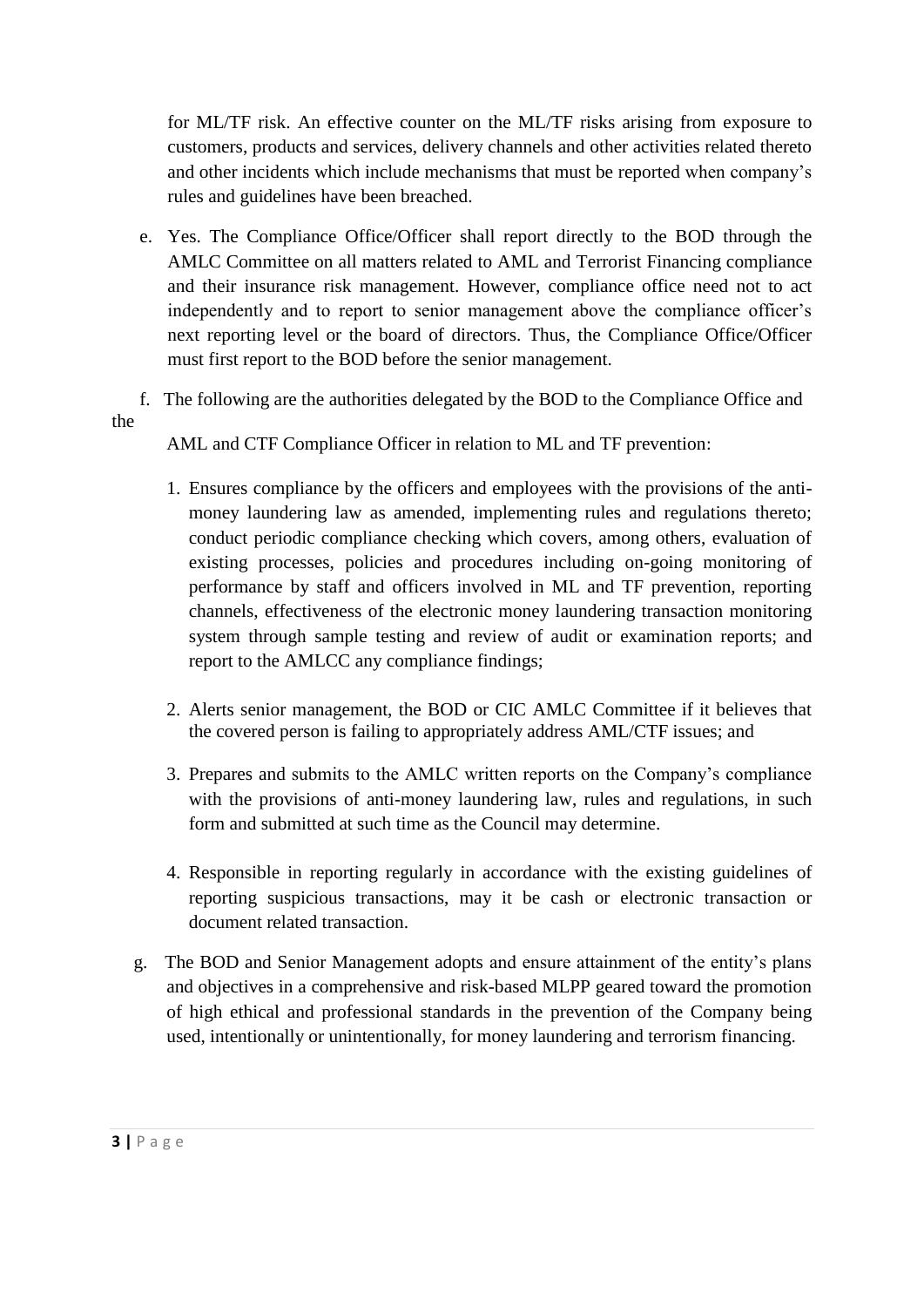## **2. Identification, Measurement, Monitoring and Controlling of Risks and Problems Related to ML and TF**

- a. Yes. It is done through identifying, assessing and understanding its ML and TF risks in relation to its existing customers, its business, products and services, geographical exposures, transactions, delivery channels, and size, among others; and appropriately define and document its risk based approach, including risk assessment in both quantitative and qualitative factors.
- b. Yes. Assessment of the risks and vulnerabilities of the company's exposure is done through the following:
	- i. Document assessments and findings;
	- ii. Considering all relevant risk factors before determining what level of overall risk and appropriate level and type of mitigation to be applied;
	- iii. Keeping the assessment up-to-date through periodic review; and
	- iv. Submission of the risk assessment information as may be required by the Insurance Commission.
- c. The risk-based assessment of its clients and their transactions must be first determine by the Company as well as the appropriate level of enhanced due diligence necessary for those categories of clients and transactions that the Insurance Company has reason to believe pose a heightened risk of illicit activities at or through the Insurance Company. These risks and vulnerabilities are measured, monitored and controlled by the BOD and/or SM either by adopting an AML and terrorist financing monitoring system that is appropriate for their risk-profile and business complexity and in accordance with existing rules and regulations of AMLA under AMLC, SEC and the IC, and/or by manual monitoring, where an electronic system is not needed but ensures that it has the means of complying with the AML regulations, its internal policies and Compliance System Manual (Monitoring and Reporting Tools).

# **3. Self-Assessment Systems that are either Pro-Active, through Compliance-Testing, or Reactive, through Internal Audit**

a. Yes, CIC conducted an over-all assessment of the entity's compliance through periodic review. The periodic updating, review of customer's KYC information, annual reports, typologies, and trends of ML/TF facilitates ongoing monitoring of the company. CIC's assessment against its fraud prevention program requires a conduct of periodic review once every two (2) years to verify that any of its branch or subsidiary operation is in compliance with the obligations imposed under the AMLC, its provisions and regulations.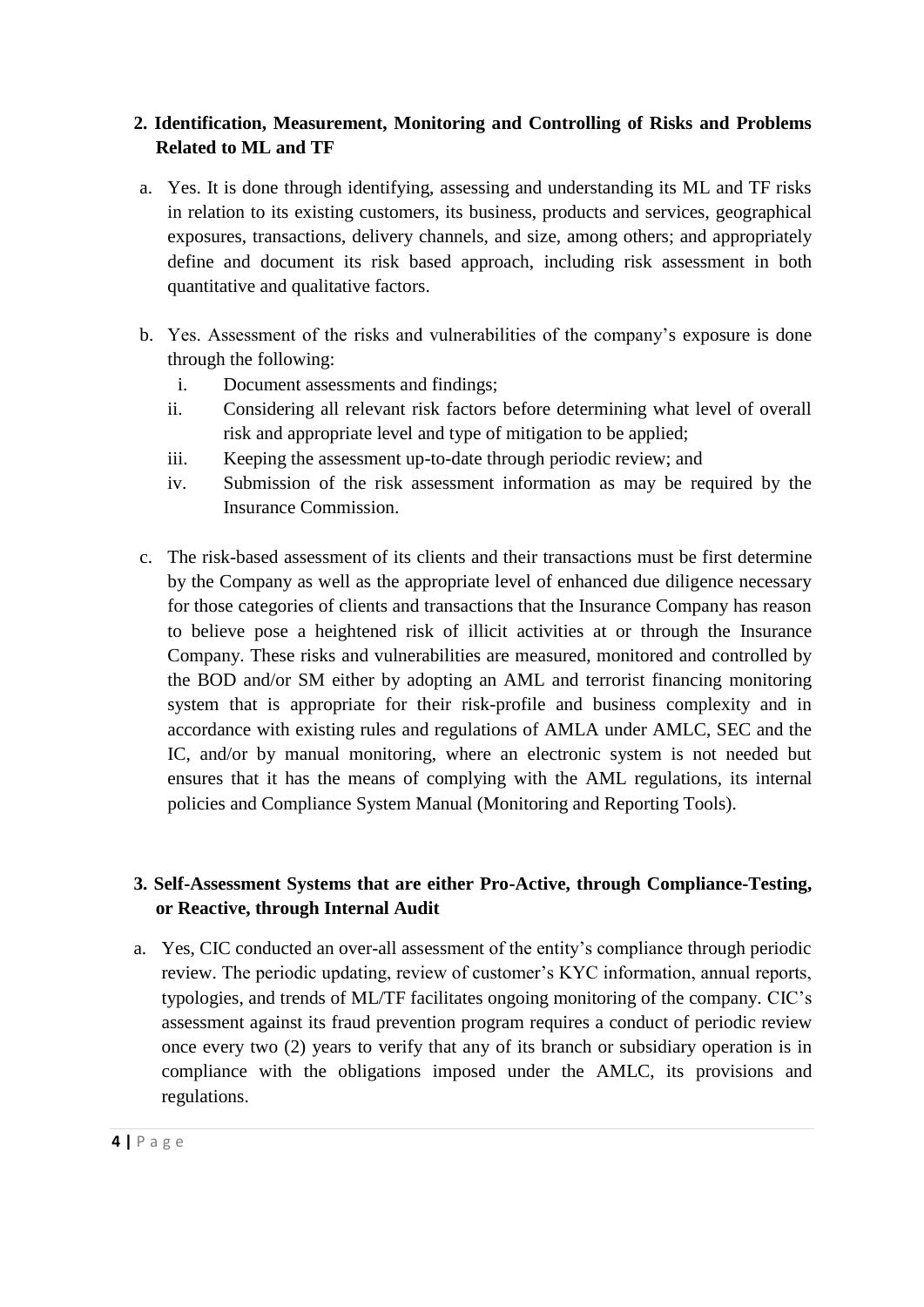- b. Eighty Five (85%) to Ninety (90%) percent, more or less.
- c. Guidelines are set to ensure quality assurance specifically the policies and procedures associated with assessing and verifying the reported data. Guidelines through Compliance-Testing examine the underlying self-assessment systems. Corrective measures on assessment of the company's current performance and ability to reliably meet quality or criteria to help the company manage risk, control quality and limit legal liability, as well as avoidance of any indications of fraud to the company management's attention.
- d. Yes. Below is the summarized key findings and/or recommendation undertaken by the Company, however, the same yield negative result.

| <b>KEY FINDINGS</b>    | <b>RECOMMENDED</b><br><b>ACTIONS</b>                                                                                                                                           | Progress/Development                                                                                                                                                                                        |
|------------------------|--------------------------------------------------------------------------------------------------------------------------------------------------------------------------------|-------------------------------------------------------------------------------------------------------------------------------------------------------------------------------------------------------------|
| <b>Risk Assessment</b> | Take appropriate steps to<br>identify, asses<br>and<br>understand the risk in<br>relation to customers,<br>geographical exposures and<br>documents its risk-based<br>approach. | The BOD hereby appoints<br>the SVP (Adviser) for<br>Internal Audit to advise<br>the compliance team on<br>issuing and enforcement<br>of in-house instructions to<br>promote adherence<br>to<br>these rules. |

e. N.A. The Company/ICRE has a centralized internal audit team.

| <b>KEY FINDINGS</b> | <b>RECOMMENDED</b><br><b>ACTIONS</b> | Progress/Development |
|---------------------|--------------------------------------|----------------------|
| None                | Not Applicable                       | Not Applicable       |

### **4. Management Information System**

a. Yes. Management Information System as well as the AML and CTF electronic or manual monitoring system is done by monitoring the list of Customer Due Diligence that provides risk scoring for all clients, and Suspicious Activity Monitoring that provides red flag/alerts for dubious transactions, particularly, cash or electronic transactions. Further, CIC has management information system which all relevant data of the company's clients are recorded, in which it can also be cross-checked, verify and investigate the business transaction, if there exists any suspicious transaction.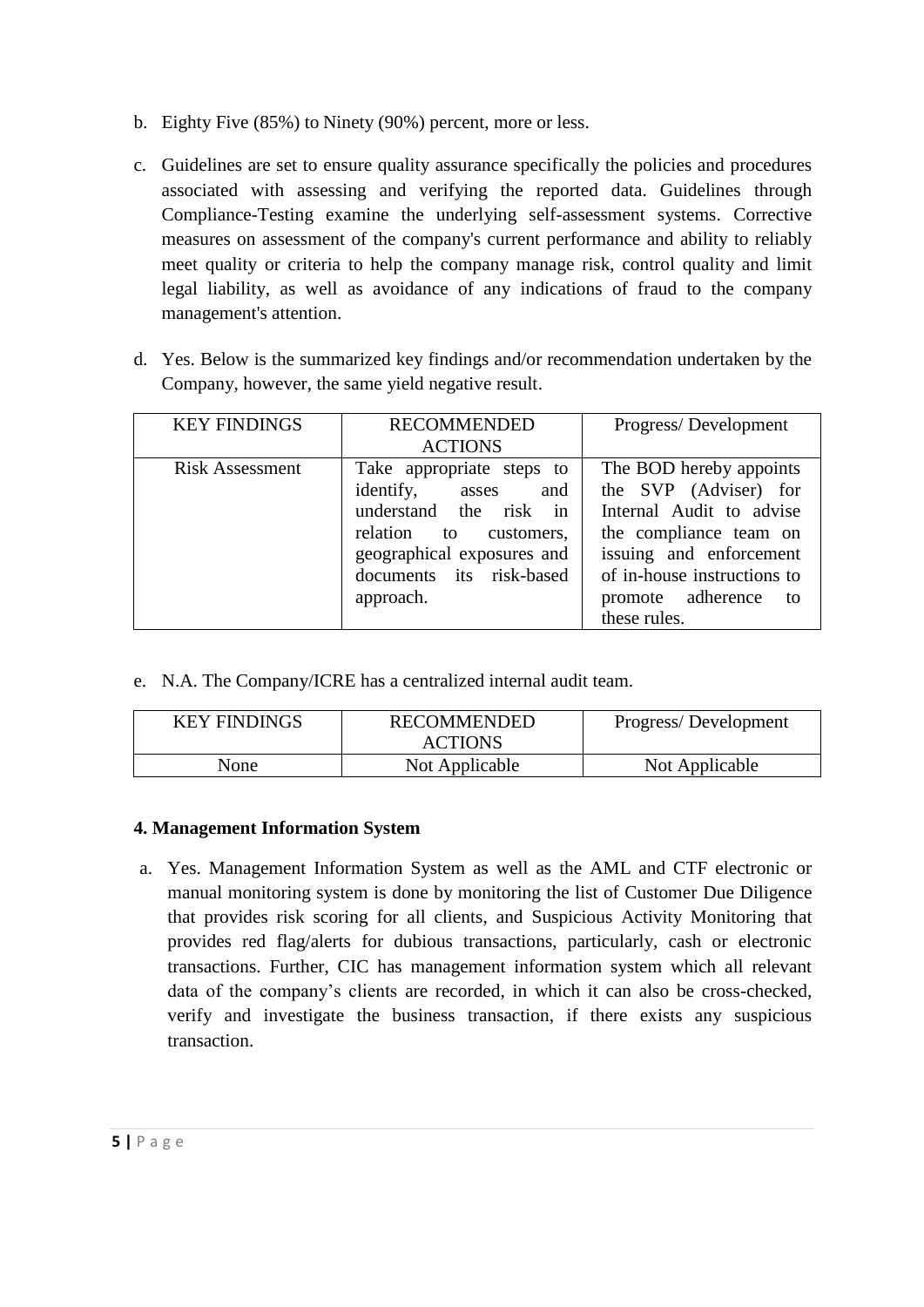- b. Reports of anomalous, suspicious and doubtful transactions of customers that may put the company at risk and may be used as an intermediary for ML and TF transactions. Such conclusions are made after thorough continuous monitoring conducted by the monitoring team in which thereafter submitted and reported to the designated regulating body, the BOD and SM for their verification and approval of the results. Reporting of the aforementioned transactions must be made immediately by the Compliance Officer's Team while the reporting of STR and CTR are made in accordance with the rules and requirements imposed by the AMLC.
- c. Yes, the office of the Compliance Team and Corporate Secretary are both the designated custodians, keeps and maintains the company records of annual statistics on red flags systems alerts, ML investigations, CT reports, ST reports and other documents related to AML.
- d. Yes, the office of the Compliance Officer as one of the designated custodian, keeps and maintains the company records on track dispositions of red flag systems alerts.

### **5. Capability of Compliance Office in Managing the Entity's MTPP**

a. Names and contact details are as follows:

| ROMEO C. DIOLATA          | <b>GARY D. MORIONES</b>                                                                    | <b>MARLON S. ESPINEDA</b>    |
|---------------------------|--------------------------------------------------------------------------------------------|------------------------------|
| <b>Compliance Officer</b> | <b>Primary Designated Officer</b>                                                          | <b>Associated Person</b>     |
| 87500538                  | 88187626 loc. 1264                                                                         | 88187626 loc. 1268           |
| rediolata@cic.com.ph      | gdmoriones@cic.com.ph                                                                      | marlon. espenida@cic.com.php |
|                           | <b>LOURDES M. CORCELLES</b><br>SVP/Corp. Secretary<br>88187626 loc. 1010<br>lmc@cic.com.ph |                              |

b. The CIC Compliance Division formulates a non-life annual insurance training program aimed to provide efficient, adequate and continuous education program for all CIC personnel, including officers and directors, to ensure that they fully comply and are fully aware of their obligations and responsibilities in counter terrorism financing/money laundering and terrorism financing prevention program (CTF/MTPP) particularly in relation to insured identification process, record keeping requirements and CT/ST reporting and ample understanding of the internal reporting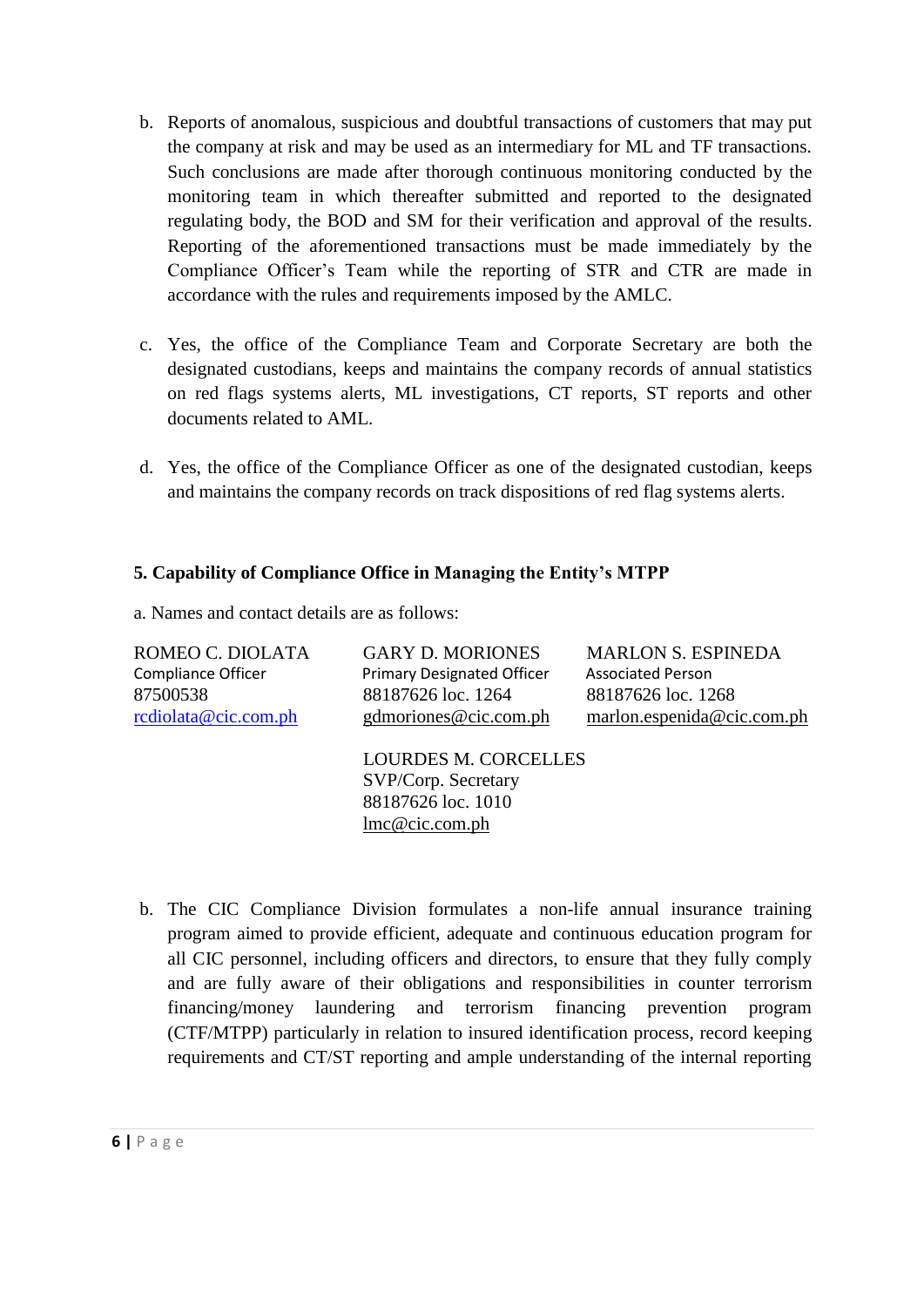processes including the chain of command for the reporting and investigation of suspicious insurance and money laundering activities.

Further the company ensures that any of its officers, employees or agents that may be found to have committed, conspired, abetted or aided in the commission of antimoney laundering or financing terrorists shall be meted out by appropriate disciplinary measures, not to mention the criminal and civil actions which may be filed against them in court.

- c. Through a comprehensive company's framework and patterned with the guidance from AML provisions which enables the authorities to monitor and combat all transactions linked with money laundering. Further, assessment is done by an on-site visit to the company's branches, evaluation method of compliance with AML, continuous monitoring and management compliance, and internal communication of its policies, systems and controls to prevent and detect money laundering and terrorist financing. The directors, senior management, department heads, units, groups, branches and staffs are keeping known and inform of such, for their awareness and compliance with legal requirements with AML measures.
- d. The adequacy of AML and CTF training are assessed through comprehensive inspection, mainly oriented to verify the compliance with the requirements following the procedures contained in the questionnaires. Such questionnaires are standardized from AML/CFT procedures and use as guidance sufficient and risk-based.
- e. Yes. In line with the objective of ensuring that the ICREs maintain high anti-money laundering standards in order to protect its safety and soundness, violation of Guidelines of IC or AMLA shall constitute a grave violation subject to the following enforcement actions against the board of directors, senior management and officers:
	- 1. Written reprimand;
	- 2. Suspension or removal from the office they are currently holding; or
	- 3. Disqualification from holding any position in any covered institutions.
- f. Yes. "The company strengthens the implementation of strict recruitment policies in hiring its company employees especially its marketing staffs, insurance adjusters, agents and other related personnel. It also regularly conducts mandatory trainings/seminars to continuously educate its marketing staffs and insurance agents for them to be updated on the current trends of the market". (Capter-3, E of AML Manual).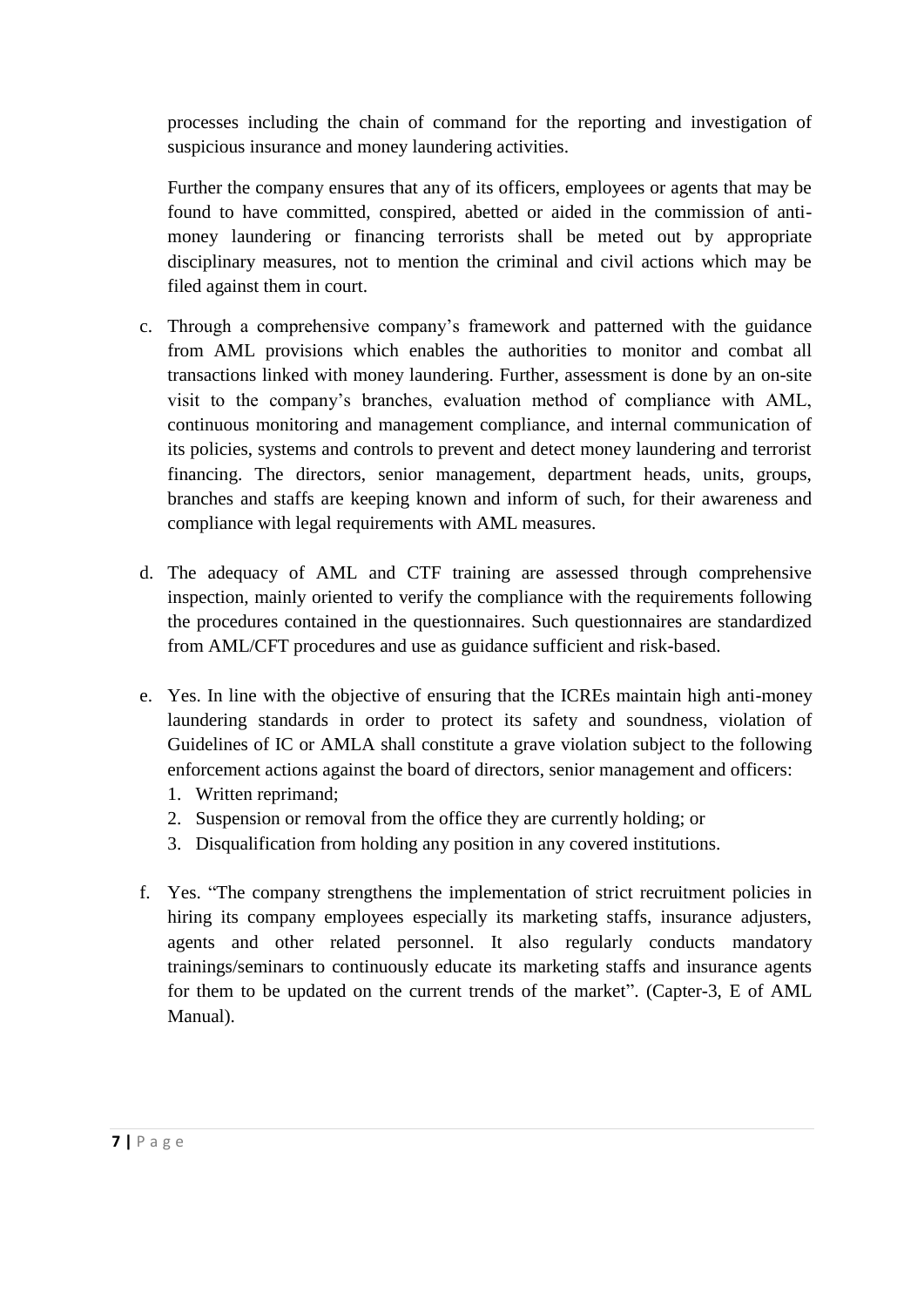g. Yes. The Board of Directors shall have a high standard of best practices for the corporation, its stockholders and other stakeholders, the Board shall also conduct themselves with utmost honesty and integrity in the discharge of its duties, responsibilities and functions. The Directors are all elected every year by the stockholders during the annual stockholders meeting, to hold their office until their successors are appointed and qualified, unless removed earlier from office for cause or as may be provided for by law.

He must possess the necessary expertise, experience and skills in terms of insurance industry. (Chapter-III, A Manual of Corp. Governance).

- h. No. The company has no such foreign branches and/or subsidiaries.
- i. No, since the company has no foreign branches and/or subsidiaries.
- j. Money Laundering and Terrorist Financing Prevention Program (MTPP) provisions are disseminated through training programs consisting of conferences, and seminars. Further, these are also disseminated through soft copies via electronic mail to directors and staffs for their awareness of such policies, rules and procedures to prevent ML and TF. To test compliance with legal requirements thereof, the provisions of documentary materials for staff that has responsibility to apply AML measures.
- k. The Compliance Office/Officer shall regularly circulate compliance bulletins covering amendments in the anti-money laundering law and changes in the pertinent rules and regulations as well as the Insurance Commissions Circulars. Developments in the Anti-Money Laundering campaign of the government shall also be advised to all concerned. Moreover, regular monitoring undertaken by the Compliance Officer to different departments ensuring proper compliance to the company's ML and TF prevention program is also strictly observed.

# **6. Nature of Weaknesses Noted and Ability to Address Existing and Potential Risks and Problems**

a. After submission of our company's AML/TFPP, there is no checking and findings recommended.

| <b>KEY FINDINGS</b> | <b>RECOMMENDED</b><br><b>ACTIONS</b> | Progress/Development |  |
|---------------------|--------------------------------------|----------------------|--|
| None                | Not Applicable                       | Not Applicable       |  |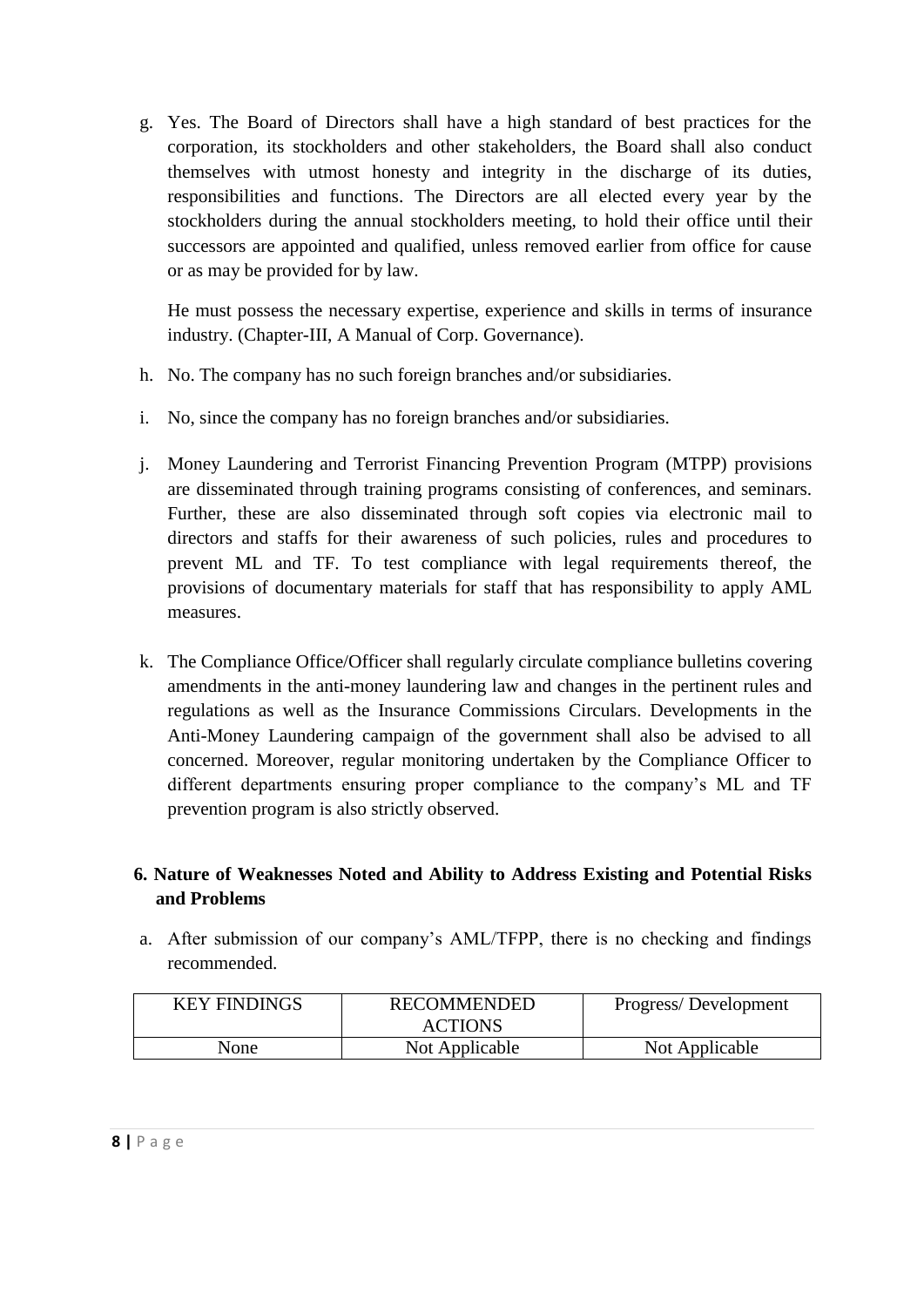- b. The pre-set guidelines as well as deficiencies and weaknesses during internal and external audits are noted and corrected by:
	- 1. By identifying the matters of deviation to be corrected;
	- 2. CIC's AML regulations shall establish an internal and external reporting requirements addressing unusual and suspicious transactions;
	- 3. When there is an internal report on unusual or suspicious transaction, investigation shall follow in relation to which report was made;
	- 4. When there is an external suspicious transaction report, the steps shall be documented for investigation in relation to which the unusual transaction report is made;
	- 5. All relevant details of any internal and external suspicious transaction report must be kept for at least five (5) years from the date on which the report was made.
	- 6. Special attention shall be focused on complex, unusual large transactions, or unusual patters of transactions and if there is no apparent or visible economic or lawful purpose, there are no specific requirements to make available to the competent authorities and auditors such findings.

### **7. Institutional Risk Assessment**

- a. None yet.
- b. No.

| <b>KEY FINDINGS</b> | <b>RECOMMENDED</b><br><b>ACTIONS</b> | Progress/Development  |
|---------------------|--------------------------------------|-----------------------|
| NONE                | <b>NOT APPLICABLE</b>                | <b>NOT APPLICABLE</b> |

c. The company/ICRE will take appropriate preventive measures to be conducted assess and determine in sectoral and national risk assessment before determining what is level of overall risk and appropriate level and type of mitigation to be applied. Formal risk assessment is a better way to determine the overall risks and what initiative may be conducted. Authorities' intervention may also be considered when greater weight and exposure to ML/TF risks on proper identification and assessment of sectoral and institutional risks.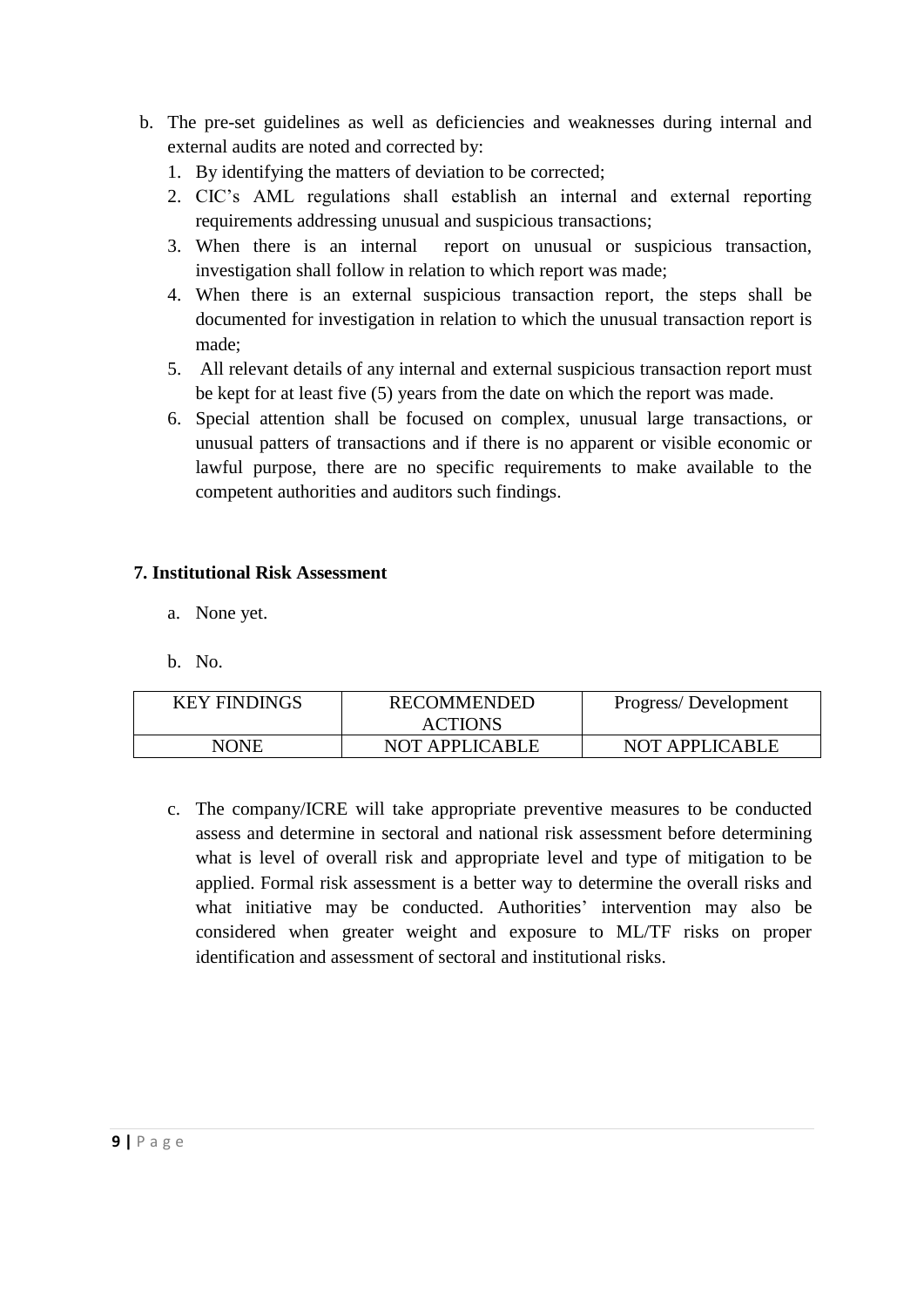# *B. MONEY LAUNDERING AND TERRORIST FINANCING PREVENTION PROGRAM*

### **1. Customer Identification, Verification and Ongoing Monitoring Process**

a. 1.) In accordance with CIC's nature of business by providing insurance services to its clients, its CDD manual requires a risk-based approach for the customer identification and verification process. Policies and procedures are assessed through a comprehensive company's framework conformably with the provisions of AML which enables them not to be used as a median or business conduit to unlawful transactions linked with money laundering and terrorist financing activities;

2.) Risk assessments are undertaken, determine and applied by the company in the following manner:

- i. Prepare and record a risk assessment with respect to the customer;
- ii. Determine and assess the risk that any Business Relationship or Occasional Transaction involves, or will involve, money laundering or terrorist financing, depending upon the type of customer, Business Relationship, product or transaction and consider on a risk-sensitive basis, whether further identification or Relationship Information; and
- iii. Periodically update the CDD information that it holds and adjust the risk assessment it has made accordingly;
- iv. CIC shall not enter or entertain business proposals with a customer whose identity matches with any person or entity known to have links with terrorists or terrorist organization as well as those who are under the sanctions list of AMLA, AMLC, UNSC Consolidated List, UNSCR, among others.

3.) CIC's MTPP is designed based on the standards and procedures required by the AMLC. The company is compliant and fully supports the program in countering money laundering and terrorist financing in business sectors particularly, insurance industry. In general, there is no exceptions whether the company has documented and verified the decision to perform simplified due diligence. Thus, all transactions shall be clearly documented in client files. When an exception has been given by adequate authority and the fact that inspections were not risk-based, assurance of compliance therewith with existing AML/CFT laws and regulations is a must.

b. CIC does not permit the opening of anonymous accounts, fictitious accounts, incorrect name accounts, or customers who fail to provide the required evidence of identity. The company/ICRE maintains customer's account only in its true and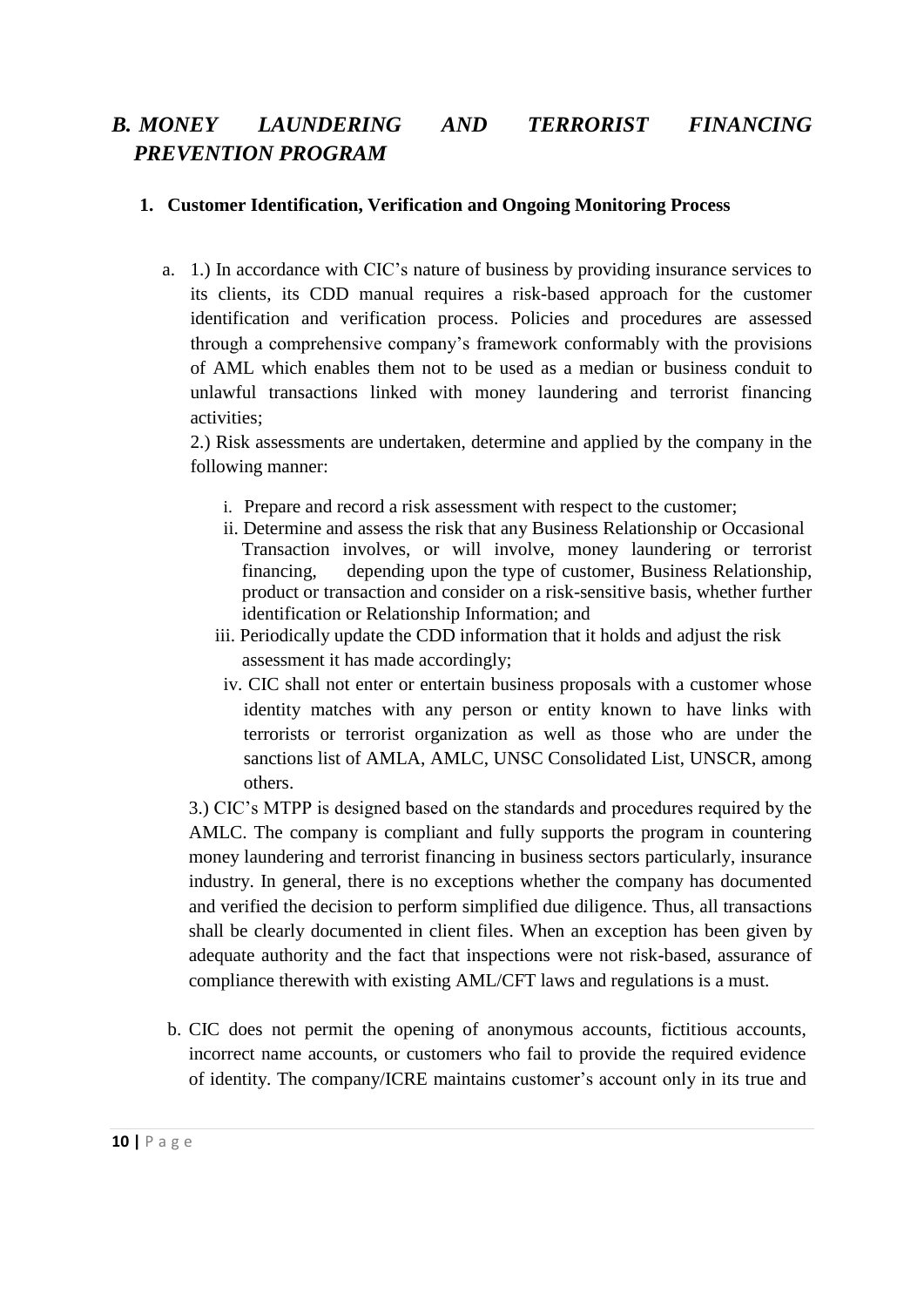full name of the account owner or holder. Customer identification requirements that could entail anonymous or fictitious accounts are effectively prohibited. The same with anonymous accounts, accounts under fictitious names, numbered accounts and all other similar accounts shall be absolutely prohibited. More so, CIC also prohibits untrue financial transactions or execution of such transactions with fictitious persons.

c. i. For new individual customer/client. The company/ICRE, shall develop a systematic procedure for establishing the true and full identity of the new individual customer/client, and shall open and maintain the account/relationship only in the true and full name of its owner/s. Unless otherwise stated in this Guidelines, average customer due diligence requires that ICRE shall gather from individual customer/client before or during the course of establishment business relationship.

For new juridical persons-customer/client. The company/ICRE shall develop a systematic procedure for identifying customer/client that are corporate, partnership and sole proprietorship entities, as well as their directors, officers, partners, owners and representatives. It shall open and maintain accounts only in the true and full name of the identity. Unless otherwise stated in this Guidelines, average due diligence requires that the ICRE shall obtain from their customer/client that are juridical persons the minimum identification documents before or during the course of establishing business relationships. The ICRE shall understand the nature of the customer's business, its ownership and control structure.

For legal arrangement (Trust or Similar Arrangement). When performing due diligence measure, the ICRE shall identify and verify the identity of the customer, understand the nature of business, and its ownership and control structure. Unless otherwise stated in this Guidelines, average due diligence requires that ICRE shall obtain from their customer/client under legal arrangement the minimum identification information and documents before or during the course of establishing business relationships.

ii. Yes. Satisfactory evidence of new customer's or non-client's identity shall be obtained. Where applicable, transactions undertaken for non-clients or nonaccount holders demand special care and vigilance. Where the transaction involves significant amount, the customer should be required to produce positive evidence of identity. Moreover, effective procedures for verifying the bona fides of this kind of customers shall be implemented. In this regard, the Board of Directors and Senior Management shall ensure that the Company is not used to facilitate money laundering. It is the policy of the entity/ICRE to direct all employees to exercise utmost diligence to ensure that adequate measures are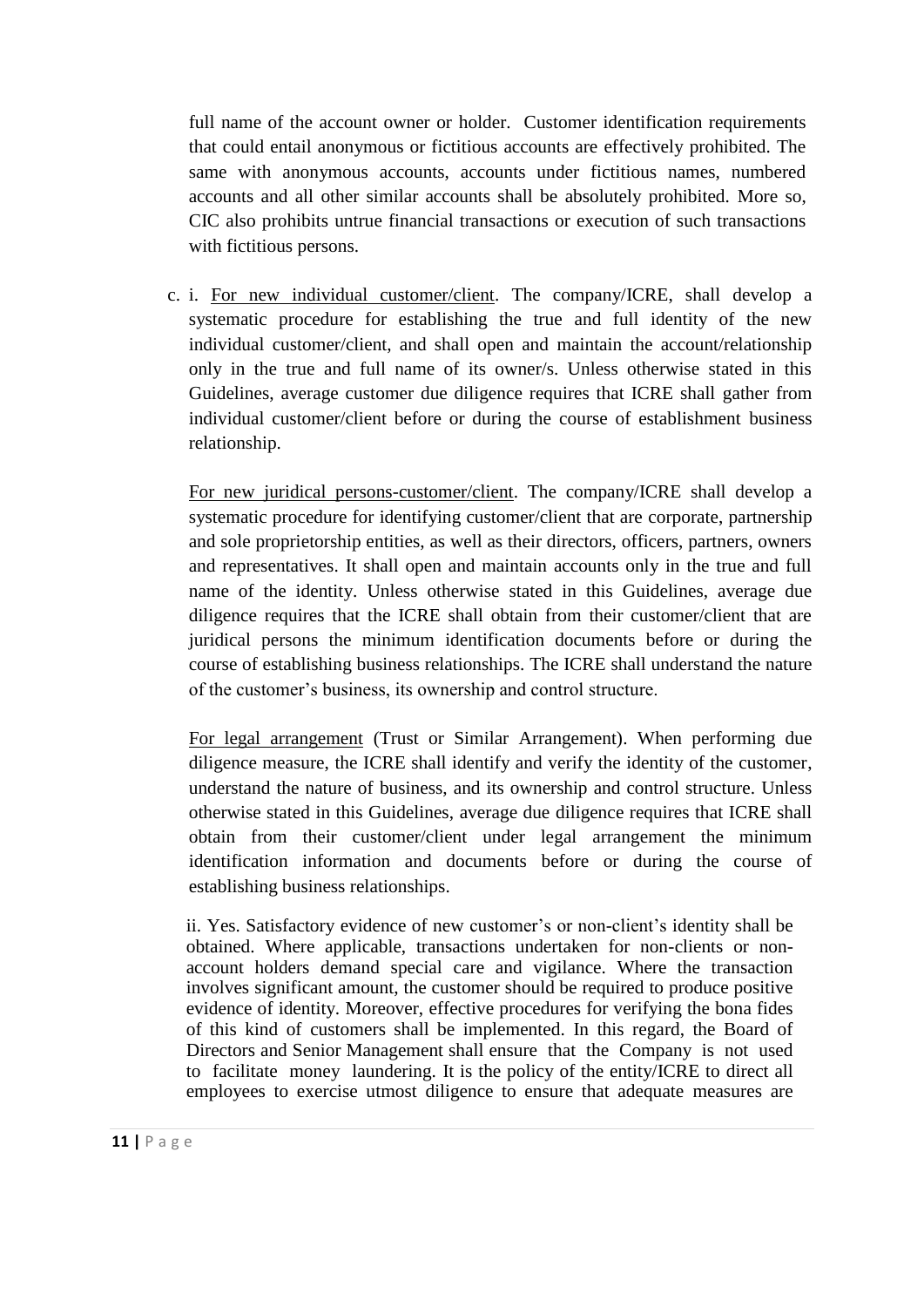implemented to prevent the Company from being unwittingly involved in such a criminal activity particularly when customer has not been physically presented for identification purposes. In sum, CDD must be applied.

iii. Yes. Where an account is occasional transaction in excess of the threshold is conducted, evidence of the true and full identity, occupation or business purpose/s of the clients, as well as other identifying information when carrying out occasional transactions shall be strictly obtained. ICRE shall also establish and record the true and full identity and existence of both account holder and person purporting to act on behalf of the customer, and the beneficial owner or the principal on whose behalf the transaction is being conducted.

iv. Yes. ICRE shall verify the validity of the authority of trustee, nominee, agent or intermediary. It shall determine the true nature of the beneficial owner's capacities and duties vis-a-vis his agent by obtaining a copy of written document evidencing their relationship and apply the same standards for assessing the risk profile and determining the standard of CDD to be applied to both. However, in case it entertains doubt as to whether the account holder or person purporting to act on behalf of the customer is being used as a dummy in circumvention of existing laws, it shall apply EDD and file an STR, if warranted.

v. Yes. The ICRE shall identify and take reasonable measure to verify the identity of beneficial owners who ultimately have a controlling ownership-interest in a juridical person; in case of doubt whether the person with controlling interestownership are the beneficial owners **or** where no natural person exerts control through ownership-interests, the identity of the natural person, if any, exercising control over the juridical person through other means; and, where no natural person identified, the identity of relevant natural person who holds senior management position.

vi. The ICRE should employ EDD if it acquire information that: A. raises doubt as to the accuracy of any information or document provided by the customer or ownership of the entity (Sec. 29, A of CL No.2018-48); and, The ICRE shall apply EDD on the customer/client if it acquires information in the course of its customer account or transaction monitoring that: 1. Raises doubt as to the accuracy of any information or document provided or the ownership of the juridical person or legal arrangement (Sec. 35, B-1 of CL No.2018-48).

d. For life or other investment-related insurance business, the CIC/ICRE, in addition to the CDD measures required for customer and the beneficial owner, conduct the following as soon as beneficiary/ies are identified/designated;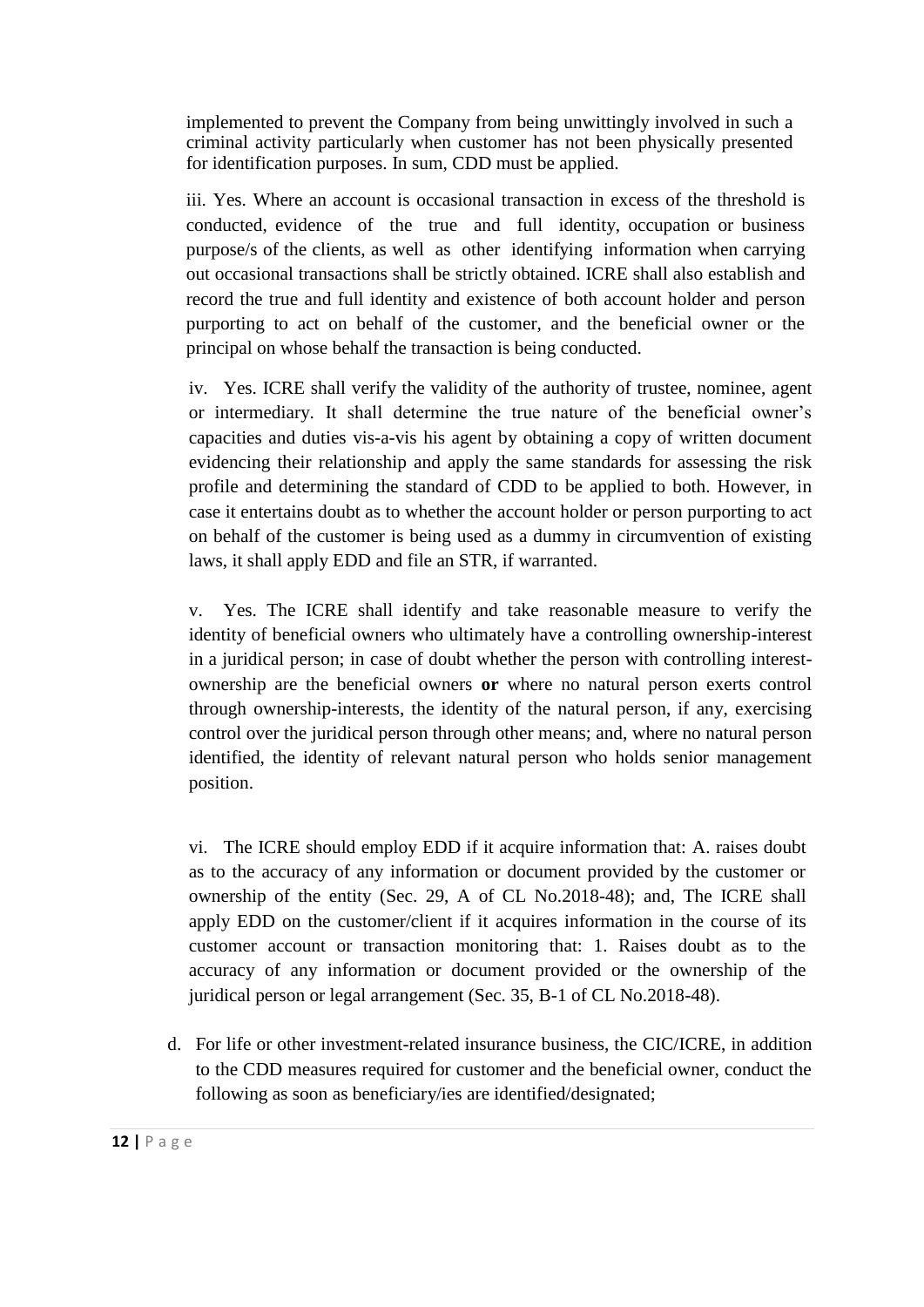- a. For beneficiaries that are identified as specially named natural or legal persons or legal arrangements - by taking the name of the person;
- b. For beneficiaries that are designated by characteristics, by class or by other means – by obtaining sufficient information concerning the beneficiary to satisfy the ICRE that it will be able to establish the identity of the beneficiary at the time of payout.

Information collected should be recorded and maintained in accordance with the provisions under Title VI of this Guidelines. Where the ICRE is unable to comply with the forgoing, it should consider making a suspicious transaction report.

- e. Individual Minimum Information. The ICRE shall develop a systematic procedure for establishing the true and full identity individual customer, and shall open maintain full name of the account owners. Unless otherwise stated in the guidelines, average customer due diligence requires that the ICRE shall gather from individual customer, before or during the course of establishing business relationship, the following minimum information and identification document:
	- 1.) Identification Information:
		- -Full name;
		- -Date & place of birth;
		- -Sex;
		- -Citizenship or nationality;
		- -Address;
		- -Contact number or information;
		- -Source of fund;
		- -Specimen signature or biometric information; and,

-Name, address, date and place of birth, contact number or information, sex and citizenship or nationality of beneficiary and/or beneficial owner, whenever applicable.

- 2.) Identification Document:
	- -Phil. ID; or
	- Other identification documents as herein defined.
- f. Juridical Entities Minimum Information. The ICRE shall develop a systematic procedure for identifying customer that are corporate, partnership, sole proprietorship entities, as well as their stockholders, partners, owners, directors, officers, and authorized signatories. Unless otherwise stated in this guidelines, average due diligence requires that the ICRE shall obtain from their customer that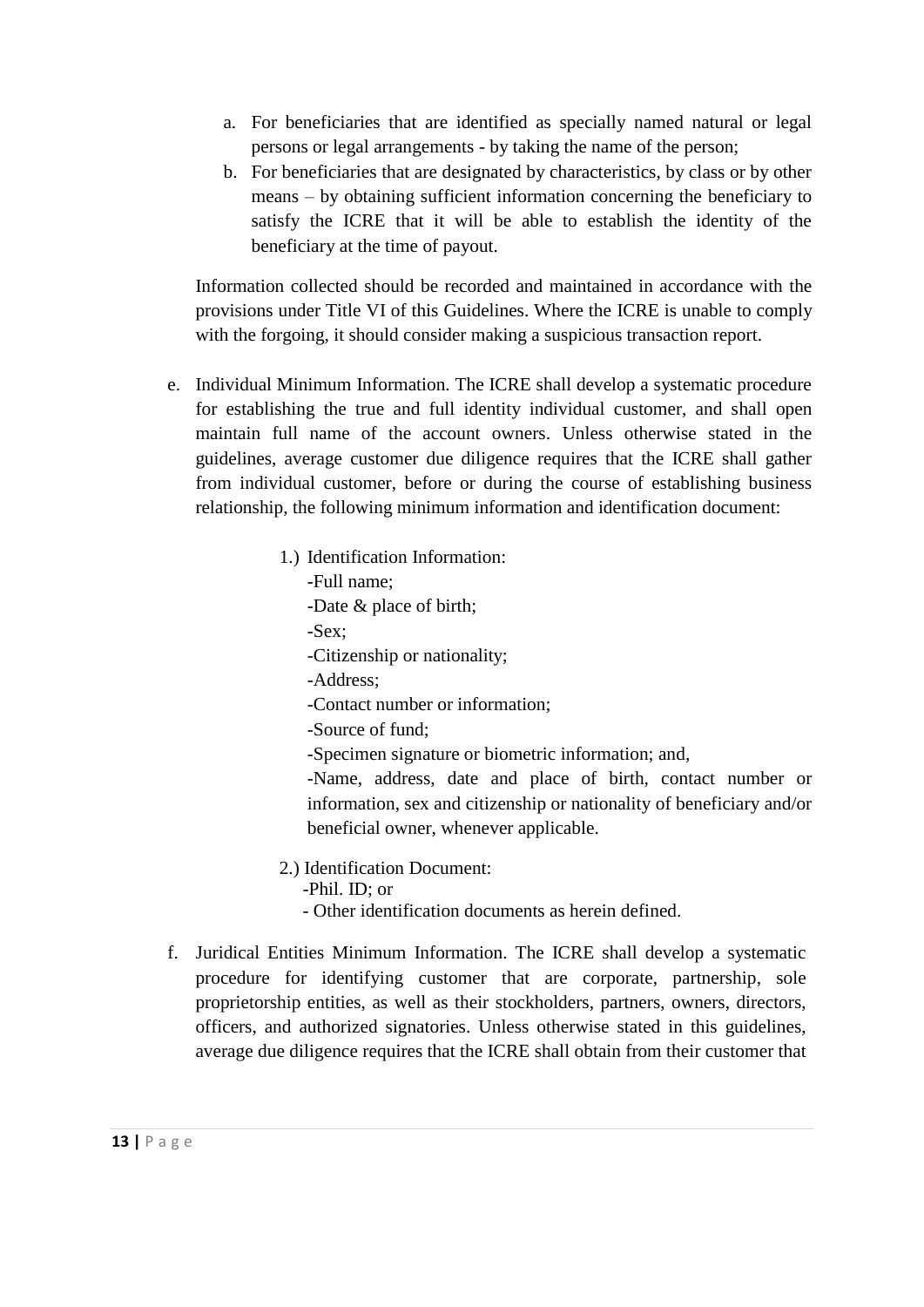are juridical person the following minimum identification information and documents before or during the course of establishing business relationships:

- 1.) Identification Information:
	- -Full name;
	- -Name of authorized representative, transactor, signer;
	- -Current office address;
	- -Contact number or information;
	- -Nature of business;
	- -Source of fund;
	- -Specimen signature or biometrics of the authorized representative, transactor, signer; and,
	- -Name, address, date and place of birth, contact number or information, sex and citizenship or nationality of beneficiary and/or beneficial owner, if applicable.
- 2.) Identification Documents:
	- -Certificates of Registration issued by the DTI, SEC, BSP, and by AMLC for covered person;
	- -Articles of Incorporation/Partnership;
	- -Registration Data Sheet/Latest GIS;
	- -Sec. Cert. citing pertinent portion of the Board or Partner's Resolution authorizing the signatory to sign on behalf of the entity; and,
	- -For entities registered outside of the Philippines, similar documents and/or information duly authenticated by a senior officer of the covered person assigned in the country of registration; in the absence of the said officer, the documents shall be authenticated by the Philippine Consulate, company register or notary public, where said entities are registered.
- The ICRE shall understand the nature of the customer's business, its ownership and control structure.
- g. Yes. The company shall identify the beneficial owner and take reasonable measures to verify the identity of the beneficial owner through the information:
	- a. The identity of natural persons, if any, who ultimately have controlling ownership interest in a juridical person;
	- b. To the extent that there is doubt as to whether the persons with controlling ownership interest are the beneficial owners or where no natural person exerts control through ownership interests, the identity of the natural persons, if any, exercising control over the juridical person through other means; and,
	- c. Where no natural is identified under item (a)  $\&$  (b) above, the identity of the relevant natural person who hold senior management positions.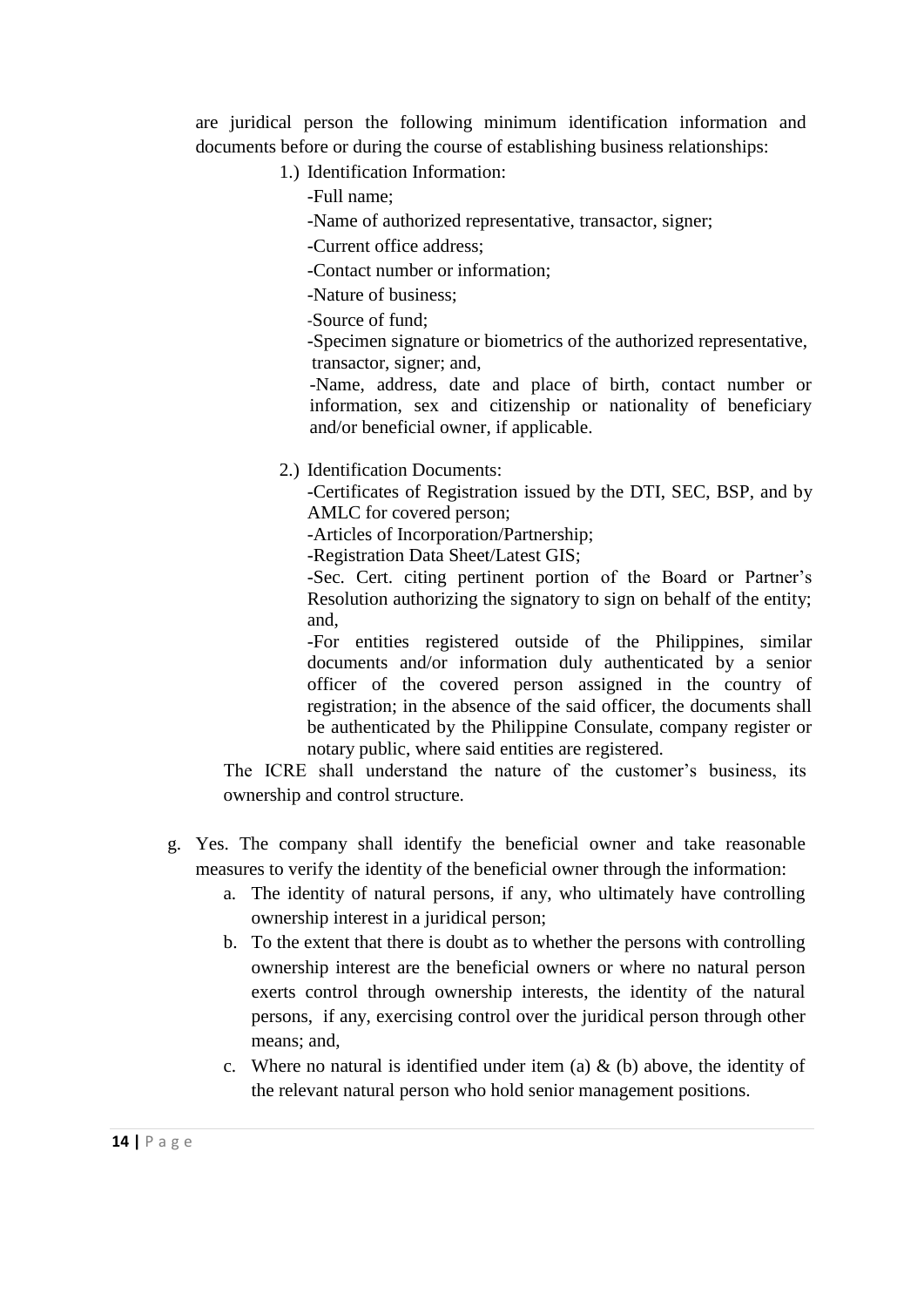Any information gathered shall be verified from trustworthy parties such as banks, reputable law firms'/accounting firms or accessing public or private databases or official sources. Verification of information

- h. One of the CDD Standards of the company is to identify and verify the true identity of a customer using reliable independent source documents and data information. CDD Minimum Requirements/Internal Policy Procedures includes but are not limited to the following:
	- a) Confirming the place and date of birth from a duly authenticated official document;
	- b) Verifying the address through utility bills, bank or credit card statement, or other documents showing address or through on–site visitation;
	- c) Contacting the customer by phone or email;
	- d) Determining the authenticity of the identification documents through validation of its issuance by requesting a certification from the issuing authority or by any other effective and reliable means; and
	- e) Determining the veracity of the declared source of funds.

Satisfactory evidence of the true and full identity, legal capacity, occupation or business purposes and other reliable data or sources of information shall be strictly obtained.

i. The company/ICRE shall verify that any person purporting to act on behalf of a customer is so authorized, and identify and verify the identity of that person. It is the policy of the entity where transactions are undertaken on behalf of account holders, particular care shall be taken to ensure that the person giving such instruction is authorized to do so by the account holder.

CIC shall establish and record the true and full identity and existence of both the: (a) agent (trustee/nominee); and,

- (b) principal (trustor/beneficial owner) or person on whose behalf the account is being opened. CIC shall determine the true nature of the parties' capacities and duties by obtaining a copy of the written document evidencing their relationship and apply the same criteria for assessing the risk profile.
- j. Yes. The company/ICRE, to the best of its ability should have a system to identify the beneficial owner and take reasonable measure to verify the identity of its ownership and control structure. In case of beneficial owners, or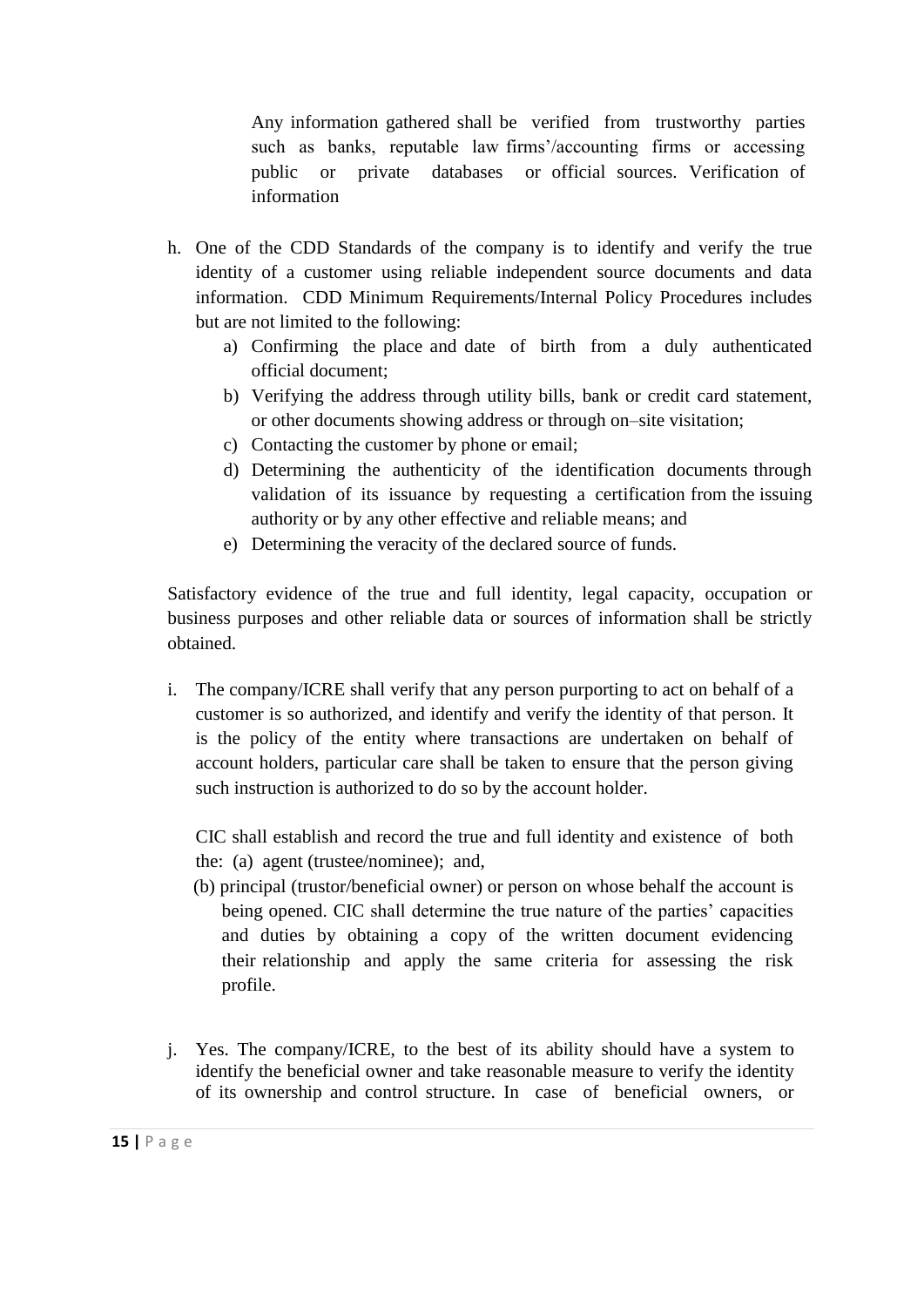persons on whose behalf the account are being opened where the account may be attributable to beneficial owner, CIC, at the minimum, needs to obtain the true and full name, place and date of birth or date of registration, as the case may be, present address, nature of work or business, and source of funds as if the account was opened by them separately.

CIC/ICRE shall keep records of the action taken in order to identify the beneficial owner.

Customer shall be made aware of the company's explicit policy that transactions will not be conducted in the event of failure to complete verification of any relevant information or to obtain information/data from reliable sources.

- k. Yes. The company/ICRE shall determine and understands as appropriate, obtain information, the purpose, and intended nature of the account, transaction, or business relationship with its' customers. Upon or at the time of account opening, all the minimum information and confirmation of this information with the valid identification documents hereof from individual customers shall be secured and recorded, the same with the authorized signatory/ies of corporate and juridical entities. CIC with the gathering of such information adheres to the company's KYC principle and the same is also protected under the Data Privacy and Protection Act. Such information given by the client is solely for the purposes of business transaction and shall not be allowed for any purposes other than the intended one, unless, otherwise, there exists a suspicious transaction, the same shall be turned over to the lawful authorities subject to the lawful directives of the court.
- l. CIC conducts ongoing monitoring by establishing a system that will enable them to understand the normal and reasonable account or business activity of customers, and scrutinize transactions undertaken through the course of business relationship to ensure that customer's accounts, including transactions being conducted are consistent with ICRE's knowledge of its customer, their business and risk profile, including, where necessary, the source of funds. Further, by undertaking reviews and updating of existing records, document the action taken, and accordingly update customer's risk profile.

The company scrutinizes and an ongoing monitoring is conducted in relation to all business relationships and transactions, but the extent of monitoring should be based on risk as identified in the company's risk assessment and its own CDD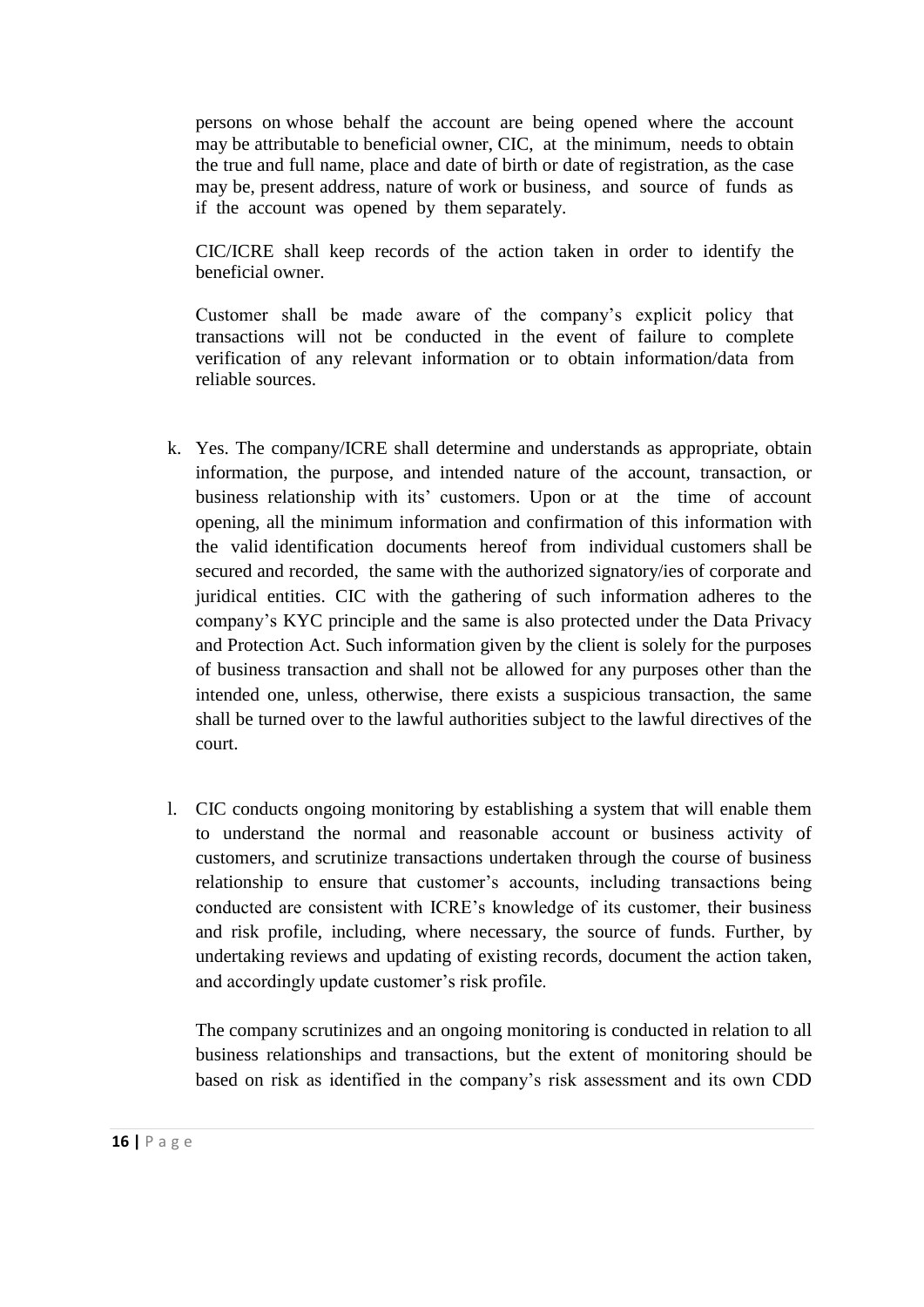efforts. Enhanced monitoring should be adopted and undertaken for higher riskcustomer transactions.

It is the policy of the company/ICRE to carry out cross-sectional product/service monitoring in order to identify and mitigate the emerging risk patterns. A riskand-materially based ongoing monitoring of customer's account and transactions is part of CDD.

- m. Yes. Whenever EDD is required or where the risk are higher, the ICRE shall perform the following:
	- A.) Gather documents to support the: (i) Source of wealth and fund; (ii) Nature of occupation and/or business; (iii) Reason for intended/[performed transaction; and, (iv) other identification information which the company/ICRE deems it necessary.
	- B.) Conduct additional validation procedure, such as: (i) Verifying volume of assets; (ii) Verifying declared residence and conducting face-to-face contact with customer, their agents and beneficial owners; and, other modes of validation which ICRE deems it necessary.
	- C.) Secure approval of senior management to commence or continue transacting with the customer;
	- D.) Conduct enhance ongoing monitoring, frequent or regular updating of identification and information documents;
	- E.) Require the first payment to be carried out through an account in the customer's name with a bank subject to similar CDD standard; and,
	- F.) Such other measure as the ICRE deems reasonable or necessary

The company/ICRE shall at all times apply a–risk-sensitive approach in determining the nature and extent of EDD. It shall develop a clear, written and graduated customer acceptance and identification policies and procedures, which shall include sanctions screening. Enhanced Due Diligence for High Risk customers is applied as required by the customer identification policy in addition to the KYC identification requirements, as follows:

- A.) Obtain additional information other than the minimum information and/or documents required for the conduct of average due diligence;
	- (a) In cases of individual customers, i. supporting information on the intended nature of the business relationship/source of funds/source of wealth, ii. Reasons for the intended or performed transactions, iii. list of companies where he is a director, officer or stockholder, iv. list of banks where the individual has maintained or is maintaining an account, and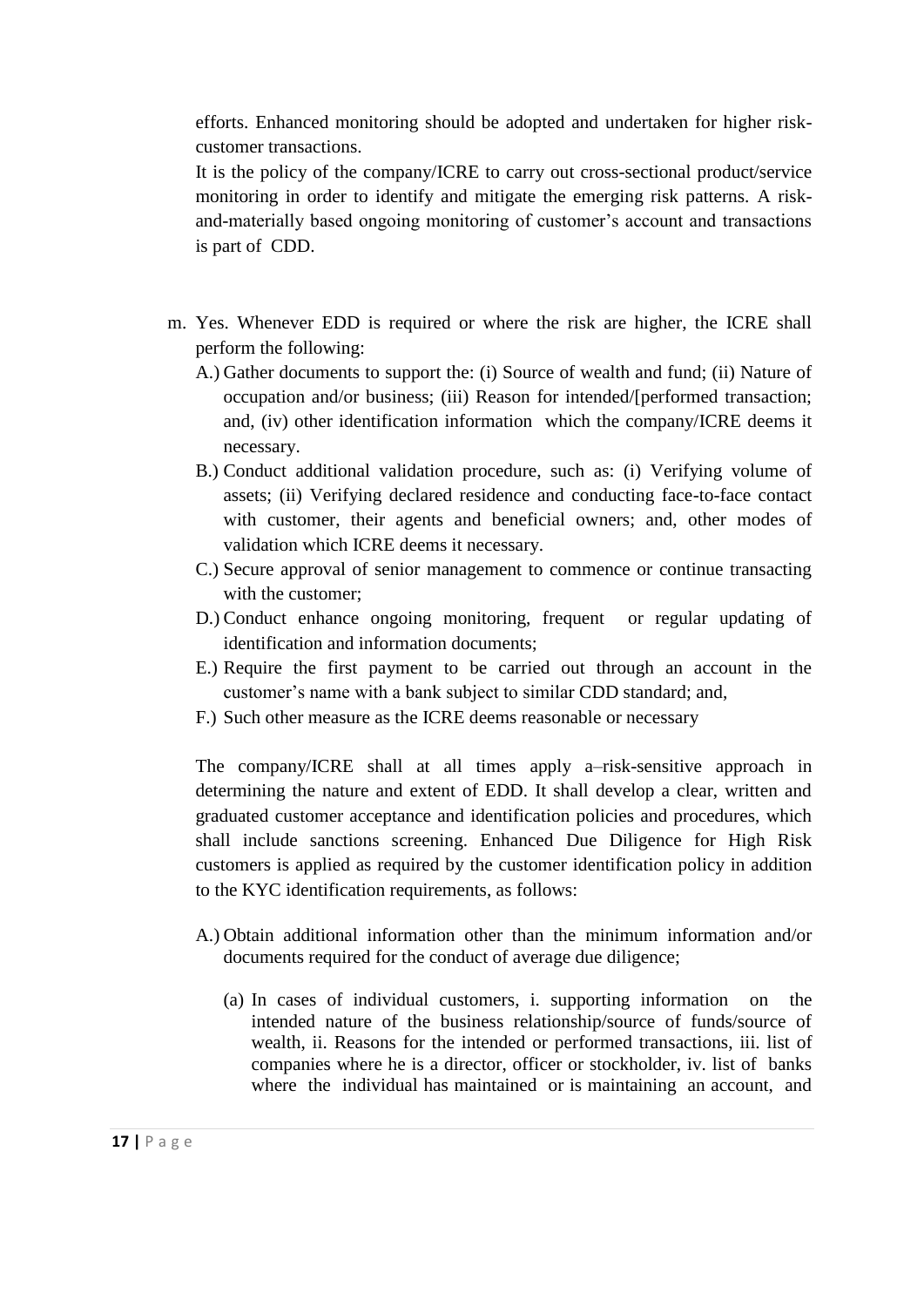v. other relevant information available through public databases or internet.

- (b) For entities assessed as high risk customers, such as shell companies; i. prior or existing bank references, ii. the name, present address, nationality, date of birth, nature of work, contact number, and source of funds of each of the primary officers (President, Treasurer and authorized signatory/ies), stockholders owning at least 20% of the voting stock, and directors/trustees/partners as well as their respective identification documents; iii. volume of assets, other information available through public databases or internet; iv. supporting information on the intended nature of the business relationship, source of funds or source of wealth; and v. reasons for the intended or performed transactions.
- B.) Conduct validation procedures on any or all of the information provided

C.) Secure senior management approval or the AML Compliance Committee approval to commence business relationship.

D.) Conduct enhanced ongoing monitoring of the business relationship

 E.) Require the first payment to be carried out through an account in the customer's name with a bank subject to similar CDD standards.

 In Preparing the risk assessment, the entity shall take into account of all relevant risks and shall consider, in particular, the relevance of the following:

- 1.) Customer risk;
- 2.) Product risk;
- 3.) Delivery risk; and,
- 4.) Country risk.

Where additional information cannot be obtained, or any information or document provided is false or falsified, or the result of the validation process is unsatisfactory, CIC shall deny business relationship with the customer without prejudice to the reporting of a suspicious transaction to the AMLC when so warranted.

n.

### **Simplified or Reduced Due Diligence (RDD).**

Where lower risks of ML/TF have been identified through adequate analysis by the company/ICRE and based on the result of the institutional risks assessment, simplified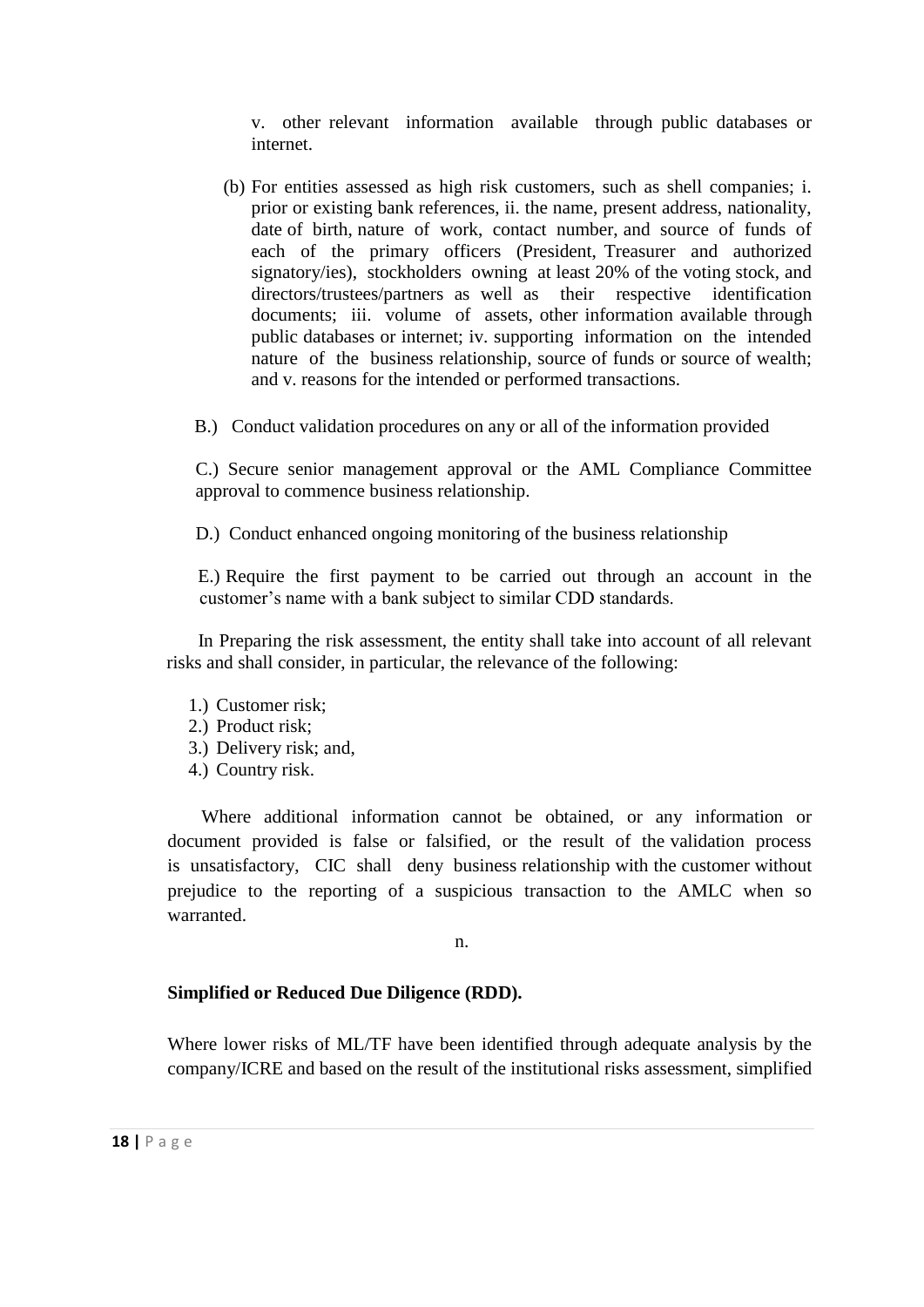or reduced customer due diligence measure may be applied. It shall be commensurate with the lower risk factors. Examples of possible measures are:

- A.) Verifying the identity of the customer and beneficial ownership after the establishment of business relationships;
- B.) Reducing the frequency of identification updates;
- C.) Reducing the degree of ongoing monitoring and scrutinizing transactions based on reasonable monetary threshold;
- D.) Avoid collecting specific information or carrying out specific measures to understand the purpose and intended nature of the business relationship, but inferring the purpose and nature from the type of transactions or business relationship established.

However, simplified or reduced customer due diligence measures are not acceptable whenever there is suspicion of ML/TF, or where specific higher risk scenarios apply.

The Sales and Marketing Group and Operations Department shall comply with the following guidelines for establishing the true and full identity of the customers:

## **Reduced Due Diligence for Low Risk Customer**

- I. For individual customers, CIC may allow an account under the true and full name of the account owner/s upon presentation of acceptable identification card or official document as defined in this Manual or other reliable, independent source documents, data or information.
- II. For corporate, partnership, and sole proprietorship entities, and other entities such as banking institutions, trust entities and quasi-banks authorized by the BSP to operate as such, publicly listed companies subject to regulatory disclosure requirements, government agencies including GOCCs, CIC may open an account under the official name of these entities with the minimum information/documents and Board Resolution duly certified by the Corporate Secretary authorizing the signatory to sign on behalf on the entity, obtained at the time of account opening.

Verification of the identity of the customer, beneficial owner or authorized signatory will be conducted after the establishment of the business relationship.

In certain exemption, Reduced Due Diligence may be permitted for customers that are resident of another country. The entity may issue guidelines allowing certain exemptions on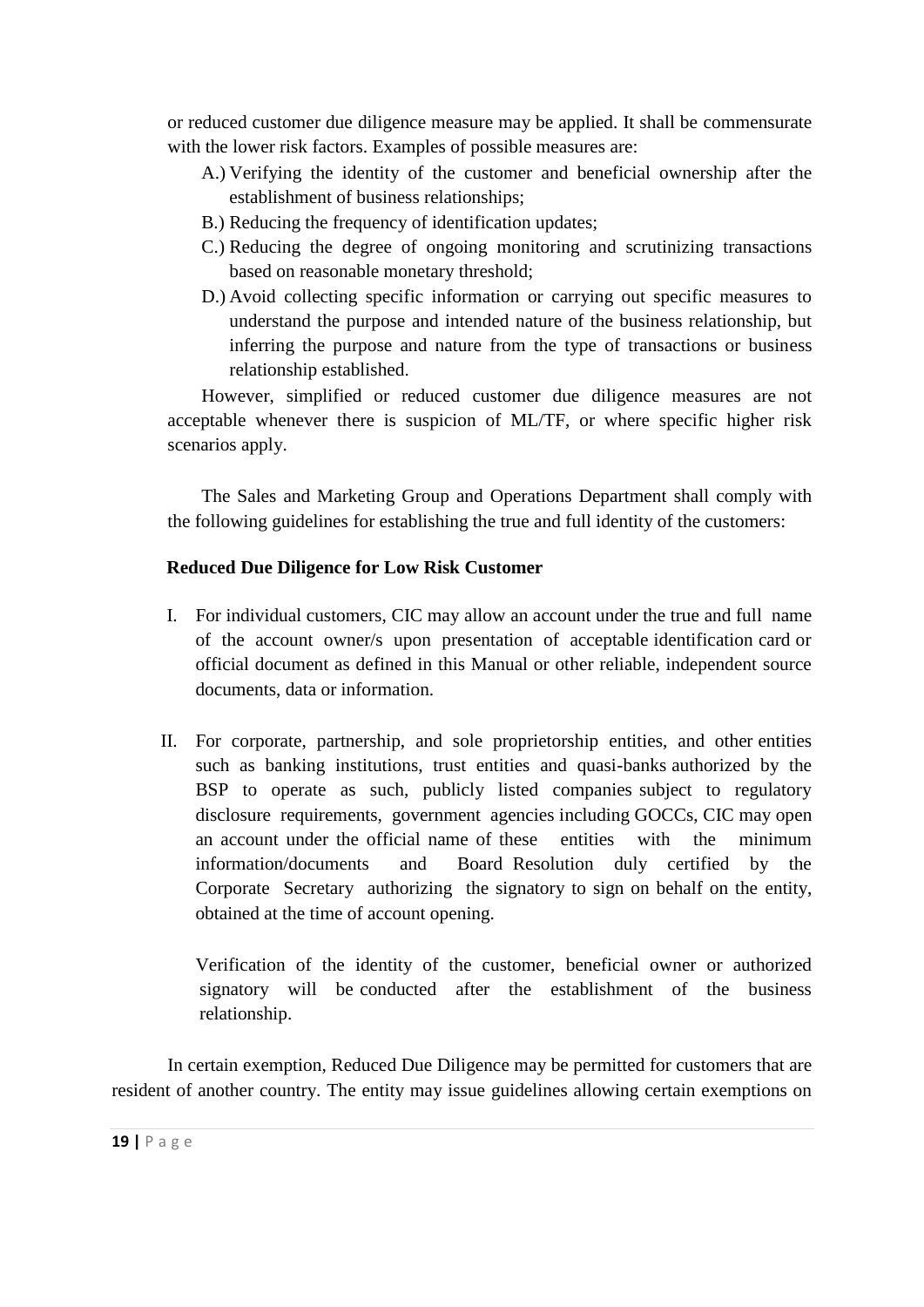CDD measures, taking into account the nature of the product, type of business and risk involved, provided that ML/TF are effectively managed. (Ex. Foreign regulated person, the securities of which are listed on a recognized exchange).

o.

Where the company is unable to satisfactorily complete the CDD measures, it shall consider making a suspicious transaction report (STR) and shall terminate the business relationship with the customer.

The company shall also: a.) refuse to open an account, commence business relationships, or perform the transaction; or, terminate business relationships; and, b.) file an STR in relation to the customer, if circumstances warrants. (Sec. 45, CL 2018-48).

It is the policy of the entity/ICRE that, where information gathered like reports on critical customer data in line with the CDD measures not obtained/disclosed despite diligent effort and follow up, or such reports on customers with unusual activities that may lead to suspicious transactions, shall be provided to the Compliance Officer will analyze and effectively monitor high risk customer accounts. Any adverse findings hereof shall be advised to the Senior Management and immediately report to the AMLC for appropriate action.

p.

The ICRE shall establish and record the true and full identities of PEPs, their family members, close relationships/associates and entities related to them. Carefully consider a PEPs position and the position's attendant risks with respect to the money laundering and terrorist financing in determining what standard of due diligence shall apply to them.

- A. Domestic and International Organization PEPs. In addition to performing the applicable CDD measures, the entity shall:
	- 1. Take reasonable measure to determine whether a customer, and his agent, and beneficial owner are PEPs; and,
	- 2. In cases where there is a higher risk business relationship, adopt the following measures:
		- a.) Obtain senior management approval before establishing or, for existing customers, continuing, such business relationships;
		- b.) Take reasonable measures to establish the source of wealth and source of funds of customers and beneficial owners identified as PEPs; and,
		- c.) Conduct enhanced ongoing monitoring on that relationship.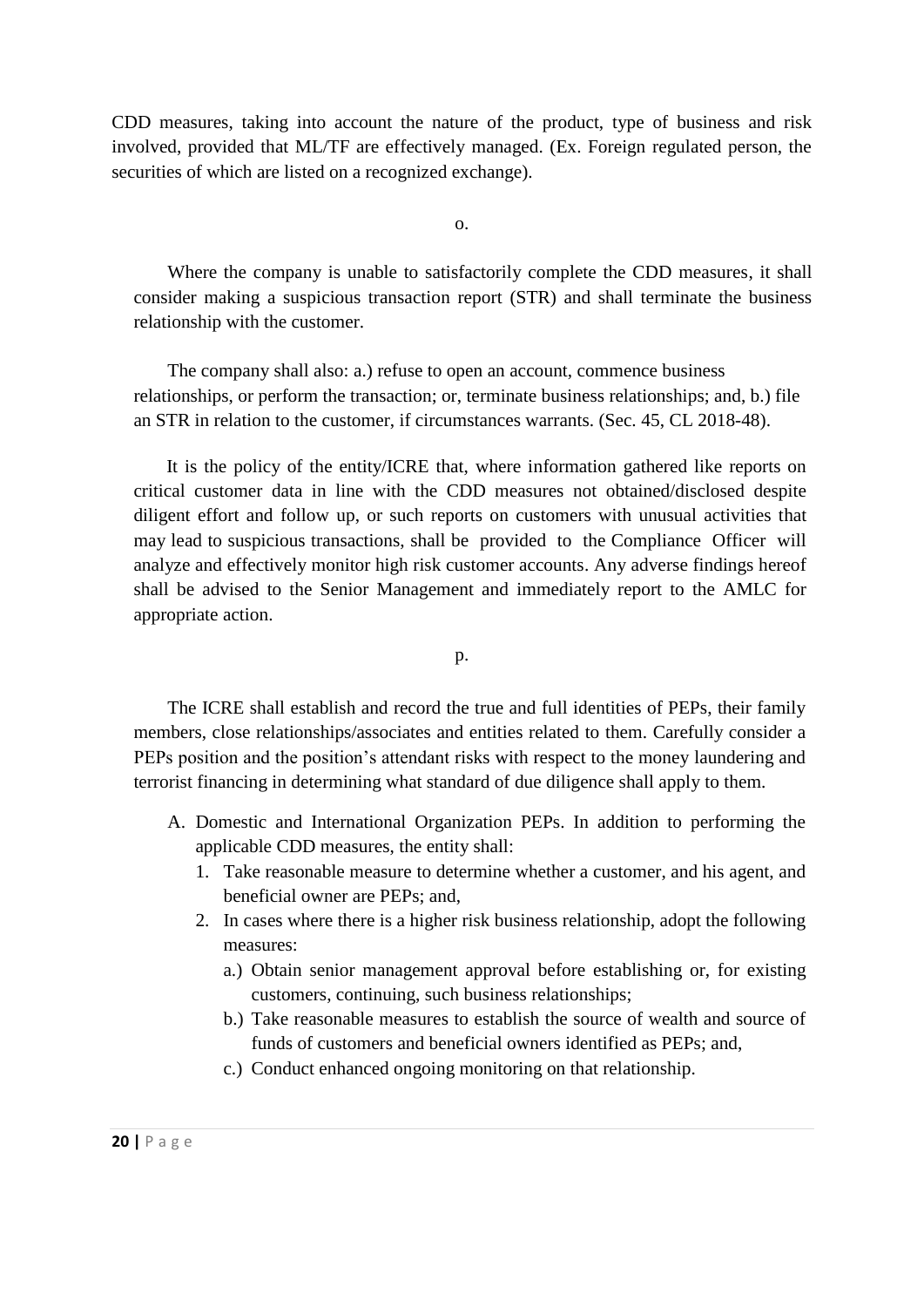- B. Foreign PEPs. In addition to performing the applicable CDD measures, the entity shall:
	- 1. Put in place risk management system to determine whether a customer or beneficial owner is a PEPs;
	- 2. Obtain senior management approval before establishing (or continuing, for existing customers) such business relationships;
	- 3. Take a reasonable measures to establish the source of wealth and source of funds; and,
	- 4. Conduct enhanced ongoing monitoring on that relationship.

The Company, in addition to performing applicable CDD measures, adheres the same with the provision of the AMLA which shall not be construed or implemented in a manner that will discriminate against certain customer types, such as politically-exposed persons, as well as their relatives, or against a certain religion, race or ethnic origin, or such other attributes or profiles when used as the only basis to deny these persons' access to the services provided by the covered persons.

q.

As a general rule, no transactions or new accounts shall be opened and created without face-to-face contact and personal interview between CIC's/ICRE's duly authorized personnel and the potential customer. However, the use of Information and Communication Technology (ICT) in the conduct of personal face-to-face contact and interview is allowed, provided, that the designated CIC/ICRE personnel is in possession of and has verified the identification documents submitted by the prospective client *prior* to the interview and the *entire procedure is documented*. It must be noted, that incomplete documents after having provided the list for required documents but still the same is incomplete, shall not be entertained by the company.

The entity shall also apply the following measures when it is applying due diligence measure to non-face-to-face customers:

- a.) perform at least one additional check designed to mitigate the risk of identity fraud; and,
- b.) apply such additional enhance CDD Measures or undertake enhance ongoing monitoring as it considers appropriate.

r.

In some business instances, the company/ICRE may resort to third party referred by brokers or intermediaries but it must ensure that the latter is a covered person defined under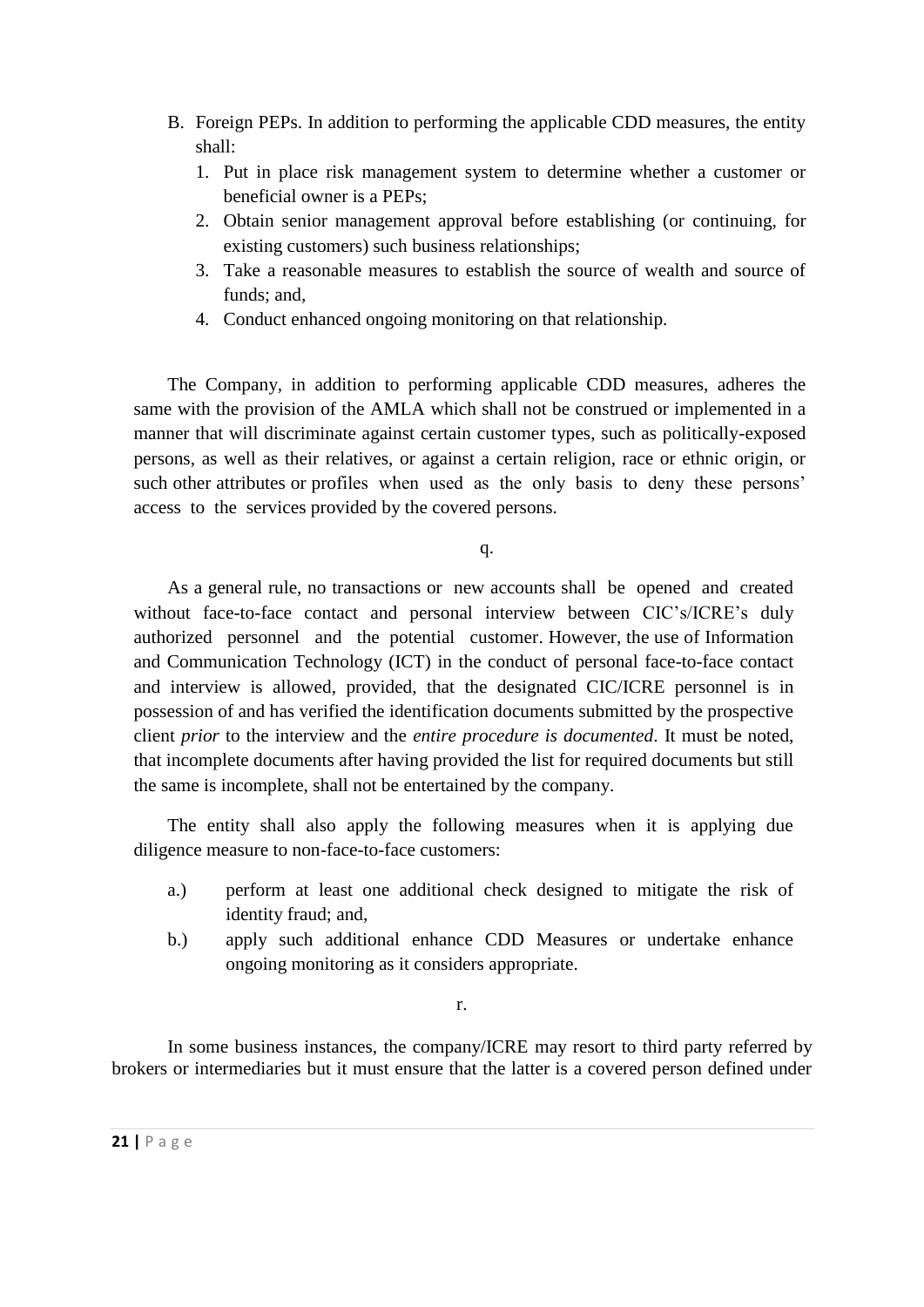Sec. 3 (a) of the AMLA as amended and is covered by customer identification face-to-face requirements.

The ICRE using third parties shall also conduct its own EDD procedures under the following circumstances:

- 1.) Where the business relationships and transactions with persons including companies and financial institutions from other countries do not insufficiently apply FATF Recommendations; or,
- 2.) When establishing source of wealth of high risk customers.

The senior management shall undertake decisions on business relations with high risk customers.

s.

The entity/ICRE may rely on a third party provided the same must be a covered person defined under the AMLA, its RIRR, and the ICRE shall obtain from the third party a written sworn certification containing the following:

- 1.) The third party conducted the prescribed customer identification procedures in accordance with this part and its own ML/TFPP, including the face-to-face contact requirement to establish the existence of the ultimate customer and has in its custody all the minimum information and/or documents required to be obtained from the customer; and,
- 2.) Reliance by ICRE shall have the ability to obtain identification documents from the third party upon request without delay.

The entity/ICRE may also rely on a third party that is part of the same financial, business, or professional group under the following circumstances:

- 1.) The group applies CDD and record-keeping requirements, in line with the AMLA and TFPSA, their respective IRR, and other AMLC issuances; and the MTPP in accordance with the rules hereof;
- 2.) The implementation of CDD and record-keeping requirements, and the MTPP is supervised at a group level by SA; and,
- 3.) Any higher country risk is adequately mitigated by the group's AML/CTF policies.

Notwithstanding the foregoing, the ultimate responsibility and accountability for identifying the customer and conducting CDD remains with the CIC/ICRE relying on the third party. Provided that, in cases of high-risk customers, the ICRE shall also conduct enhance due diligence procedure.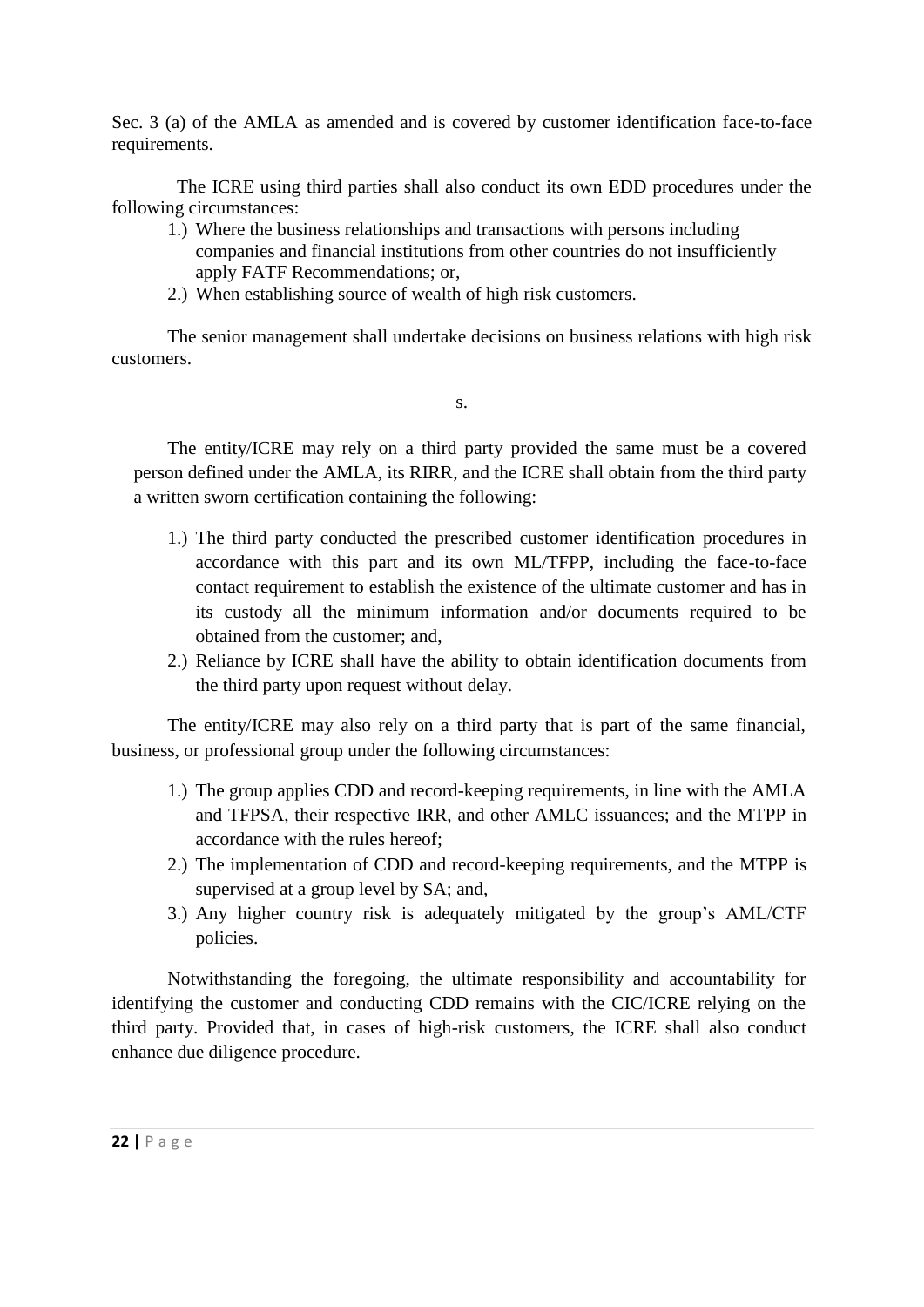The company/ICRE may outsource the conduct of customer identification and due diligence, including face-to-face contact through counterparty or intermediary. The identification and due diligence performed shall be equally regarded as those of the ICRE's itself. The ultimate responsibility and accountability for identifying the customer and keeping of documents remains with the ICRE.

The ICRE and counterparty or intermediary shall enter into an arrangement clearly specifying the following minimum responsibilities of the latter, to wit:

- 1.) Can obtain immediately the necessary information concerning CDD as required under the Guidelines;
- 2.) Has an adequate CDD processes;
- 3.) Has measures in place for record keeping requirements; and,
- 4.) Can provide the CDD information and provide copies of relevant documentation immediately upon request.

The counterparty or intermediary performing the conduct of customer identification and due diligence, as a minimum, must comply with the requirements provided under AML and TFPP, their respective implementing rules and regulations, this Guidelines and other applicable IC and AMLC issuances.

u.

The entity/ICRE shall apply the enhanced due diligence, proportionate to the risk, to accounts, transactions and business relationships with customers who are nationals or citizens from foreign jurisdiction or geographical location that presents greater risk for ML/TF or its associated unlawful activities, or is recognized as having inadequate internationally accepted AML/CTF standards, as determined by relevant domestic or international bodies.

It is the internal policy of CIC not to enter into business relationship with customers including persons (including legal persons and other financial institutions) who are nationals or citizens of foreign jurisdiction who refuse to produce the required identification papers and failed to submit customer identification documents. As well as, where additional information cannot be obtained, or any information or document provided is false or falsified, or the result of the validation process is unsatisfactory, CIC shall deny business relationship with the said customer without prejudice to the reporting of a suspicious transaction to the AMLC when so warranted.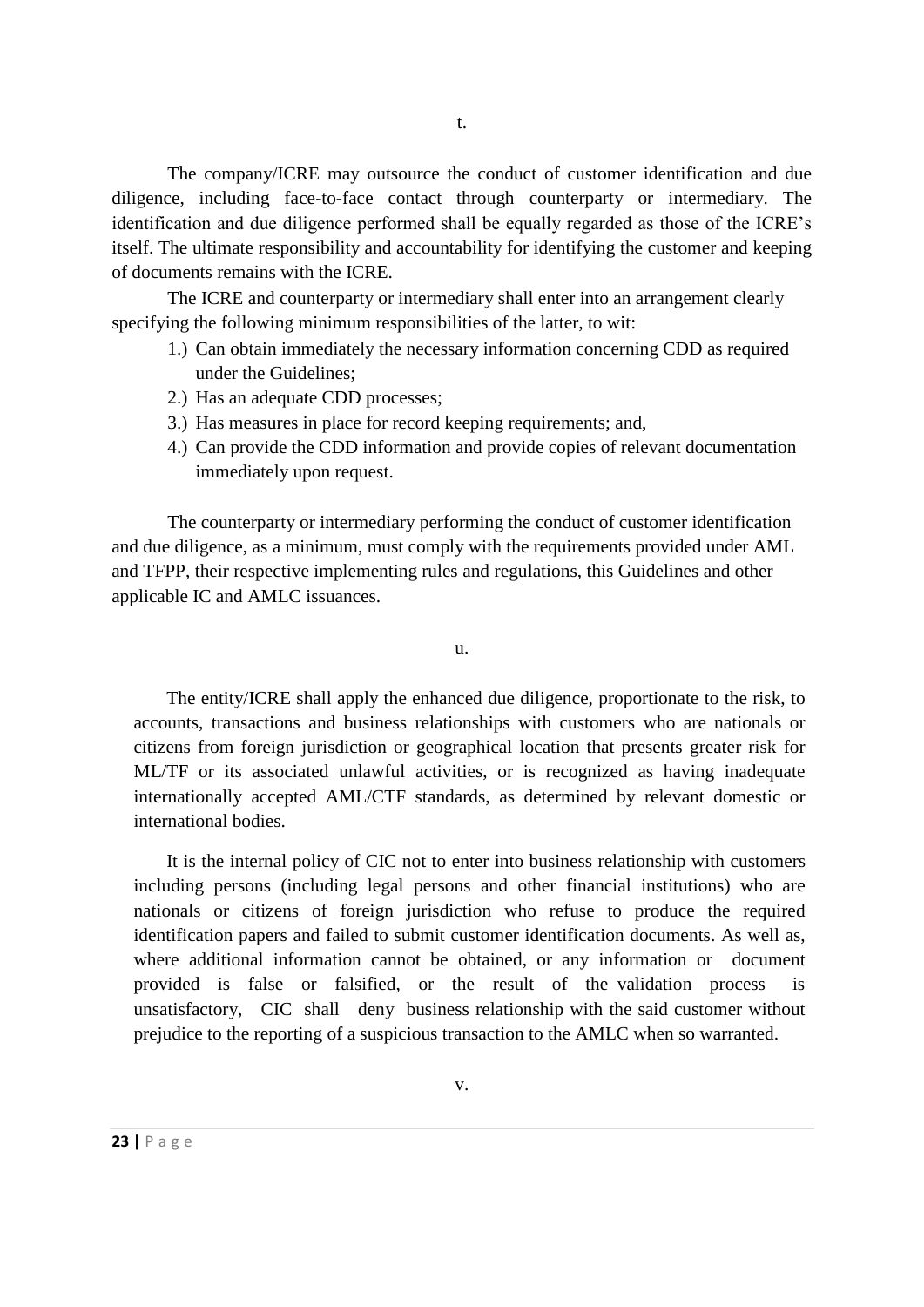The entity/ICRE shall apply countermeasures, conduct enhance due diligence, limit businesses relationships or financial transactions with the identified country or persons in that country, proportionate to the risk when called upon to do so by the FATF, or independently of any call by the FATF to do so, when warranted.

w.

Yes. There are measures in ensuring that funds collected by or transferred through non-profit organizations are not diverted to support unlawful activities. CIC shall determine the veracity of the declared source of funds. Validate the source of funds or source of wealth from reliable documents such as audited financial statements, ITR, bank references, etc. Anyone who conducts a financial transaction with knowledge that the funds are proceeds of an unlawful activity is generally considered to be laundering money. The Company may require additional identification documents to further vouch the identity of the clients.

x.

The entity/ICRE shall secure the consent of all their customers to be bound by obligations set out in the relevant United Nations Security Council Resolutions (UNSECR's) relating to the prevention and suppression of proliferation financing weapons of mass destruction, including the freezing and unfreezing action as well as mechanism to comply prohibitions from conducting transactions with designated persons and entities.

CIC as a legitimate insurance company regulated by the Insurance Commission has the obligation to coordinate with lawful authorities relevant to United Nations Security Council Resolutions (UNSCR) in charge of AML/CFT investigations for the prevention, suppression and disruption of proliferation of weapons of mass destruction and its financing in accordance with the AMLC guidance of standards and procedures. The company has the obligations, all duties, functions and powers relating to monitoring, supervision and investigation, enforcement in respect of the regulations enacted by the government in relation to the prevention and detection of money laundering (including responsibility for overseeing compliance by persons to whom such Regulations apply). Information on applicable laws and regulations regarding the prevention of money laundering should be obtained. CIC considers appropriate to cooperate with and provide assistance to overseas regulators in the exercise of their functions or in connection with the prevention or detection of financial crime. CIC is fully aware that noncompliance with the obligations as stated in the requirements set out in the AML Law Regulations may be sanctioned by the AMLC Regulatory and may also be discipline by other related authority.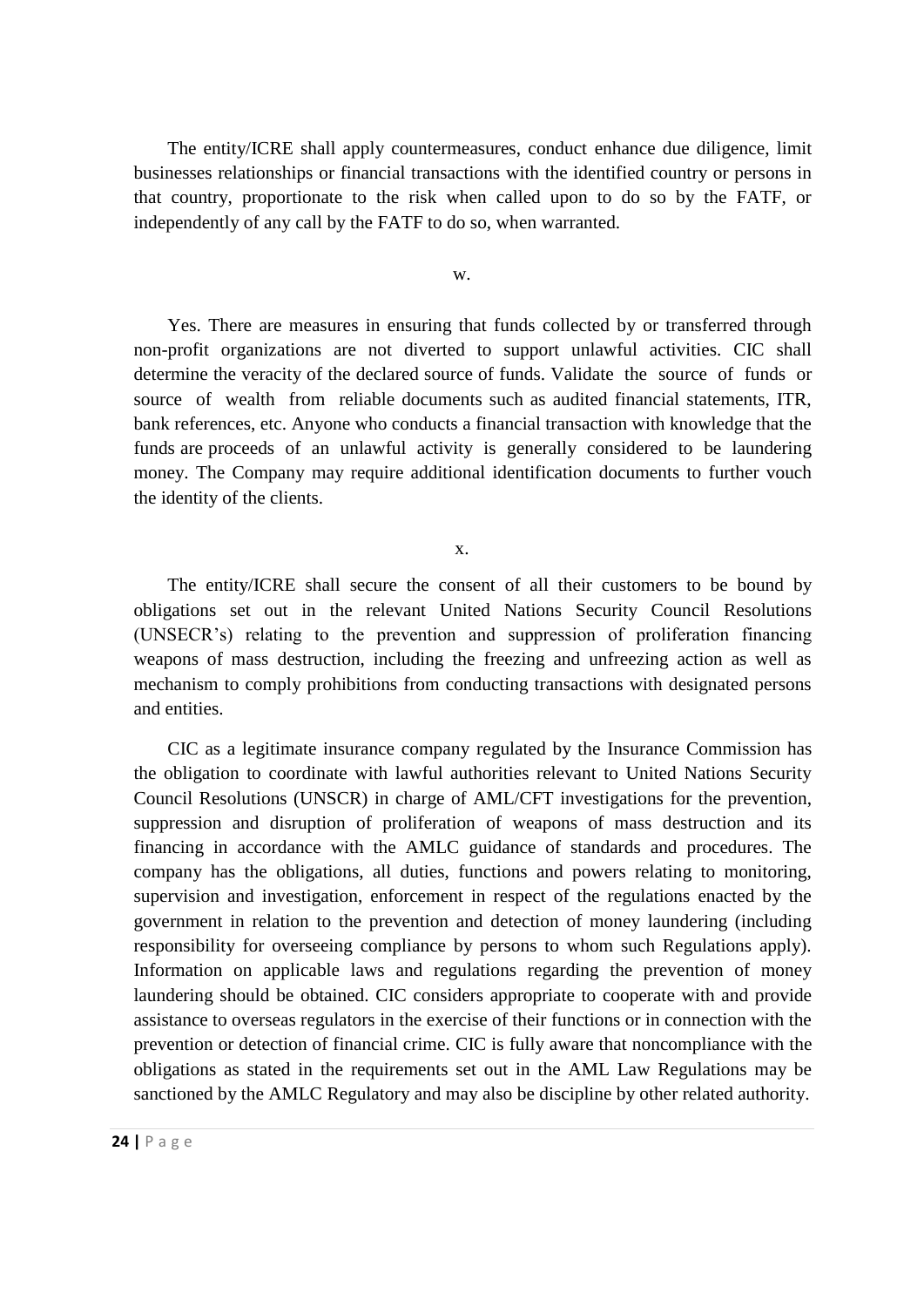#### **2. Record Keeping and Retention Process**

a.

Under the guidelines on digitization of customer records, ICRE/CIC shall retain all transaction records either in:

- a.) original forms; or,
- b.) such other forms sufficient to permit reconstruction of individual transactions so as to provide admissible evidence in court. (Sec. 20, CL 2019-65).

For low risk customers, ICRE maintains and stores in whatever form, (microfilm, or electronic form) a record or information data and transactions, sufficient to permit reconstruction of individual transactions so as to provide, if necessary, evidence for prosecution of criminal activity.

Further, E-Commerce Act, and its implementing rules and regulations, and the applicable rules promulgated by the Supreme Court, said records shall be maintained in an organized and confidential manner pursuant to the application of Customer Diligence Measures or information that enables a copy of such records obtained, which allows the IC, AMLC, other competent authorities and the courts to establish an audit trail for money laundering and terrorist financing. Further, the company ensures that all CDD information and transaction records are available and readily accessible to CIC, IC, AMLC and upon order of other competent authorities.

b.

Yes, CIC shall maintain, preserve, and safely store for at least five (5) years following the completion of transactions, all records of customer identification and transaction documents, or as long as the business relationship exists. If a case has been filed in court involving the account and/or transaction, records must be retained, preserved and safely kept even beyond the five (5) year periods, until it is officially confirmed by the AMLC Secretariat that the case has been resolved, decided or terminated with finality. The Compliance Office Team is the designated custodian authorized by the company to safe keep all documents in relation to anti-money laundering and terrorist financing, as well as accountable and responsible in the preservation, storage and maintenance thereof.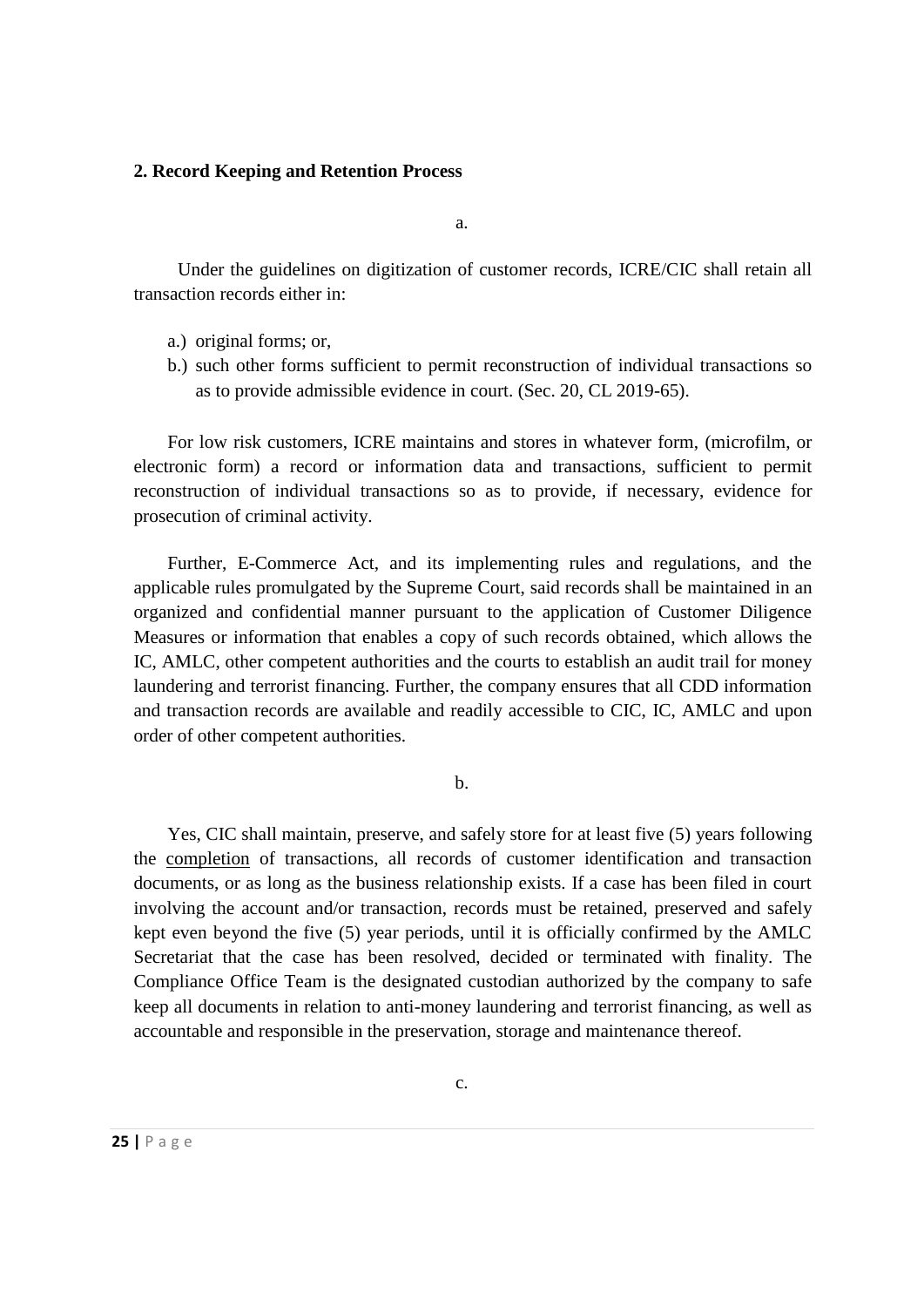Yes, CIC shall also maintain, preserve, and safely store for at least five (5) years following the termination of account or transaction, all records of customer identification and transaction documents both domestic and international, account files and business correspondence. The company shall likewise keep the electronic copies of all covered and suspicious transaction reports for at least five (5) years from the dates of submission to the AMLC.

However, if the case has been filed in court involving the account and or transaction, records must be retained, preserved, and safely kept even beyond the five (5) year period until it is officially confirmed by the AMLC Secretariat that the case have been resolved, decided, or terminated with finality notwithstanding the above mentioned periods,

d.

Yes. The entity/ICRE ensures that all CDD information and transaction records are available swiftly to the IC, AMLC and other domestic competent authorities in the exercise in their official functions or upon order by a competent authority.

CIC ensures that all customer information and transaction records are available and readily accessible in the company's systems and controls in which those are maintained to prevent money laundering and terrorist financing. The Compliance Office/Team is the designated custodian that shall be accountable and responsible for safekeeping and making the records available as well as enables the supervisory authority, internal and external auditors and other competent authorities satisfy upon demand by any regulatory enquiry or court order to disclose information.

#### **3. Covered and Suspicious Transactions Reporting**

a.

None yet. The company is using manual procedure but there is plan to have the same be installed and programmed electronically.

b.

CIC manually perform the functionalities of covered and suspicious transactions by implementing stage procedures classifying them into suspicious and non-suspicious ones. Gathering of information, documents and making preliminary analysis for the compliance officer and his team's reference in case suspicious transactions arises. A Manual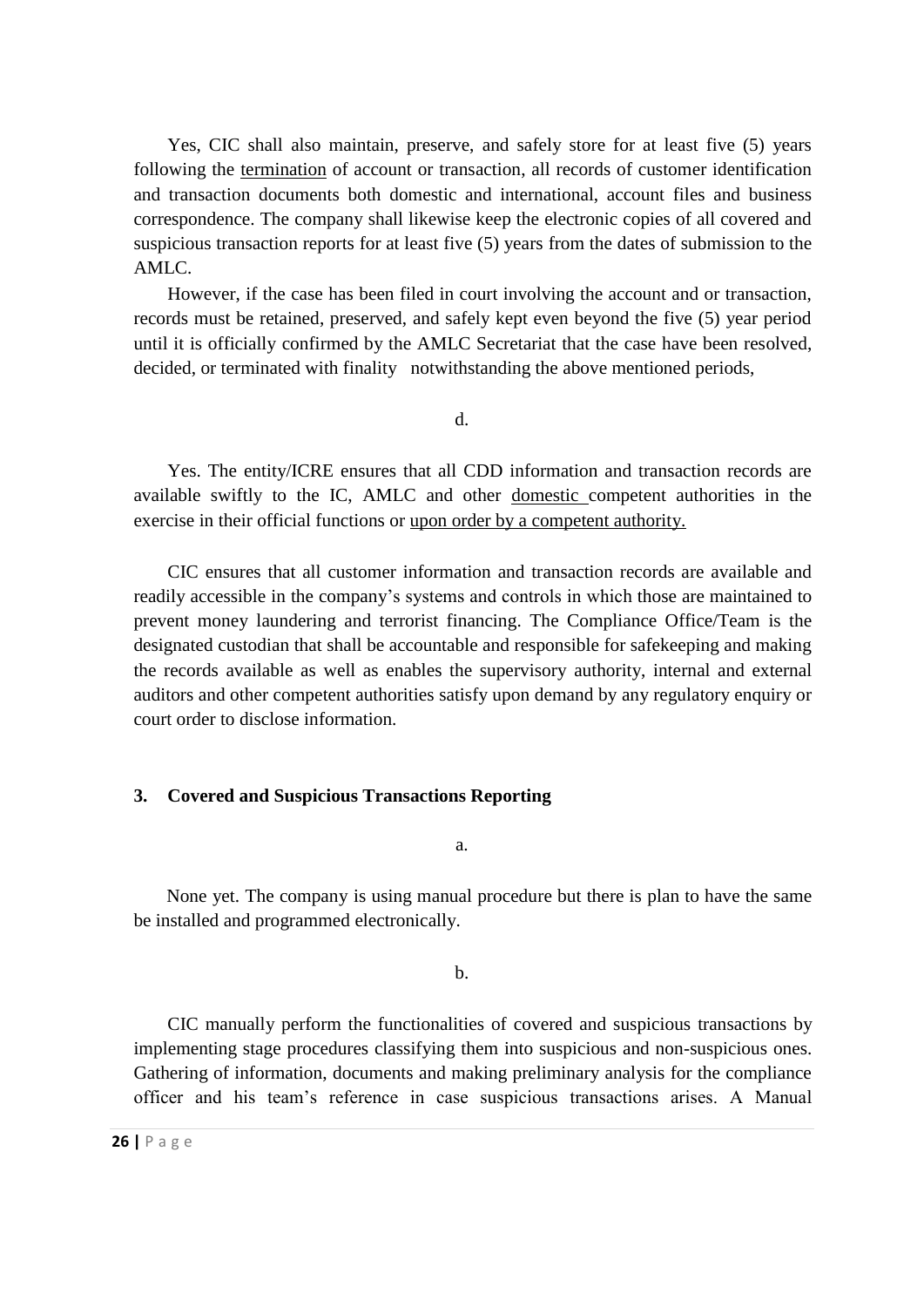Procedure that requires the management, branches and its employees to be compliant therewith. Keeping an integral database of customer accounts and their transactions with the use of computer and or through the original documents and papers submitted. Setting a program for upgrading customer identities, papers and documents as well as a quick and direct mechanism to notify or report suspicious operations.

The ultimate test is, that the entity/ICRE ensures the means of flagging and monitoring the transactions capable of generating timely, accurate and complete reports to lessen the likelihood of any reputational and compliance risk, and to regularly apprised the board of directors and senior management on AML/CTF compliance. Maintain a register of all ST's that have been brought to the attention of senior management whether or not the same was reported to the AMLC. Further, CIC regularly submits it STR and CTR in compliance with Insurance Commission's mandate in monitoring any suspicious or unscrupulous transactions.

c.

Yes. Unusual transaction are those that are outside the normal course of business for the company or person, or that otherwise appear to be unusual due to their timing, amount involve, size, nature of business transactions. Unusual activities of customers that may put the Company at risk shall be reported to the AMLC Committee. Unusually large transactions and all unusual patterns of transactions which have no apparent economic or lawful purpose, and other transactions that may be considered suspicious are still be strictly monitored. To this extent, the Company shall apply enhanced due diligence on its customer if it acquires information in the course of its customer account or transaction monitoring.

d.

Yes. CIC, before reporting any suspicious transaction report (STR) to AMLC which is related to funds that are proceeds of criminal activity, shall ensure the accuracy and completeness of covered and suspicious transaction report. The source of wealth or income, including how the funds were acquired, to assess whether the actual transaction pattern is consistent with the expected transaction pattern and whether this constitutes any grounds for suspicion on money laundering.

If there is reasonable ground to suspect that the client has engaged in an unlawful activity, the AML Compliance Committee, upon receiving such report shall promptly evaluate whether the suspicion is valid. The case shall be immediately reported to the AMLC unless the Committee considers that such reasonable grounds do not exist. However, those unreported suspicion including transactions that are not reported to the AMLC shall be properly recorded.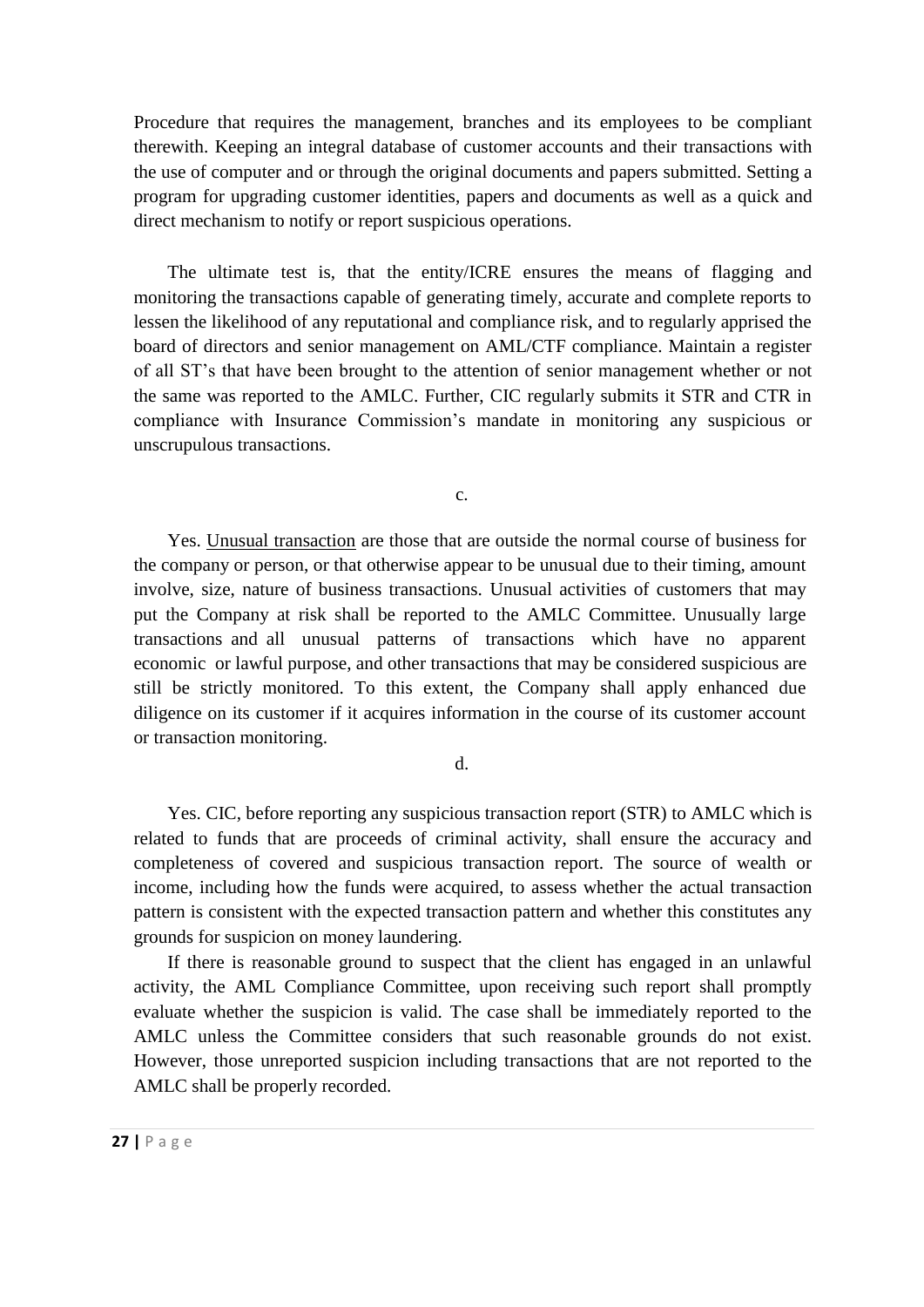That after internal and external investigation of the company and had gathered satisfactory evidence and information to believe that such transaction must be reported as suspicious transactions shall be reported and filed in the forms prescribed by the AMLC and submitted in a secured manner to the AMLC in electronic form.

e.

Yes. Should a transaction be determined to be a covered and a suspicious transaction of terrorism, it shall be reported for the proper filing and or reporting of STR in accordance with the AMLC Registration and Reporting Guidelines and any amendments thereto. CIC's obligation therewith is to assure that the information acquired are based on its internal investigation and the requirements submitted by the suspect such as financial statement, including attempted transactions, when the company suspects or has reasonable grounds to suspect, or to believe, that the funds are proceeds from criminal activity, or are related or linked to terrorist financing, terrorist acts or terrorist organizations or those who finance terrorism.

If there is reasonable ground to suspect that the client has engaged in an unlawful activity, the AML Compliance Committee, upon receiving such report shall promptly evaluate whether the suspicion is valid. This case shall be immediately reported to the AMLC unless the Committee considers that such reasonable grounds do not exist. However, those unreported suspicion including transactions that are not reported to the AMLC shall be properly recorded.

f.

CIC has implemented its own standard and procedures in combatting money laundering and terrorist financing. Such guidelines are in accordance with the rules promulgated by the implementing authorities like AMLA, AMLC, and IC. Hereunder are the instances where CIC/ICRE considered when reporting STR or when alert has been tagged:

- 1.) When there business transactions have no apparent purpose and which make no obvious economic sense;
- 2.) When during transaction a customer requested without reasonable explanation, which are out of the ordinary range of services requested or are outside the experience of the handling person;
- 3.) When the amount or pattern of transactions, without reasonable explanation, is out of line with any pattern that has previously emerged;
- 4.) When a customer refuses to provide the information requested without valid reason;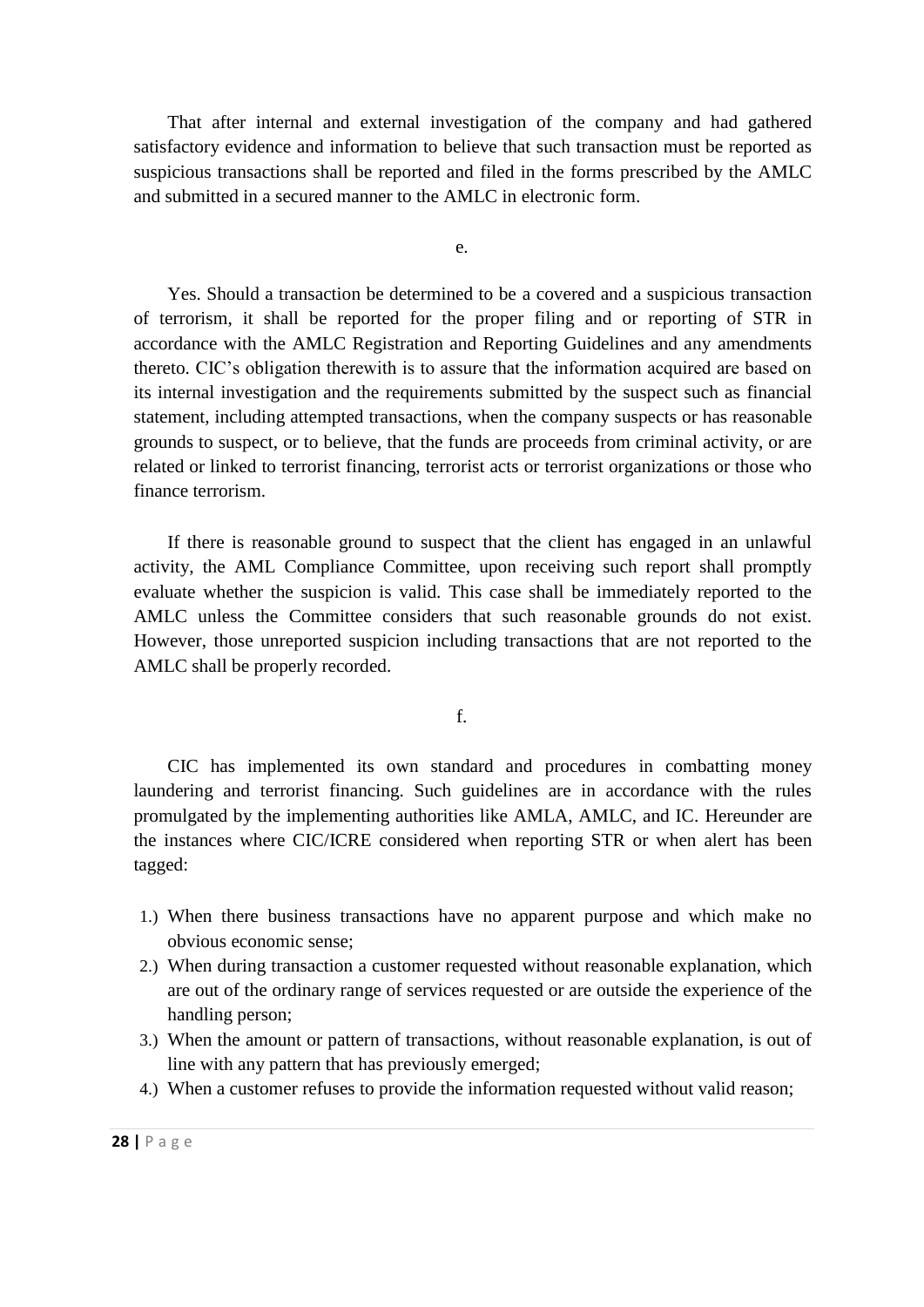- 5.) When an extensive use of offshore accounts, companies or structures in circumstances where the customer's economic needs do not support such requirements;
- 6.) Unnecessary routing of funds through third party accounts;
- 7.) Insurance premiums have been paid in one currency and requests for claims to be paid in another currency;
- 8.) Substitution, during the life of an insurance contract of the ultimate beneficiary with a person without any apparent connection with the policy holder;
- 9.) Unusual transactions without an apparently profitable motive; and,
- 10.) Any other or similar indicators as may be detected by the ICRE from time to time.

#### g.

The entity/ICRE assures no administrative, criminal or civil proceedings shall lie against any person for having made a covered transaction or suspicious transaction report in the regular performance of his/her duties and in good faith, whether or not such reporting results in any criminal prosecution under the AMLA or any Philippine law.

CIC has the legal protection with its officers and or staffs who report their suspicion in accordance with legal obligation to report and are only effectively discharging their obligations to prevent money laundering and terrorist financing in the company.

h.

When reporting covered (CTR) or suspicious transactions (STR), CIC and its directors, officers and employees, are prohibited from communicating, directly or indirectly, in any manner or by any means, to any person or entity, or the media, the fact that a covered or suspicious transaction has been or is about to be reported, the contents of the report, or any other information in relation thereto. Any information about such reporting shall not be published or aired, in any manner or form, by the mass media, or through electronic mail, or any other similar devices. In case of violation thereof, the concerned director, officer and employee of the ICRE and media shall be held criminally liable.

In the event that urgent disclosure is required, particularly when the account concerned is part of an ongoing investigation, the Compliance Officer/Coordinator shall notify in writing the AMLC Committee.

However, in cases where the ICRE's form a suspicion of ML/TF and associated unlawful activities, and it is reasonably believe that performing the CDD process will tipoff the customer, they (entity/ICRE) need not pursue the CDD process, but instead, should file an STR, closely monitor the account, and review the business relationship.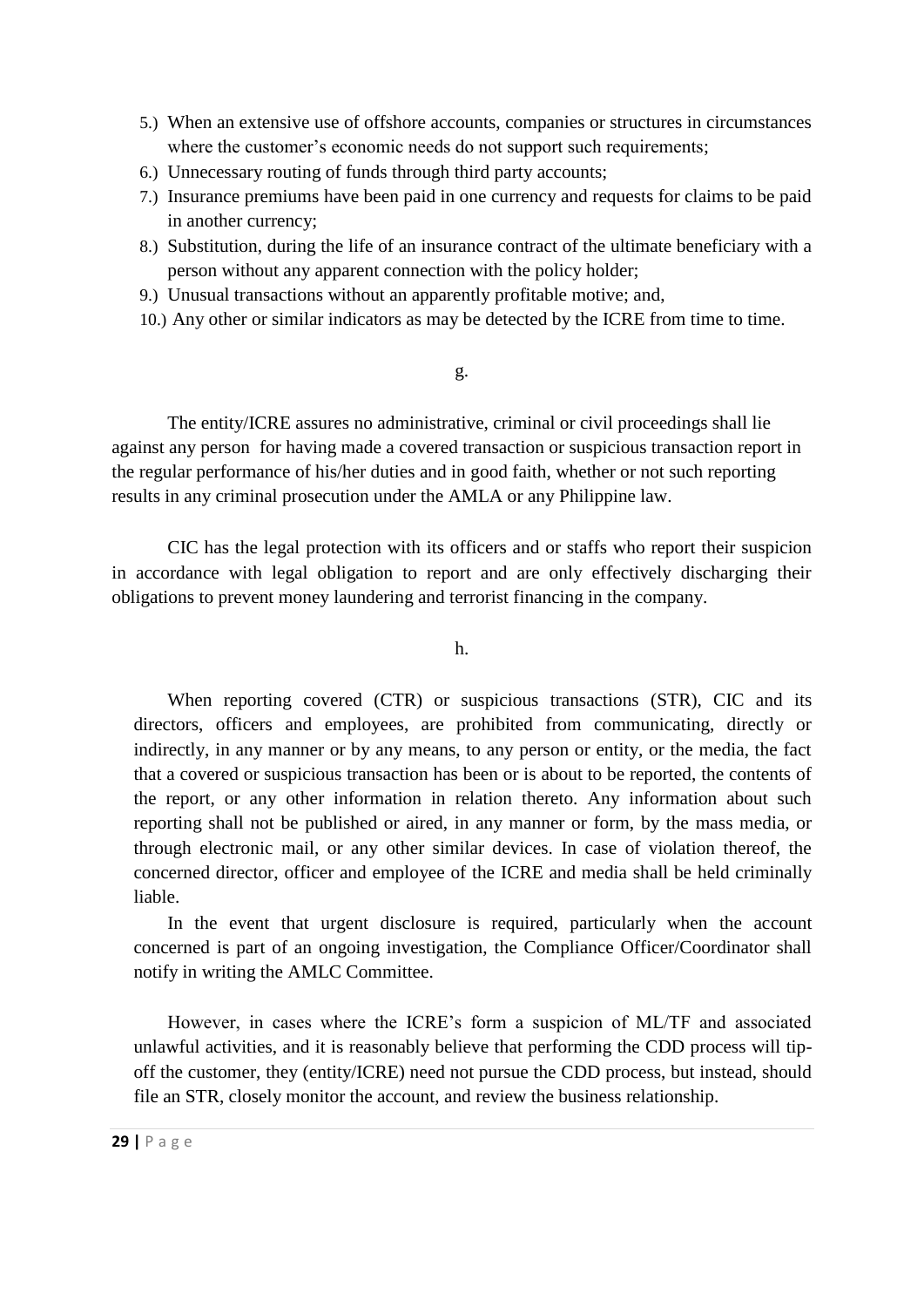### **4. Employment and Training Program**

a.

Commonwealth Insurance Company shall apply the following standards when hiring new staff to the Compliance Office, the Internal Audit and the Company in general:

- i- The applicant for compliance office must have clear and demonstrable good corporate skills and knowledge in combating money laundering and financing terrorism together with assigning a specialized team to help the officer in this task;
- ii- Has strong determination and compliance as a center of best practice in insurance industry in areas of combating money laundering and terrorism financing;
- iii- Has adequate knowledge in procedures in addressing obligations of independent audit function to test compliance with the procedures, policies and controls;
- iv- Shall perform a periodic review of the implementation of the policies and procedures indicated on the Anti-Money Laundering Manual to determine compliance with existing laws and regulations, evaluate adequacy and measure effectiveness.
- v- Has independent will to report and advised the company through the company's officers or Compliance Coordinator, when suspects any suspicious, and unusual findings so that it shall be forwarded to the AMLCC for appropriate action.

CIC shall provide education and training for its entire staff and personnel particularly newly hired ones, to ensure that they are fully aware of their personal obligation and responsibilities in combating money laundering and the terrorist financing and to be familiar with the standard and procedures when reporting, and investigating suspicious matters. CIC ensures that the potential employee before hiring has adequately screened, including conducting criminal background checks, and verifications from previous employers.

b.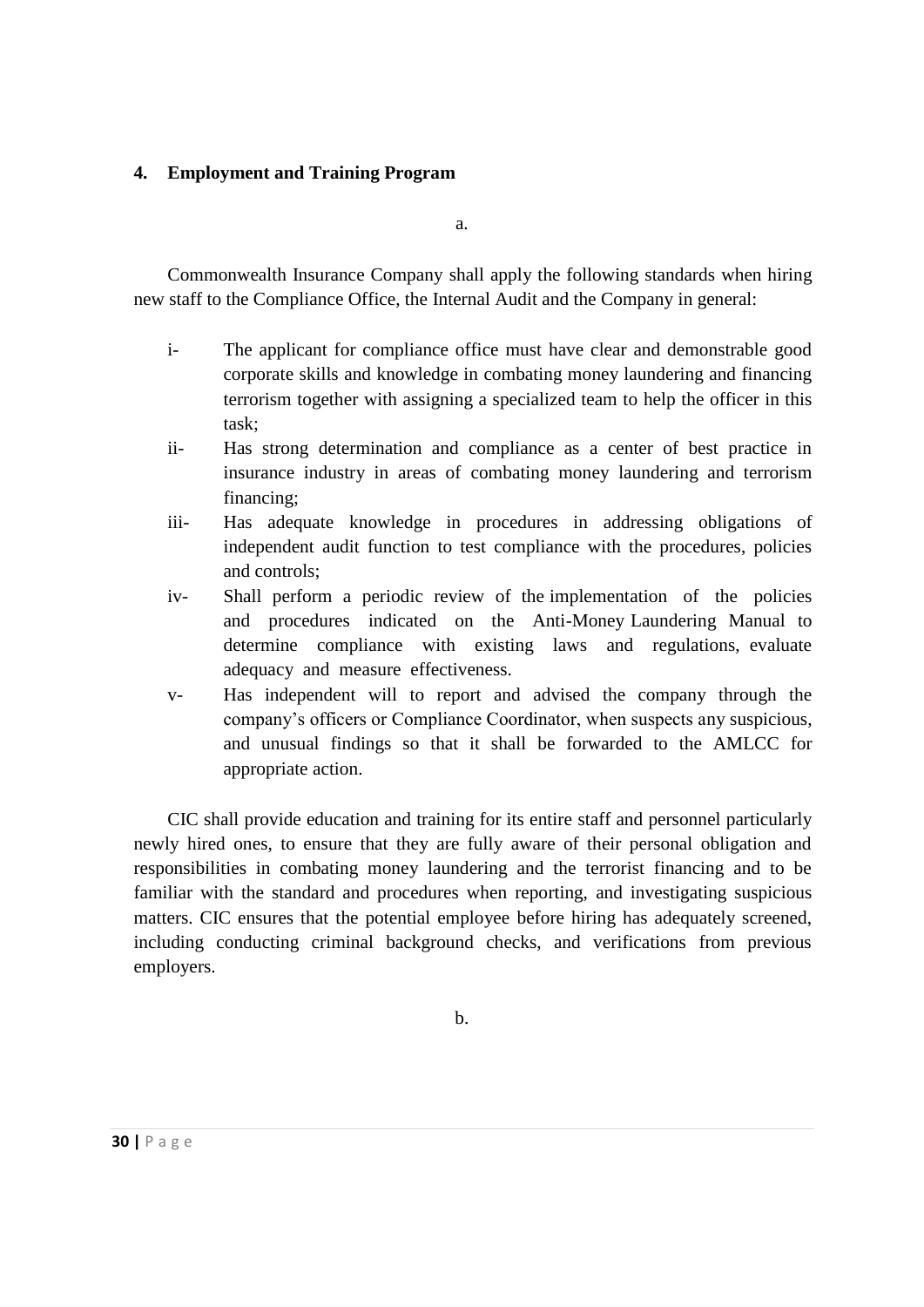The company/CIC provides for refresher trainings to review updates to compliance measures as they arise from new legislation, IC or AMLC issuances and discoveries in ML/TF trends and detection techniques. The employees training are conducted annually.

The refresher training shall be conducted, at least once a year to remind key personnel of their responsibilities and to make them aware of changes in the law, rules and regulations relating to money laundering as well as the internal policies and procedures.

The scope of training includes but not limited to the following:

- 1. Provision of AMLA and its IRR;
- 2. The company's Corp. Governance Manual, and ML/TFPP Program;
- 3. Participation of Directors, Officers, and Staffs in ML prevention;
- 4. Risk Management (Customer Identification Process; Record Keeping; Covered & Suspicious Transactions Reporting);
- 5. Preventive Measures;
- 6. Group Discussion and Interaction;
- 7. Freeze Compliance, Bank Inquiry, and Asset Preservation; and,
- 8. Cooperation and Reporting to I.C. and AMLC.

c.

Yes. In General, all employees shall be provided with adequate training on antimoney laundering law, rules and regulations as well as the policies and procedures established by the Company to ensure awareness and compliance. Whereas, training with staffs of Compliance Office and Internal Audit Office specifically includes the application of CDD and EDD, determination of CTR and STR, monitoring of ML/TF, and the process and reporting procedure to the Compliance Office.

Training on anti-money-laundering shall be on a regular basis to create awareness in new rules and regulations and to update on the latest trends and techniques applied by money launderers to make them more effective in preventing money laundering activities.

d.

Yes. The last training was held on December 07, 2021, in Makati City. Once every year preferably summer or December.

In the modern competitiveness environment, it is the policy of the company/ICRE to provide education and training to all employees and officers for they need to replenish their knowledge and acquire new skills to do their jobs in combating money laundering and be familiar with the system of investigating and reporting suspicious transaction. The Company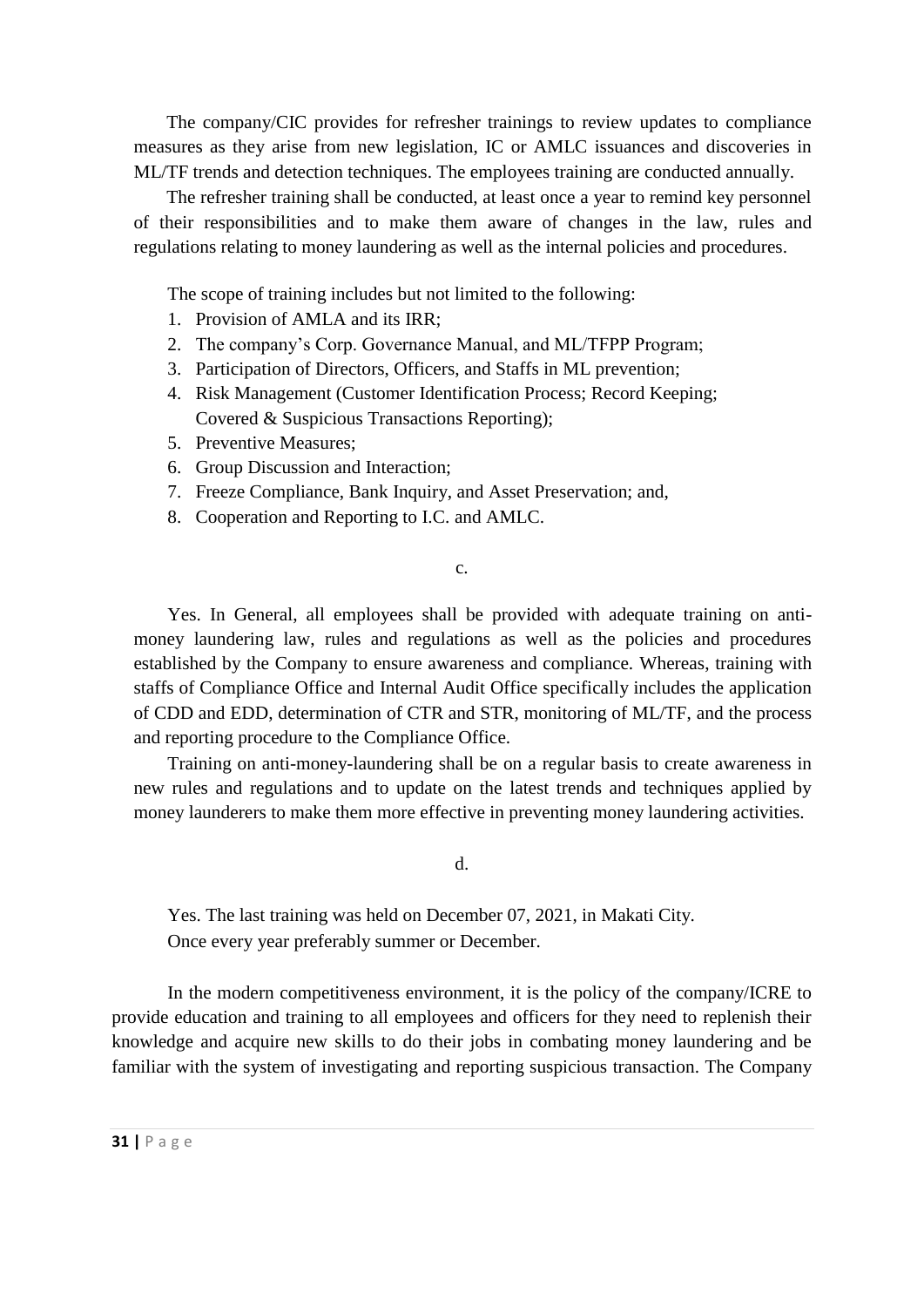wants them to feel confident about improving efficiency and productivity as well as finding ways towards personal development and success.

# *C. INTERNAL CONTROLS AND AUDIT*

1. CIC's Internal Audit Office has the utmost support of the top management and the Board. The Office as a whole is very much acquainted with the culture and business environment of the Company. In order to maintain the independence of the Internal Audit Department, it reports directly to the Audit Committee of the Board of Directors.

The internal audit department is established by the Board of Directors, Audit Committee, or highest level of governing body (hereafter referred to as the Board). The internal audit department's responsibilities are defined by the Board as part of oversight role.

The department has governed itself by adherence to The Institute of Internal Auditor's mandatory guidance for the Professional Practice of Internal Auditing (Standards).

The duties and responsibilities of the Internal Audit are as follows:

- a.) Evaluating risk exposure relating to achievement of the organization's strategic objectives;
- b.) Evaluating the reliability and integrity of information and the means used to identify measure, classify, and report such information;
- c.) Evaluating the systems established to ensure compliance with those policies, plans, procedures, laws and regulations which could have a significant impact on the organization;
- d.) Evaluating the means of safeguarding assets and, as appropriate, verifying the existence of such assets;
- e.) Evaluating the effectiveness and efficiency with which resources are employed. Evaluating operations or programs to ascertain whether results are consistent with established objectives and goals and whether the operations or programs are being carried out as planned;
- f.) Monitoring and evaluating governance processes;
- g.) Monitoring and evaluating the effectiveness of the organization's risk management process;
- h.) Evaluating the quality of performance of external auditors and the degree of coordination with internal audit;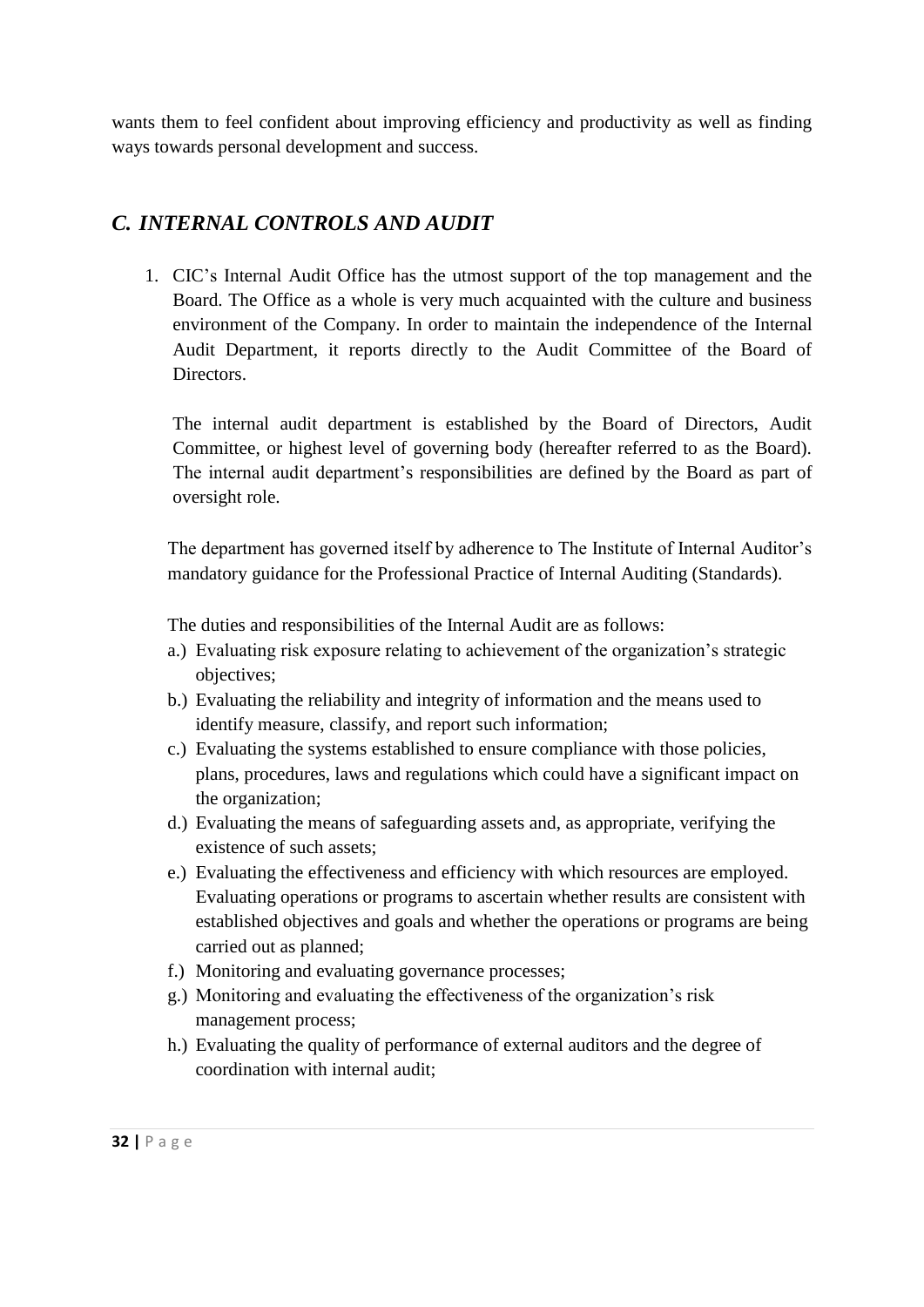- i.) Performing consulting and advisory services related to governance, risk management and control as appropriate for the organization;
- j.) Reporting periodically on the internal audit's purpose, authority, responsibility, and performance relative to its plan;
- k.) Reporting significance risk exposure and control issues, including fraud risk, governance issues, and other matters needed or requested by the Board; and,
- l.) Evaluating specific operations at the request of Board or management, as appropriate.
- 2. CIC maintains internal procedures, policies and controls to prevent ML and TF. These measures are enforceable to keep abreast of AML laws and also for the purposes of company assessment in setting internal policies. The company requires appropriate compliance management arrangements, such as compliance of officers at the management level in reporting STR transactions to senior management and to the board. CIC also measures if these officer, staff and employees are effectively discharging their functions and regulatory obligations to prevent money laundering, terrorist financing in compliance with senior management's instructions and company's guidelines.

The internal procedures, policies, and controls to prevent ML/TF are disseminated to the in the forms of memorandum and email letters to the concern officers, staffs and/or employees. This compliance with the requirements of the AMLA, as amended, its IRRs and all Circulars issued by the Insurance Commission and the Anti-Money Laundering Council.

3. The Company/ICRE requires its Audit Department to maintain an adequately resourced and independent audit function to test compliance with the law, decisions, and other enforcement measures to prevent ML and TF.

The internal audit department has the responsibility in monitoring compliance with the procedures, policies and controls. Financial transactions are regularly examined. Documents related to acceptance of business are check if the required information are submitted and complied with. Any observations are relayed immediately to the concerned department in order that necessary requirements are complied.

# *D. IMPLEMENTATION*

**1. Covered and Suspicious Transaction Reporting Policies and Procedures**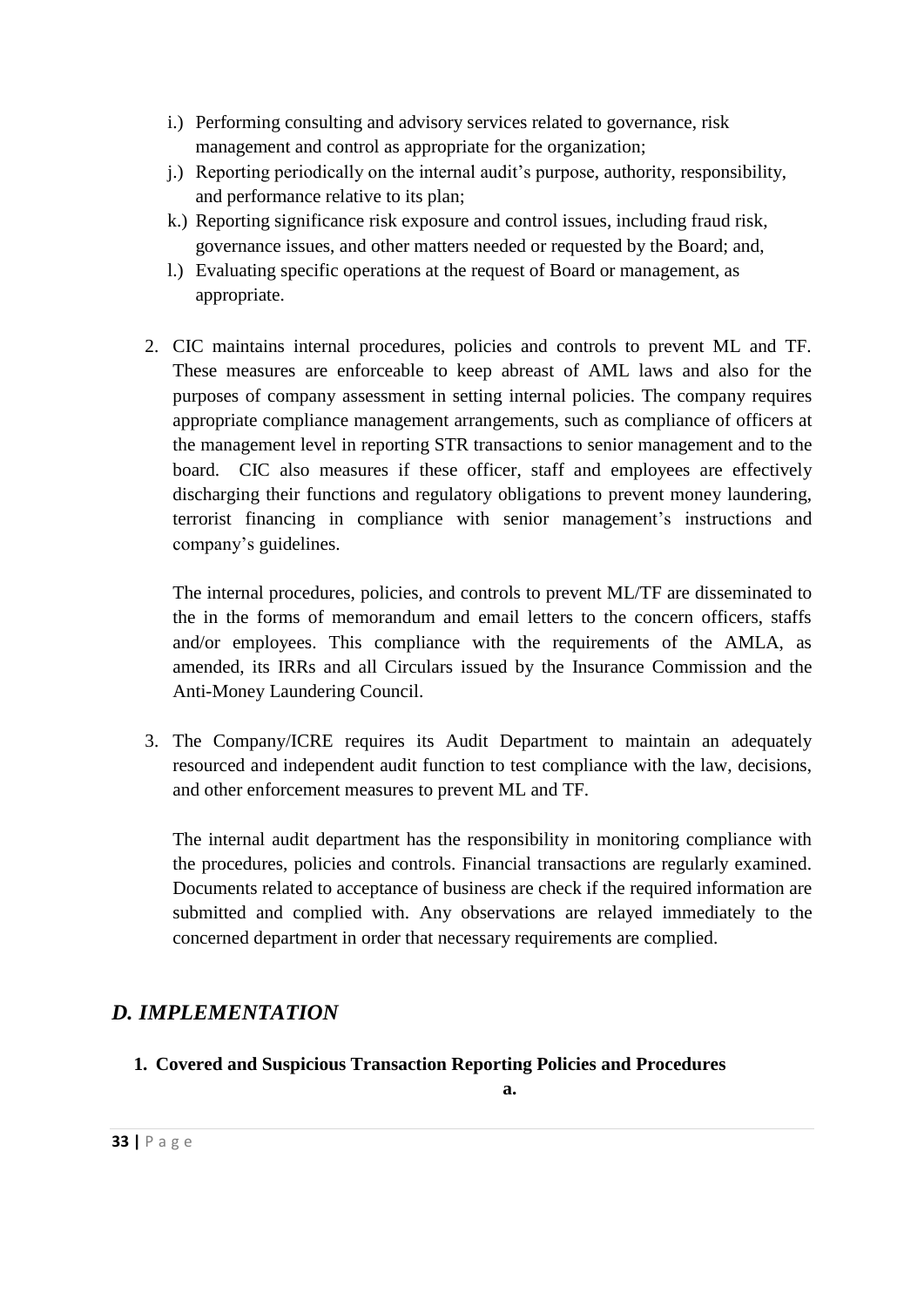None yet. The company is presently using manual procedure but there is plan to have the same be installed and programmed electronically.

b.

CIC has the means of complying manually with the AML regulations, its internal policies and Compliance System Manual (Monitoring and Reporting Tools). Manual functionalities are performed in the implementation of:

- i. Manual monitoring system by monitoring the list of Customer Due Diligence that provides risk scoring for all clients, and Suspicious Activity Monitoring that provides red flag/alerts for dubious transactions, particularly, cash or electronic transactions;
- ii. Manual adaptation of risk-based approach for the customer identification and verification process in which such are assessed through a comprehensive company's framework with the guidance from AML provisions which enables them not to be used as a median to unlawful transactions linked with money laundering and terrorist financing;
- iii. Manually perform the functionalities of covered and suspicious transactions by implementing stage procedures, classifying them into suspicious and nonsuspicious ones. Gathering of information, documents and making preliminary analysis for the compliance officer and his team's reference in case suspicious transactions arises; and
- iv. Manual database is established which stores information from the date the company became operational are still monitored, classified and stored and such is maintained for combating money laundering and terrorism financing references.

c.

Yes. Unusual transactions are those outside the normal course of business for the company or person, or that otherwise appear to be unusual due to their timing, amount size shall be made immediately. Unusual activities of these types of customers shall be reported to the AMLC Committee. Unusually large transactions and all unusual patterns of which have no apparent economic or lawful purpose, and other transactions that may be considered suspicious are still be strictly monitored. To this extent, the Company shall apply enhance due diligence on its customer if it acquires information in the course of its account transaction monitoring.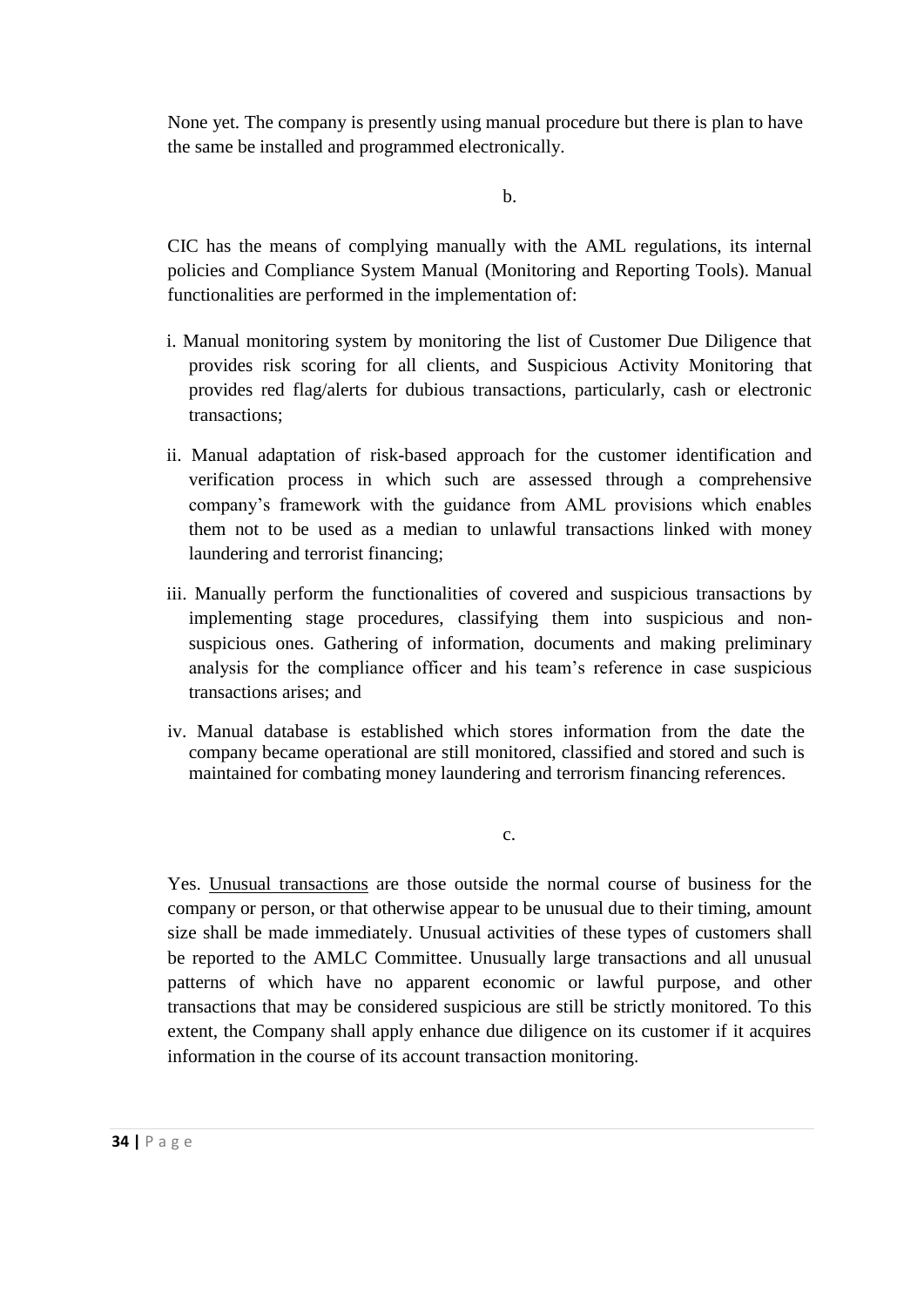Yes. CIC, before reporting any suspicious transaction report (STR) to AMLC which is related to funds that are proceeds of criminal activity, shall ensure the accuracy and completeness of covered and suspicious transaction report. The source of wealth or income, including how the funds were acquired, to assess whether the actual transaction pattern is consistent with the expected transaction pattern and whether this constitutes any grounds for suspicion on money laundering.

If there is reasonable ground to suspect that the client has engaged in an unlawful activity, the AML Compliance Committee, upon receiving such report shall promptly evaluate whether the suspicion is valid. The case shall be immediately reported to the AMLC unless the Committee considers that such reasonable grounds do not exist. However, those unreported suspicion including transactions that are not reported to the AMLC shall be properly recorded.

That after internal and external investigation of the company and had gathered satisfactory evidence and information to believe that such transaction must be reported as suspicious transactions shall be reported and filed in the forms prescribed by the AMLC and submitted in a secured manner to the AMLC in electronic form.

e.

Yes. Should a transaction be determined to be a covered and a suspicious transaction of terrorism, it shall be reported for the proper filing and or reporting of STR in accordance with the AMLC Registration and Reporting Guidelines and any amendments thereto. CIC's obligation therewith is to assure that the information acquired are based on its internal investigation and the requirements submitted by the suspect such as financial statement, including attempted transactions, when the company suspects or has reasonable grounds to suspect, or to believe, that the funds are proceeds from criminal activity, or are related or linked to terrorist financing, terrorist acts or terrorist organizations or those who finance terrorism.

If there is reasonable ground to suspect that the client has engaged in an unlawful activity, the AML Compliance Committee, upon receiving such report shall promptly evaluate whether the suspicion is valid. This case shall be immediately reported to the AMLC unless the Committee considers that such reasonable grounds do not exist. However, those unreported suspicion including transactions that are not reported to the AMLC shall be properly recorded.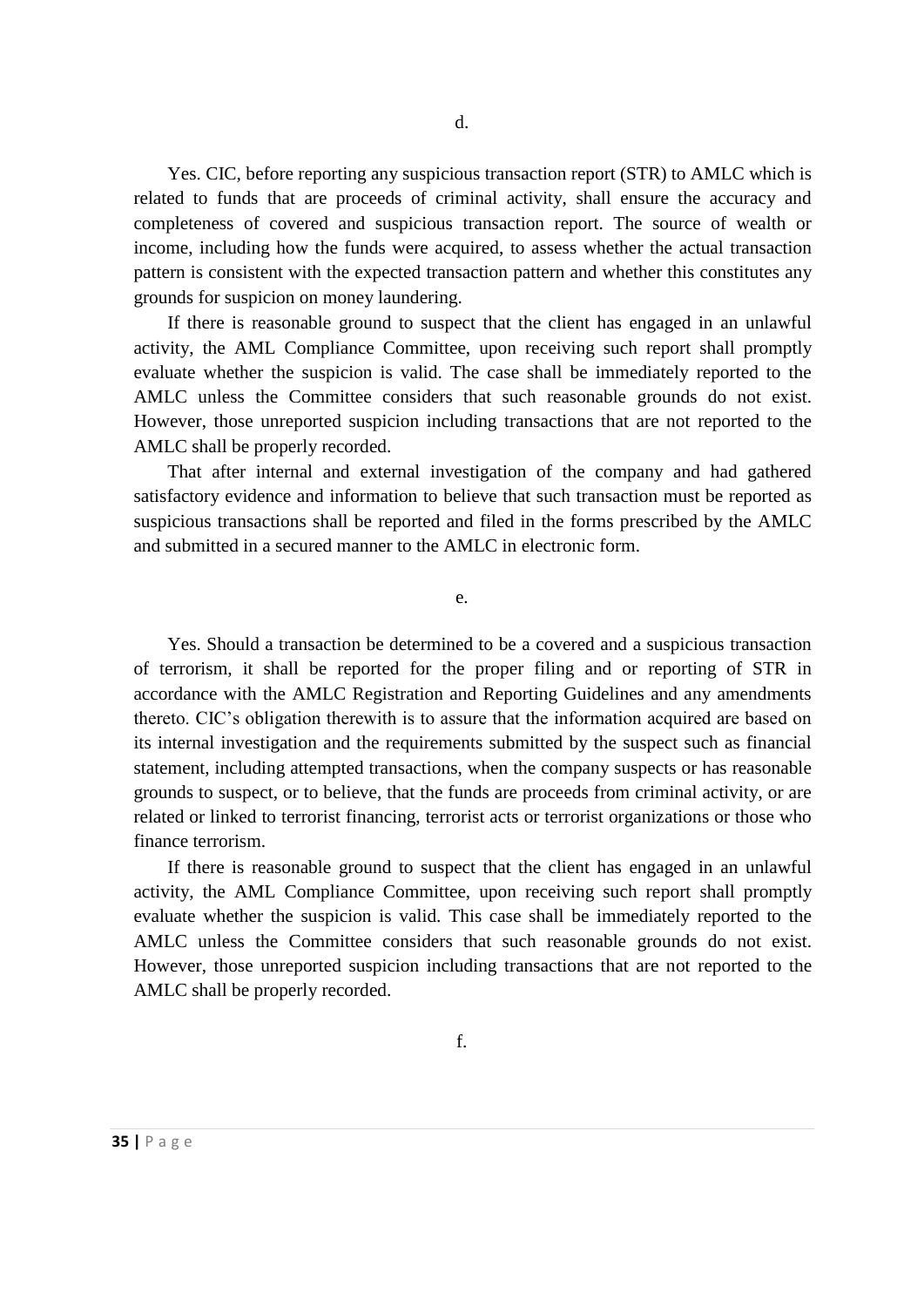CIC has implemented its own standard and procedures in combatting money laundering and terrorist financing. Such guidelines are in accordance with the rules promulgated by the implementing authorities like AMLA, AMLC, and IC. Hereunder are the instances where CIC/ICRE considered when reporting STR or when alert has been tagged:

- 1.) When there business transactions have no apparent purpose and which make no obvious economic sense;
- 2.) When during transaction a customer requested without reasonable explanation, which are out of the ordinary range of services requested or are outside the experience of the handling person;
- 3.) When the amount or pattern of transactions, without reasonable explanation, is out of line with any pattern that has previously emerged;
- 4.) When a customer refuses to provide the information requested without valid reason;
- 5.) When an extensive use of offshore accounts, companies or structures in circumstances where the customer's economic needs do not support such requirements;
- 6.) Unnecessary routing of funds through third party accounts;
- 7.) Insurance premiums have been paid in one currency and requests for claims to be paid in another currency;
- 8.) Substitution, during the life of an insurance contract of the ultimate beneficiary with a person without any apparent connection with the policy holder;
- 9.) Unusual transactions without an apparently profitable motive; and,
- 10.) Any other or similar indicators as may be detected by the ICRE from time to time.

g.

The entity/ICRE assures no administrative, criminal or civil proceedings shall lie against any person for having made a covered transaction or suspicious transaction report in the regular performance of his/her duties and in good faith, whether or not such reporting results in any criminal prosecution under the AMLA or any Philippine law.

CIC has the legal protection with its officers and or staffs who report their suspicion in accordance with legal obligation to report and are only effectively discharging their obligations to prevent money laundering and terrorist financing in the company.

h.

The entity/ICRE has no such red flag systems alert, ML investigations, CT reports and ST reports being recorded yet.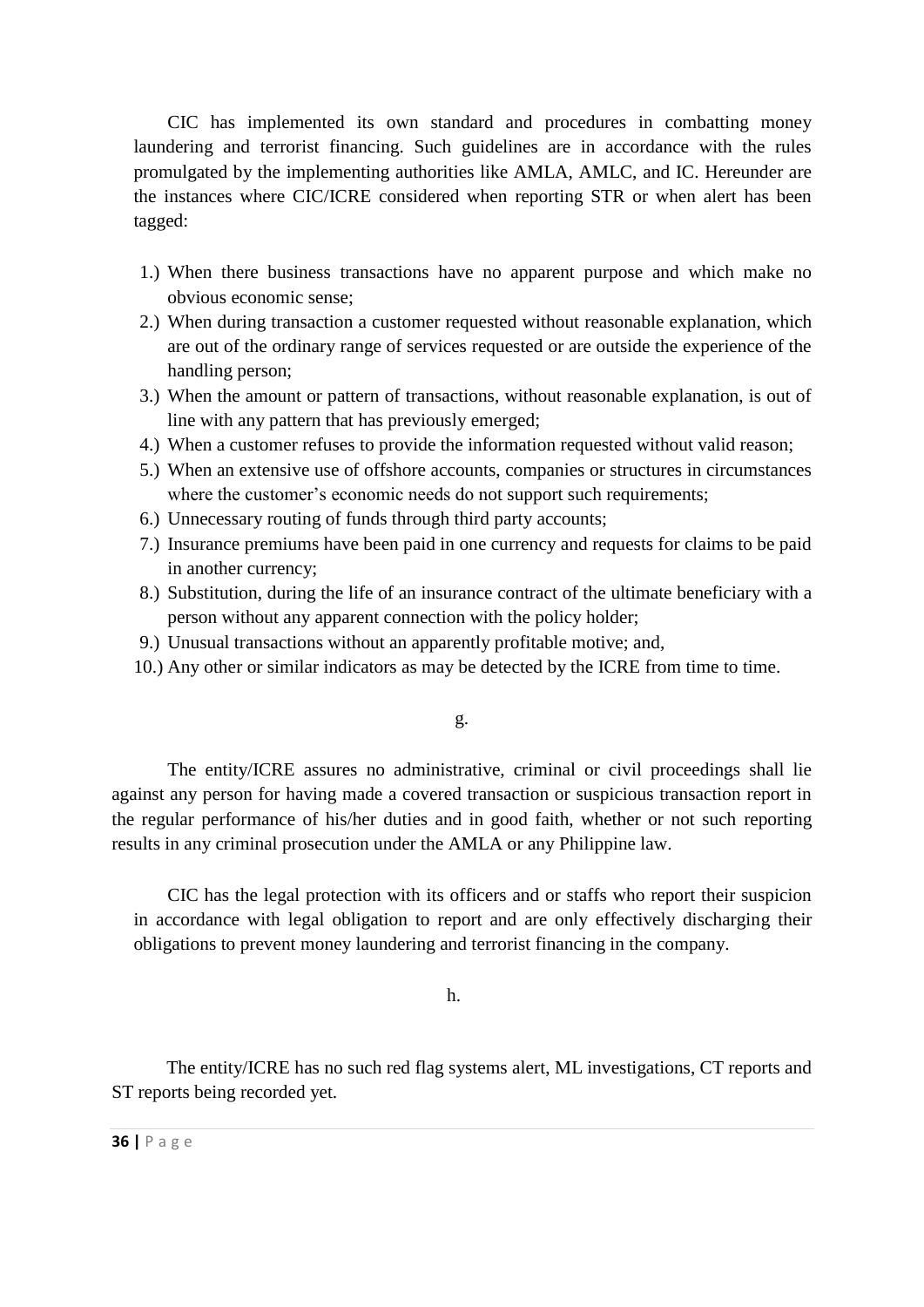There is no such red flag systems alert being recorded yet.

j.

Yes. When reporting covered (CTR) or suspicious transactions (STR), CIC and its directors, officers and employees, are prohibited from communicating, directly or indirectly, in any manner or by any means, to any person or entity, or the media, the fact that a covered or suspicious transaction has been or is about to be reported, the contents of the report, or any other information in relation thereto. Any information about such reporting shall not be published or aired, in any manner or form, by the mass media, or through electronic mail, or any other similar devices. In case of violation thereof, the concerned director, officer or employee shall be held criminally liable. In the event that urgent disclosure is required, particularly when the account concerned is part of an ongoing investigation, the Compliance Officer/Coordinator shall notify in writing the AMLC Committee.

### **2. Risk Based and Tiered Customer Acceptance, Identification, Verification and Ongoing Monitoring Policies and Procedures**

**a.**

The company shall obtain from the customers/clients the minimum identification, information and documents before or during the course of establishing a business relationship with corporate clients/investors, a company search and/or other commercial inquiries shall be made to ensure that the prospective client has not been, or is not in the process of being dissolved, struck off, wound-up or terminated. In case of doubt as to the identity of the company, its directors or the business in general, a search or inquiry with the Department of Trade and Industry (DTI), or Securities and Exchange Commission (SEC) and shall be made.

i

ii

Satisfactory evidence of new customer's or non-client's identity shall be obtained. Moreover, effective procedures for verifying the bona fides of new customers shall be implemented. In this regard, the Board of Directors and Senior Management shall ensure that the Company is not used to facilitate in money laundering. CIC shall direct all employees to exercise utmost diligence to ensure that adequate measures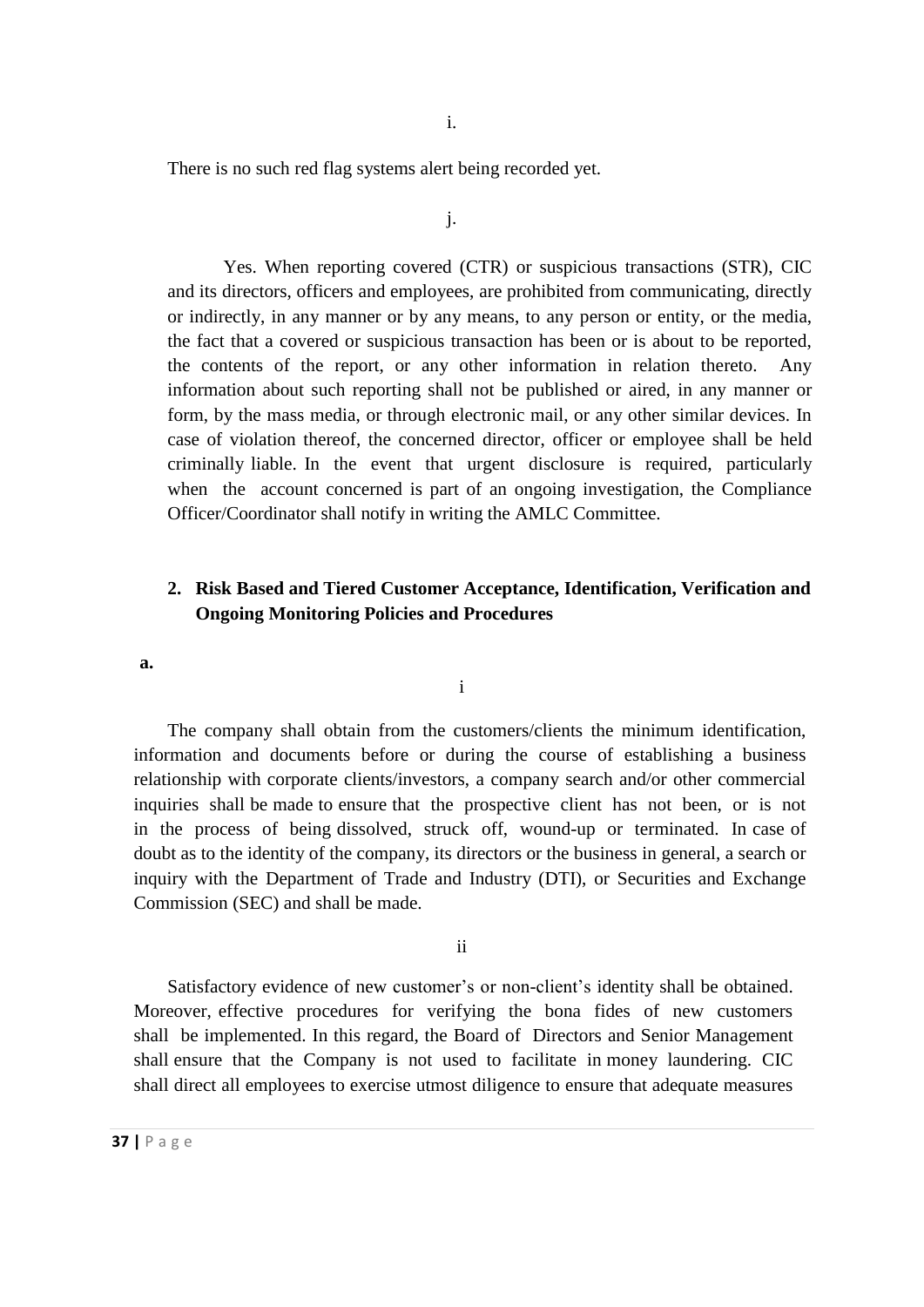are implemented to prevent the Company from being unwittingly involved in such a criminal activity.

iii

Evidence of the true and full identity, representative capacity, domicile, legal capacity, occupation or business purpose/s of the clients, as well as other identifying information on those clients, whether they be occasional or usual, shall be strictly obtained.

iv

In case of doubt as to whether the trustee, nominee or agent is being used as dummy in circumvention of existing laws, further inquiries shall immediately be made to verify the status of the business relationship between the parties. When satisfactory evidence of the beneficial owners cannot be obtained, CIC shall apply the "Know Your Customer" principle in deciding whether or not to proceed with the business.

v

The company develops a systematic procedure for identifying customer/clients that are corporate, partnership, and sole proprietorship entities as well their partners, stockholders, owners, directors, and authorized signatories.

vi

If during the business relationship, when there is a reason to doubt the accuracy of the information on the client's identity, the following measures shall be taken to verify the identity of the client or the beneficial owner, whichever is applicable: (a) it shall be classified as high risk account subject to continuous monitoring and (b) disciplinary history and disclosure of past relevant sanctions shall be reviewed.

In assessing the risk profile of the parties, the covered person shall also consider the financial profile and other relevant information of the active signatories.

**b.** No. Because the company/CIC belongs to non-life insurance and surety industry.

**c.** Yes.

**d.** Yes.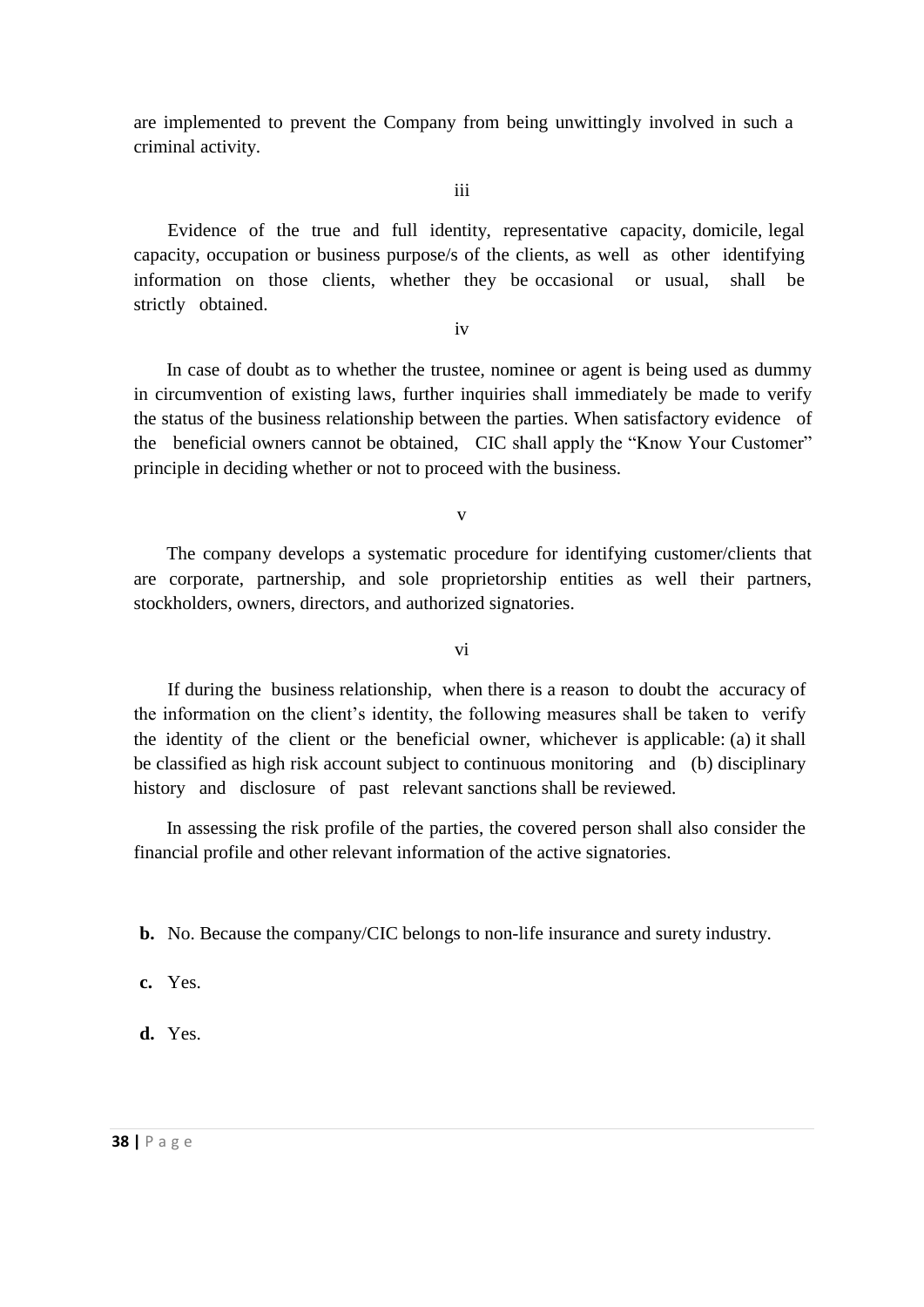**e.** Yes. CIC/ICRE shall verify that any person purporting to act on behalf of a customer is so authorized, and identify and verify the identity of that person.

In case of doubt as to whether, the agent, trustee or nominee is being used as a dummy in circumvention of existing laws, further inquiries shall be immediately made to verify the status of the business relationship between the parties. If satisfactory evidence of the beneficial owners cannot be obtained, the Company shall apply the "Know Your Customer" principle in deciding whether or not to proceed with the business.

- **f.** Yes.
- **g.** Yes.
- **h.** Yes.
- **i.** Yes.
- **j.** Yes. CIC shall, on a risk-sensitive basis, apply enhanced due diligence measures and undertake enhanced Ongoing Monitoring to insure compliance under CL 2018-48, as amended, the AMLA, as amended, and its IRR.
- **k.** Yes. Where lower risks of ML/TF have been identified through an adequate analysis of risk by ICRE/CIC and based on the result of the institutional risk assessment, simplified or reduced customer due diligence measure may be applied. Examples of possible measures are:
	- a.) Verifying the identity after the establishment of the business relationships;
	- b.) Reducing the frequency of customer identification updates;
	- c.) Reducing the degree of on-going monitoring; and,
	- d.) Not collecting specific information, but inferring the purpose and nature from the type of transactions or business established.

Where ICRE/company is unable to comply/complete with relevant CDD measures, it shall:

a.) Refuse to open an account, commence business relations or perform the transactions; or shall terminate business relationships; and,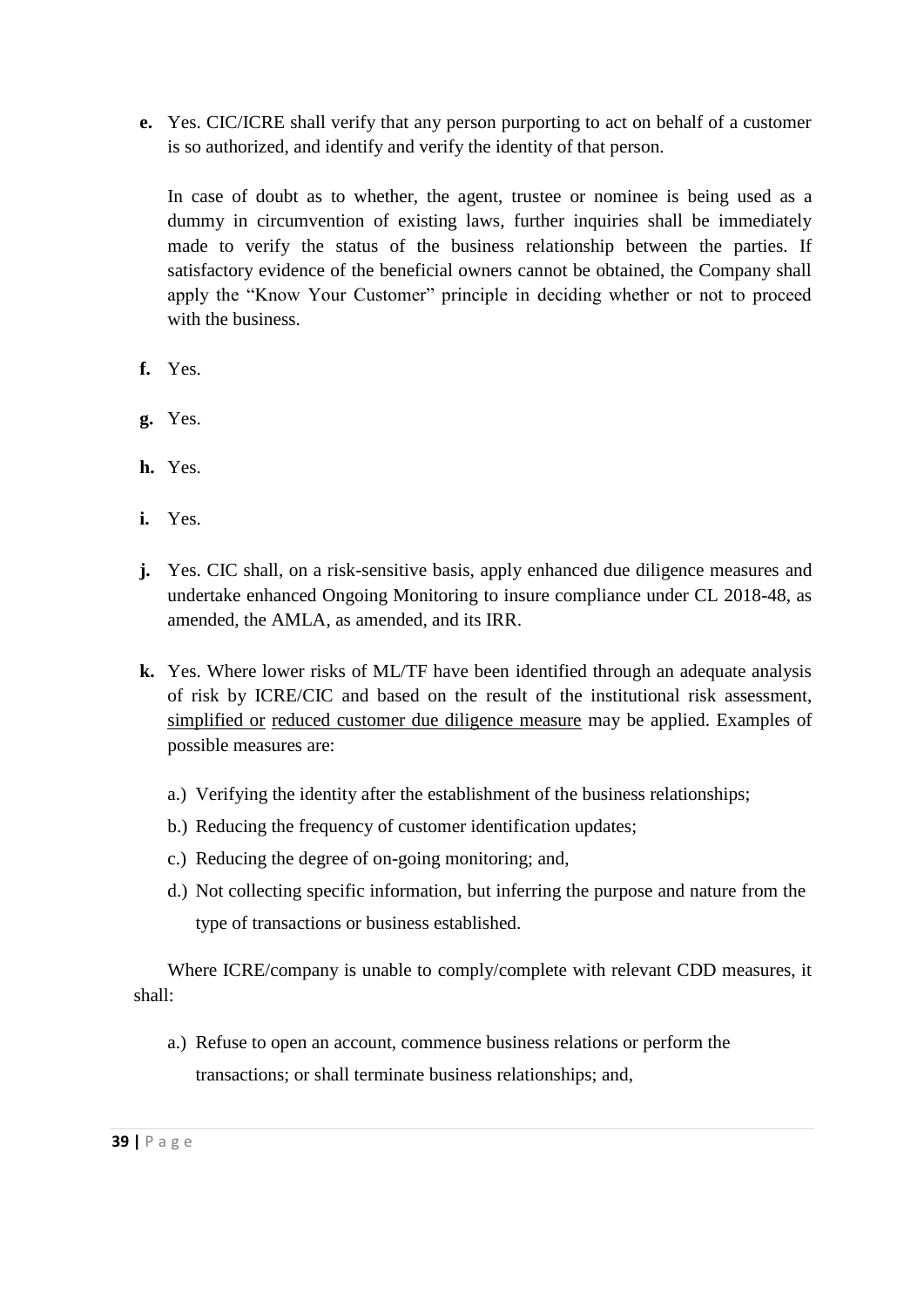b.) File an STR in relation to the customer, if circumstances warrant.

**l.** Information on critical customer data in line with the CDD measures not obtained/disclosed despite diligent efforts which may lead to suspicious transactions, the same shall be reported to the Compliance Officer for appropriate action as follows:

Where ICRE/company is unable to comply/complete with the relevant CDD measures, it shall:

- a. Refuse to open an account, commence business relations or perform the transactions; or shall terminate business relationships; and,
- b. File an STR in relation to the customer, if circumstances warrant.

**m.** Yes.

### **3. Record Keeping and Retention Policies and Procedures**

- **a.** CDD information and transaction records both natural and juridical person, account files and business correspondence. It shall retain all records either:
	- a.) In their original forms; or,
	- b.) Such other form sufficient to permit reconstruction of individual transactions so as to provide admissible evidence in court.

For low risk customer, the ICRE/company shall maintain and store in whatever form, a record of information data and transactions, sufficient to permit reconstruction of individual transaction so as to provide, if necessary, evidence for prosecution of criminal activity.

- **b.** Yes, CIC maintain records for at least five (5) years from the date of transactions. For STR, as long as the business relationship, or the case if any, exists. The Compliance Office/Team, is the designated custodian and who is also responsible for the safekeeping.
- **c.** Yes, the company maintains records of customer identification documents and information, account files and business correspondence for at least five (5) years from the dates of transactions. Records obtained through CDD, at least five (5)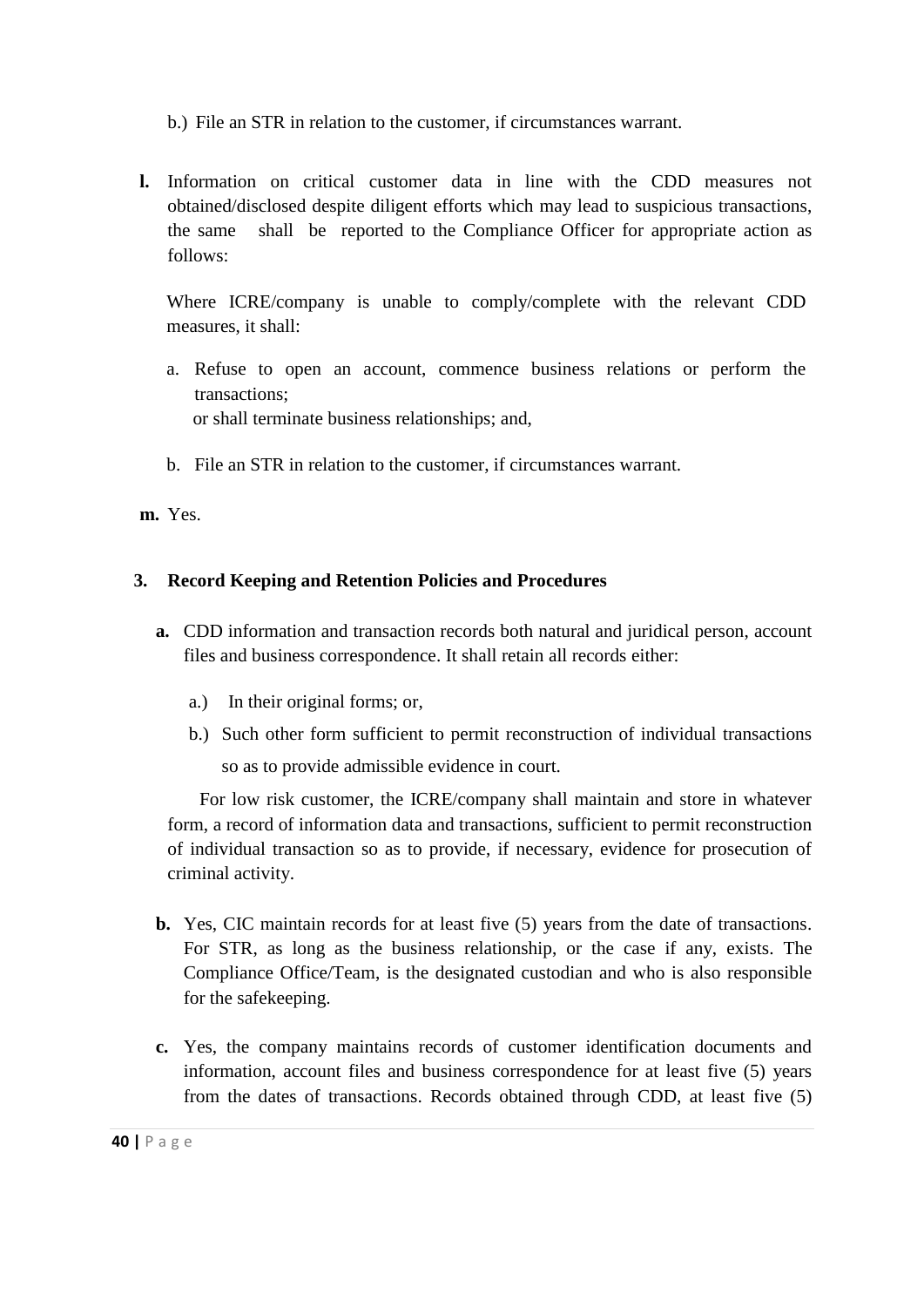years following the termination/terminations of account. CIC shall likewise keep the electronic copies of all covered and suspicious transaction reports for at least five (5) years from the dates of submission to the AMLC.

- **d.** Yes, the company shall ensure that all CDD information and transaction records are available swiftly to IC, AMLC and other domestic competent authorities in the exercise of their official functions or upon order by competent authority.
- **e.** Yes.
- **f.** Yes. Internal Audit group perform periodic review and assessment to determine compliance of existing laws and regulations including record keeping and retention process. (Chapter 5, D. of ML/TFPP).

## **4. Continuing Education and Training Program**

- **a.** Yes. Training shall be conducted to all new employees, regardless of level of seniority, which includes the general appreciation of the background of money laundering, the need to be able to identify suspicious transaction and to report such transactions to the appropriate designated compliance Officer.
- **b.** Yes. Please see attached Training and Refresher Program. The company provides for refresher trainings to review updates to compliance measures as they arise form new legislation, IC and/or AMLC issuances, internal audit findings and discoveries in ML/TF trends and detection techniques at least every two (2) years.
- **c.** Yes.
- **d.** Yes. December 07, 2021, at Makati City Head Office.
- **e.** Yes. By developing and creating opportunities for continuing education and training programs for its directors, officers, and employees to promote AML/CTF awareness and strong compliance culture.
- **f.**

| Classification | <b>Total Number</b> | Number of    | Date of  | Number of    |
|----------------|---------------------|--------------|----------|--------------|
| (e.g. new)     | per                 | Training     | Training | directors,   |
| employees;     | Classification      | <b>Hours</b> |          | officers and |
| board of       |                     |              |          | employees    |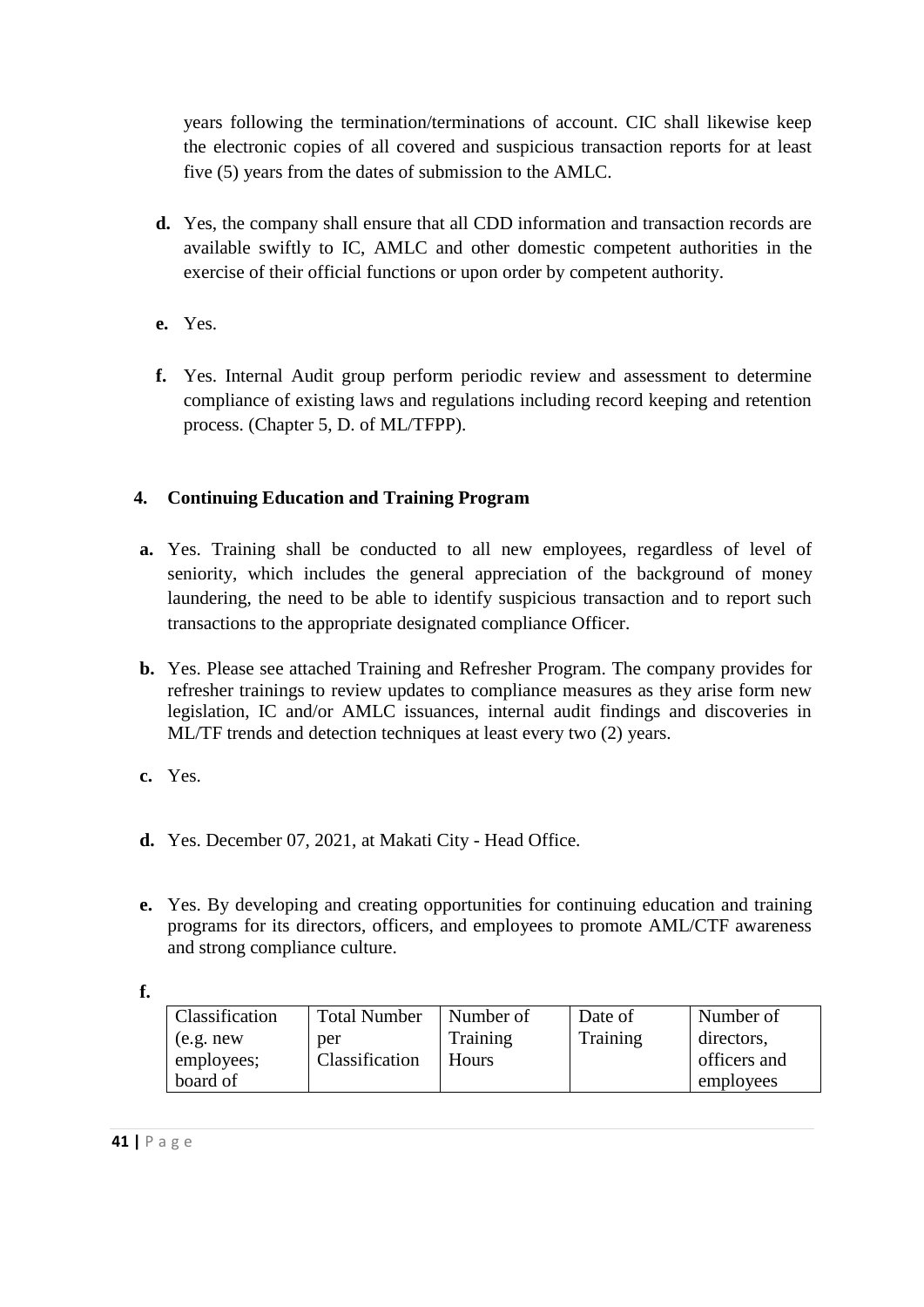| directors;<br>agents; officers;<br>$etc.$ ) |    |                 |               | who<br>completed the<br>training |
|---------------------------------------------|----|-----------------|---------------|----------------------------------|
| Directors; $\&$ ,                           | Q  | Four $(4)$ hrs. | Dec. 07,2021  | 9 Directors;                     |
| <b>Officers</b>                             | 16 | Four $(4)$ hrs. | $(8:30a.m. -$ | 16 Officers;                     |
|                                             |    |                 | $12n.n.$ and  |                                  |
|                                             |    |                 | $1:30p.m. -$  |                                  |
|                                             |    |                 | 5:00p.m.      |                                  |

# *E. ICRE DATA/ INFORMATION*

- 1. Tentative Total assets as of December 31, 2021 per Audited F.S. = P4,091,125,821.67
- 2. Tentative Non-Life Insurance: Motor Car Insurance; Bonds; Marine Insurance; Personal Accident Insurance; Fire Insurance; Engineering Insurance; Special Risks; and, Miscellaneous. 3.

| Product                  | Total Premium/        | Number of     | Number of    | Number of     |
|--------------------------|-----------------------|---------------|--------------|---------------|
| Classification           | Contract Price/       | Issued or     | Outstanding  | Policies/Pre- |
|                          | Membership Fees       | Sold          | Policies/Pre | Need Plans/   |
|                          | Received              | Policies/Pre- | -Need        | <b>HMO</b>    |
|                          |                       | Need Plans/   | Plans/       | Agreements/   |
|                          |                       | <b>HMO</b>    | <b>HMO</b>   | Surrendered/  |
|                          |                       | Agreements    | Agreements   | Cancelled     |
| Motor Car                | P<br>1,188,311,202.53 | 55,855        | 22,318       | 1,115         |
| Motor Car-CTPL           | 148, 305, 487. 29     | 381,934       |              |               |
| Fire                     | 25,645,516.92         | 3,977         | 664          | 12            |
| <b>Bonds</b>             | 479,733,495.41        | 38,155        | 8,034        | 133           |
| Personal Accident        | 5,235,962.70          | 292           |              |               |
| Engineering              | 105,267,177.62        | 3,652         | 690          | 50            |
| Miscellaneous            | 8,482,957.01          | 1,051         | 72           | 24            |
| Marine                   | 12,031,585.79         | 531           | 113          | 10            |
| <b>Equipment Floater</b> | 101,426,254.92        | 1,178         | 284          | 39            |
|                          |                       |               |              |               |
| <b>Total</b>             | P2,074,439,640.19     | 486,625       | 32,175       | 1,390         |

4.

| Type of Report                        | Number of Reports Submitted                  |
|---------------------------------------|----------------------------------------------|
| <b>Suspicious Transaction Reports</b> | 4 Reports electronically submitted quarterly |
|                                       | (monthly report covering Jan-Dec 2021)       |
| <b>Covered Transaction Reports</b>    | 4 Reports electronically submitted quarterly |
|                                       | (monthly report covering Jan-Dec 2021)       |